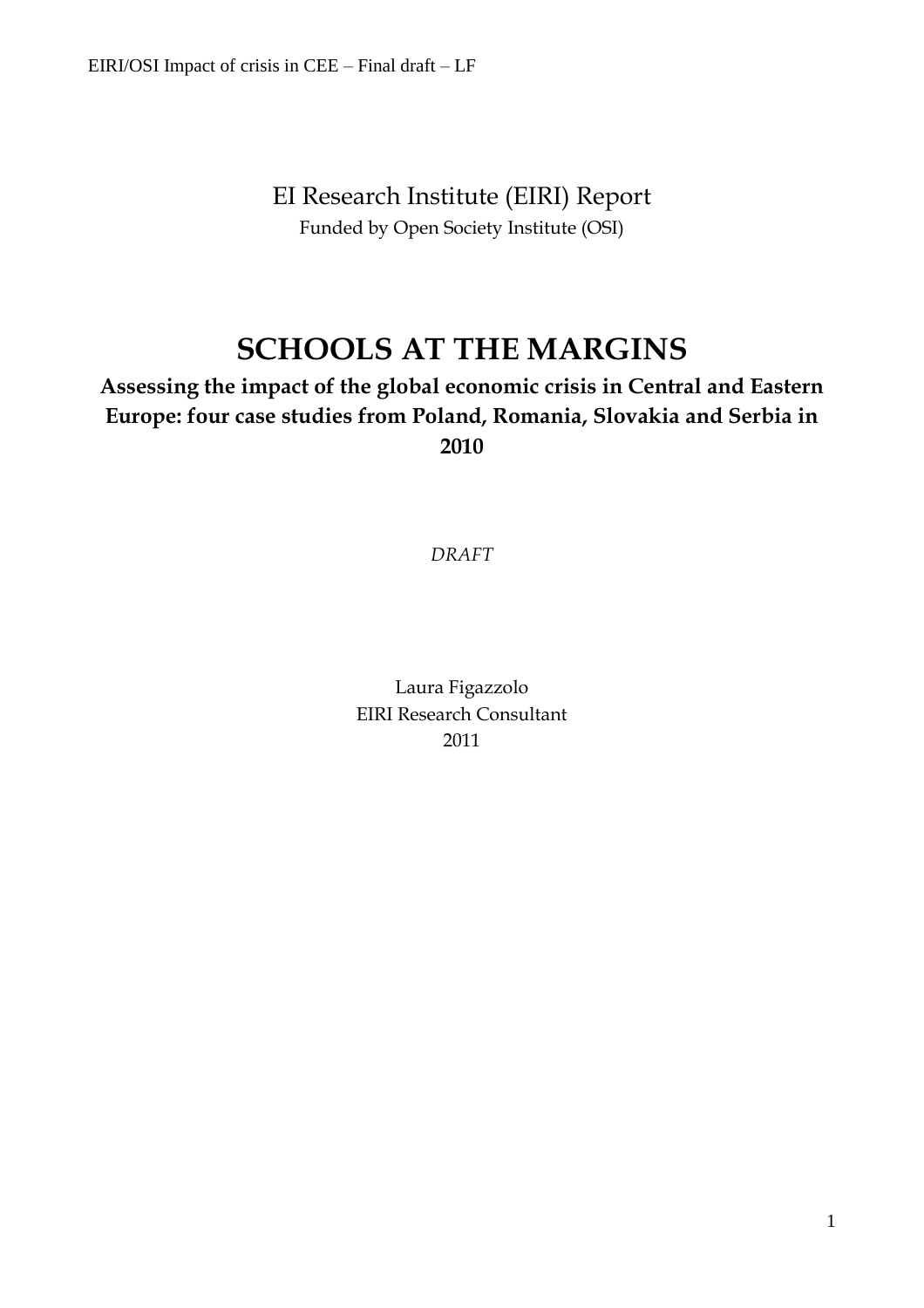# *Table of contents*

| C. Conclusions and recommendations for further actions |
|--------------------------------------------------------|
|                                                        |
|                                                        |
|                                                        |
|                                                        |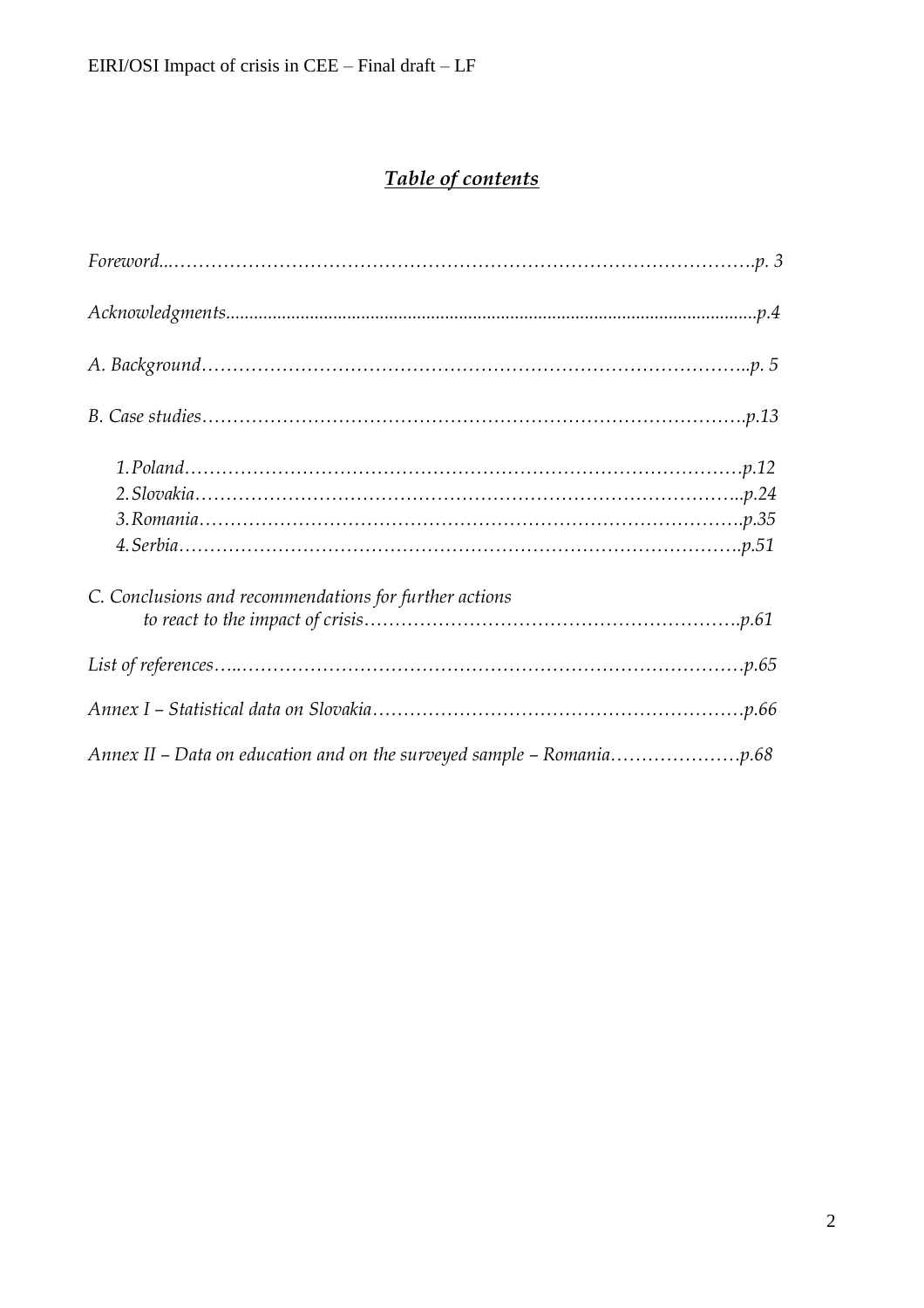# *Foreword*

There can be little doubt about the relevance of this study in this time. The global economic crisis, which started unexpectedly in 2008, struck societies with its consequences on public budgets and education funding, in particular. Effects have been more direct and profound in Central and Eastern Europe, whereas it has taken some time for the Western side of the continent to perceive them. But, while the crisis came as a shock to many educators in Western countries, the shock has been less harsh for Eastern education systems, which had already been under a constant change for the last decades.

This study tries to explore the conditions of relatively small schools, and, in particular, of socio-economically disadvantaged groups, at the periphery of societies in four selected countries: Poland, Romania, Serbia and Slovakia. It aims at seeking first-hand impressions of local teachers in order to put them in the broader perspective of education policy trends in the region.

The research has been implemented by four scholars, one from each surveyed country, engaged on the basis of their knowledge of national policies. They have drawn on the unique evidence collected through individual interviews and questionnaires in schools, local communities and municipal governments. The field work has been carried out throughout September and October 2010, at a time when surveyed countries were in the middle of policy developments on their education systems. As such, the study remains a snapshot of a given time and space; nevertheless, it is illustrative of the broader trends in education reforms.

The individual case studies have been brought together, analyzed and presented in a consistent report by Laura Figazzolo, research consultant at the Education International Research Institute, with the intent of providing a broader policy perspective in the light of the substantial work undertaken by Education International on the impact of the global economic crisis on education in the last years.

We would like to acknowledge the support provided by the Open Society Institute Education Support Programme in London, UK, through a financial grant to the EI Research Institute, which made this study possible. In particular, we would like to thank Aleesha Taylor, Director of Special Projects at OSI's Education Support Programme, for her efforts and advise.

We hope that this study will find many readers among academics, unionists and civil society actors, and will serve as a basis for further discussions about the future of education systems in Central and Eastern Europe and at the global level.

Respectfully,

Ron Henderson, Chair of the Board, EI Research Institute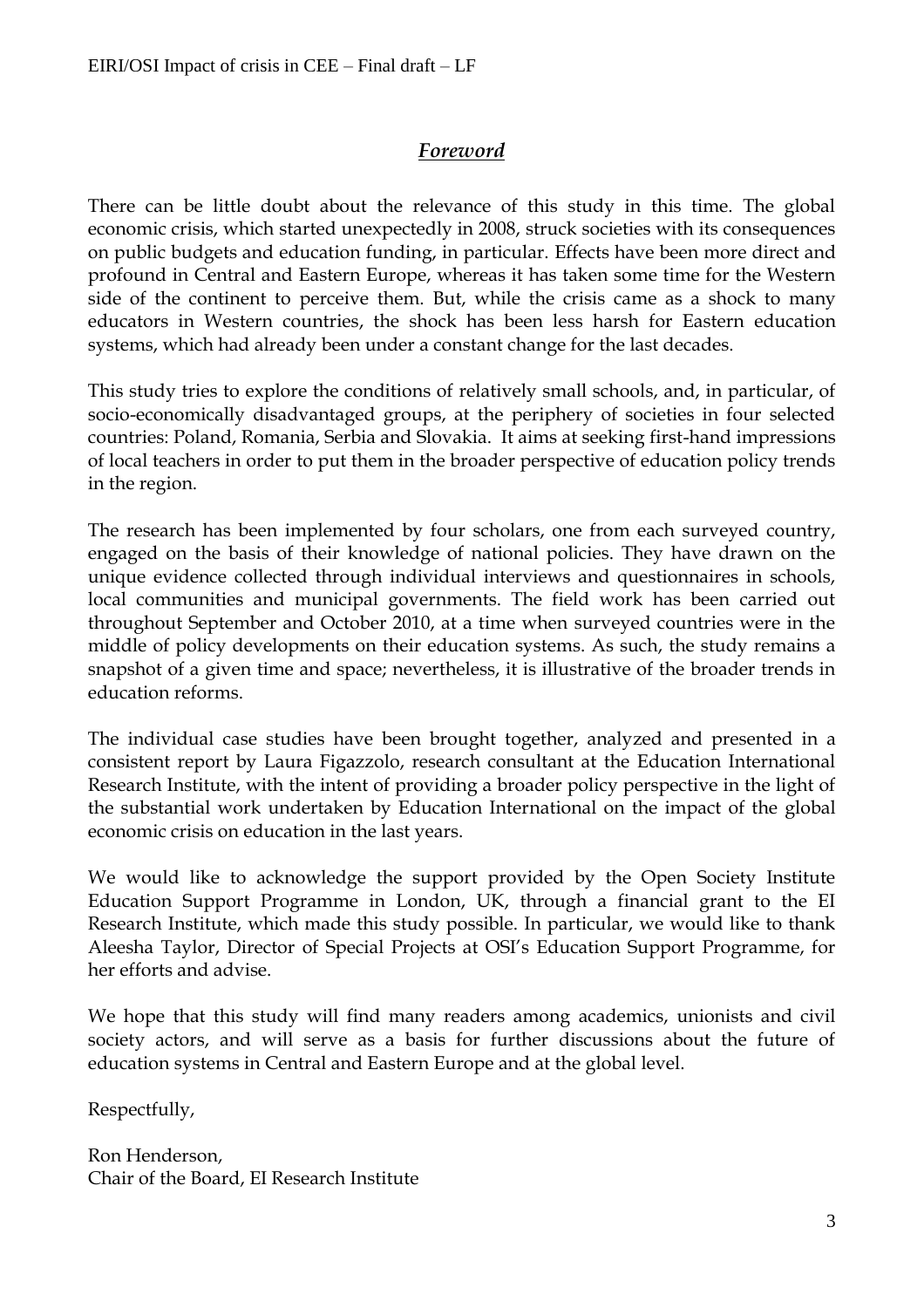# *Acknowledgments*

This paper is based, first and foremost, on the work developed by the team of researchers engaged in surveyed countries. In particular, EIRI would like to thank:

Natalia Bednarska, who has worked as an independent researcher on the Polish case. She is a Professor in the Higher School of Pedagogy of ZNP in Warsaw;

Martina Kubánová, from the Slovak Governance Institute in Bratislava, Slovakia. She has worked for many years on public sector reform and governance, dealing with education policy and public sector reform, for relevant think tanks and international organizations and institutions, i.e. the European Training Foundation, the World Bank, the Open Society Institute;

Eugen Palade, education consultant, who has written the case study on Romania. He has worked many years in the evaluation of Educational Programs and Projects for the Romanian Government, the Ministry for Foreign Affairs of Finland, the Kosova Education Centre, Charles Kendell Ltd. (UK), the National Agency for Community Programmes in the Field of Education and Professional Development (Romania), the Soros Foundation (Romania);

Borka Visnic, who has prepared the Serbian case. She works for the Teachers Union of Serbia in Belgrade, and is an expert in adult education and rural development.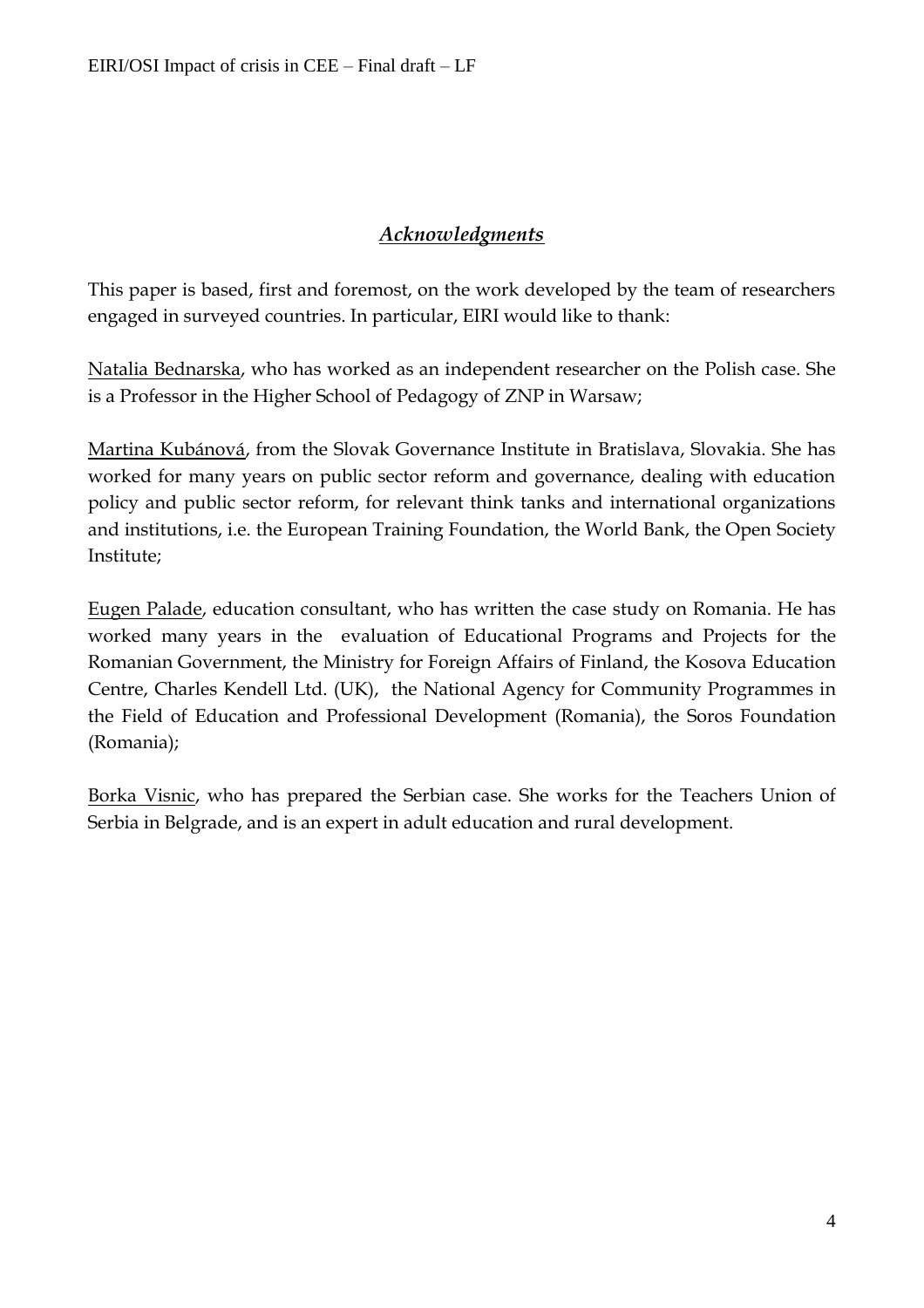# *A. Background*

The international economic crisis has had a heavy impact on social services in both the developed and the developing world<sup>1</sup>. Education, in particular, has been highly affected, as it is the largest public sector (together with health). It is mainly countries in Europe and North America, as well as some countries in Asia, including Mongolia, Japan, and Taiwan, which have been affected by the crisis so far, while the impact in other parts of the world is still foreseen for the future. Those countries that suffered the most are those which experienced rapid economic development in the last decade and, as a result, were most vulnerable to the collapse of the international financial system. By comparison, larger and more prosperous countries, which also have been affected economically by the crisis, were in a better position to benefit from large-scale stimulus packages that also target education, while weaker and more vulnerable countries depend increasingly on loans from international organisations, such as the International Monetary Fund (IMF) and/or the European Union (EU). In some countries, conditionality tied to IMF loans has resulted in reduced government expenditure in education, in particular on teachers' salaries.

In Central and Eastern Europe (CEE), the impact of the crisis has proven especially hard for two reasons mainly. On the one side, social services have for decades been provided by the state, and the sudden loss of this provision has troubled the entire system of public services. On the other side, all countries in the region have experienced a rapid growth in the last decade, and the consequences of the sharp decline in this growth are highly affecting citizens, especially in absence of well consolidated social and savings' systems.

It is possible to highlight a couple of common issues among countries surveyed by EI in CEE2.

# *Cuts to the state budget for education in 2009*

 $\overline{a}$ 

In 2009, cuts across the education sector have been widespread across the region. Budget revisions in Serbia in April 2009 led to a decrease in expected new investments by 25%, while anticipated salary increases linked to inflation were not realised. In Lithuania, the state budget for education decreased by 8%, with a consequent reduction of teachers' basic monthly salaries by 4.7%. Unions' participation in negotiations with the government led to the lowering of intended public sector wage cuts from 10 to 8%. In Slovakia, the state

<sup>&</sup>lt;sup>1</sup> For the data contained in this background please see EI, 2009, *The Global Economic Crisis and its Impact on Education*, [www.ei-ie.org/handsup](http://www.ei-ie.org/handsup)

<sup>2</sup> EI HIGH LEVEL SEMINAR on *THE IMPACT OF THE ECONOMIC CRISIS ON EDUCATION IN CENTRAL AND EASTERN EUROPE*, Warsaw, 2 - 4 September 2009 – EI, 2009a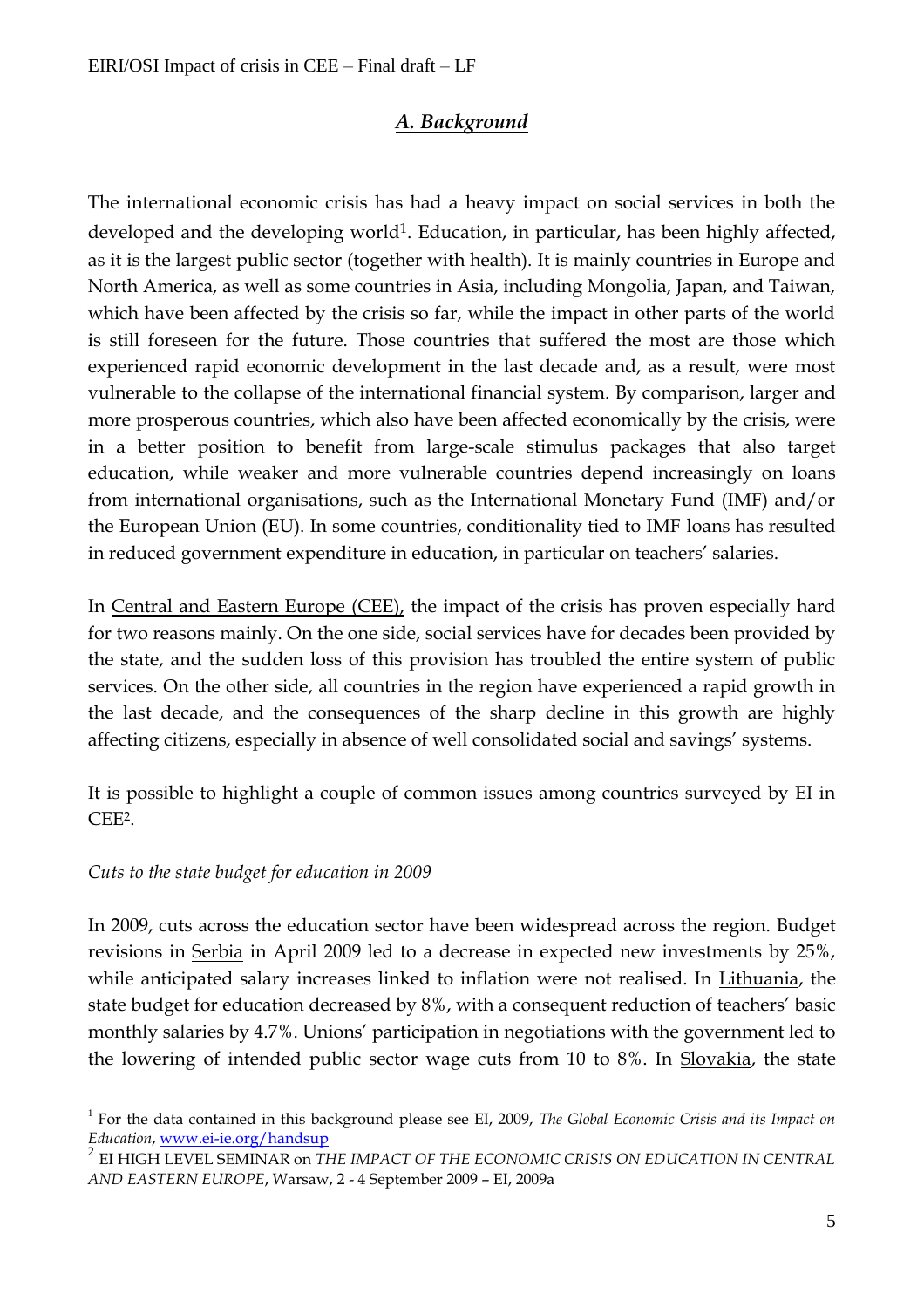budget has been revised, and expenditures have been cut in all sectors, including education. By comparison, in Romania, the overall budget allocation for education has already been reduced by 10%, and the government has failed to give effect to a law governing a rise in teachers' salaries that had been previously approved. In higher education, national scientific research competitions, whereby universities are able to compete for additional funding, have been suspended for 2009, while budgets for research projects in progress have been severely reduced (by 70%). In Estonia, teacher minimum salary, initially increased by 8% at the beginning of 2009, have since been lowered to the salary levels received in 2008. Non-salary compensations (health care/insurance and subsidised child care) have been reduced, too. Administrative staff and support personnel have been laid off and a freeze on recruitment has been applied. Further cuts to education have taken place in the area of expenses for maintenance and renovations of education institutions. In Bosnia & Herzegovina, education sector employees have seen their salaries cut by 10%. In Hungary, too, spending on education has been reduced by 10% and salaries have also been cut by 10%. Latvian teachers faced a salary cut of at least 20%, which is significantly higher that cuts faced by other public sector employees. As of September 2009, the central government's overall budget for teachers' salaries in primary and secondary education has been reduced by 50,9%. Basic pay has been reduced by 6% across the public sector in Croatia, and the total education budget has experienced a 9% cut. The education sector in Macedonia has also seen budget reductions.

#### *Loan negotiation and union involvement in response to the crisis in 2009*

The crisis triggered events that have shown not only the economic vulnerability of many countries but also their weakness or, even, their lack of embedded social dialogue processes, which could have moderated the crisis' social impact. "The fall of GDP in 2008 - 2009 and the ensuing urgent budgetary crisis have pushed many governments to seek emergency help from international community. The governments of Bosnia & Herzegovina, Latvia, Hungary, Poland, Republic of Serbia and Romania have negotiated loans from the International Monetary Fund and their conditions affecting education without consultation or involvement of unions in the course of negotiations" (EI, 2009). The IMF and the European Commission provided Latvia with a combined €7.5bn bailout in December 2008, and first loans were received from the European Commission in February 2009 ( $\epsilon$ 1bn) and in July 2009 ( $\epsilon$ 1.2bn). LIZDA, EI's affiliate in Latvia, reports being formally involved in discussions in the context of the crisis but little more. In Bosnia & Herzegovina, the IMF and the government have agreed on a  $\epsilon$ 1.2bn loan, the conditions of which include cutting the state budgets in 2009 and 2010. EI affiliates in Hungary (Workers Councils' Teacher Branch, MUNKASTANACSOK) and in Poland report a poor relationship with the national, regional and local governments, and, in 2009, have not been consulted in the context of the crisis. Hungary was the first country in the EU to receive an IMF led bailout of €20bn to avoid bankruptcy in 2008. Poland requested a Flexible Credit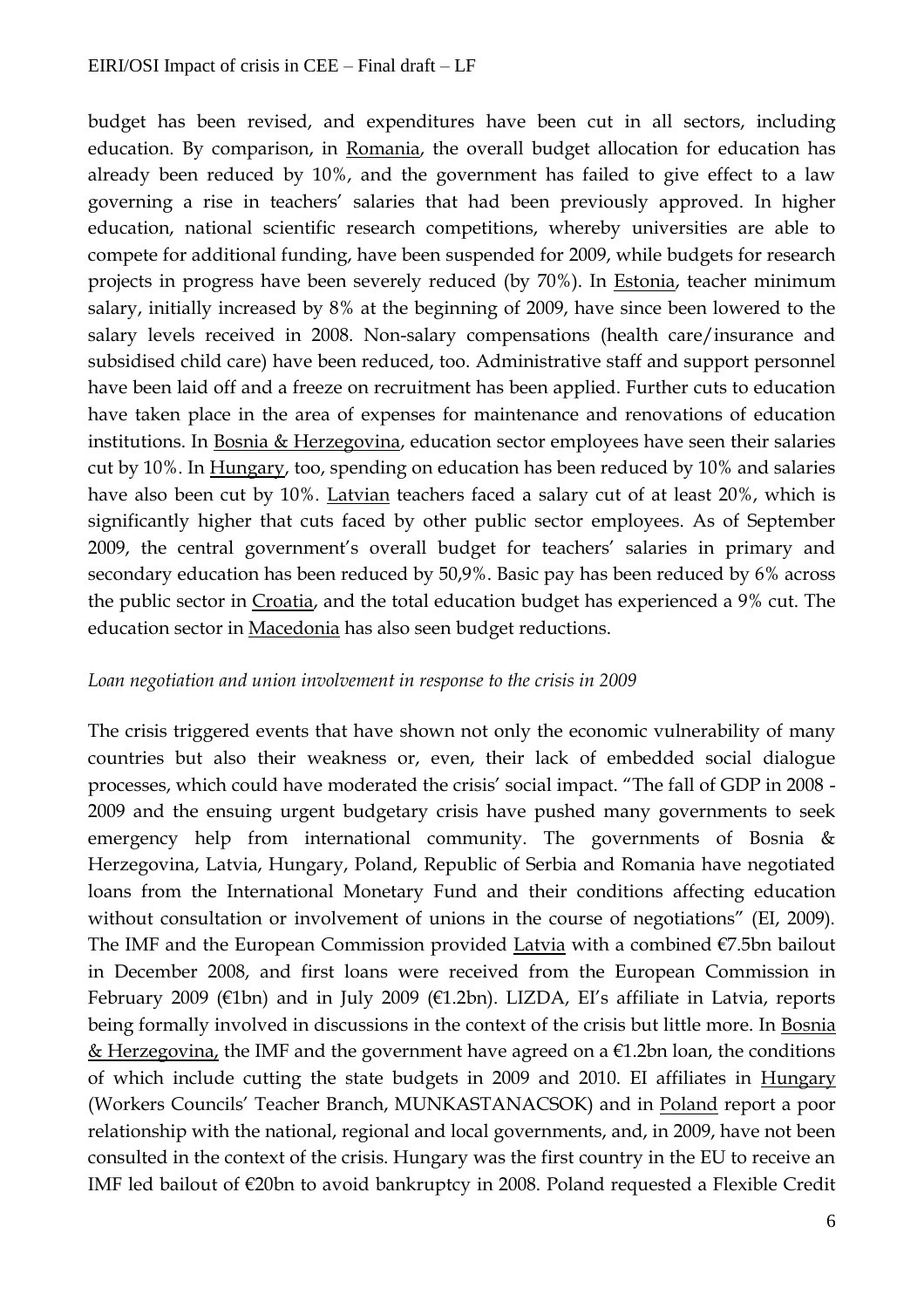Line (FCL) from the IMF in early 2009, which was granted in April 2009 to the amount of €15.5bn. The government of Romania has negotiated and signed an overall €20bn loan from the IMF, the World Bank and the European Bank for Development; an additional one billion Euro was raised by other financial institutions (EurActiv, 2009). National union confederations have been partially informed of these negotiations. Estonia has negotiated a five-year loan with the European Investment Bank (EIB) for an amount of  $\epsilon$ 550m, intended to co-finance investment projects with EU funds and for the financing of infrastructure projects. EEPU in Estonia reports having been involved in negotiations with the government concerning salaries and working conditions of teachers. The Independent Union of Research and Higher Education Workers in Croatia and the Christian Trade Union of Education Workers (CTUEW) in Lithuania (both countries are not negotiating or receiving a loan from the IMF, World Bank or the EU) have been involved in negotiations with the government as to the follow-up on the economic crisis, either in relation to investments in education as well as a stimulus package (Croatia) or concerning the retention of working places for teachers and on the remuneration structures for teachers (Lithuania).

# *Local perspective*

What we know so far, however, mainly concerns the broader national context, while data on what is actually happening at the level of the municipalities is missing. In other words, there is a gap of information between the national and the local level. The research phase of this project aims at filling this gap with quick and sound information on the reality at local level. Preliminary evidence EI has collected in the region through questionnaires sent to affiliates, media reports and other sources indicates that the most dangerous consequences of the cutbacks in education funding concern the closure of many schools in small rural communities and disadvantaged areas. This also means layoffs of many teachers and other education staff and limited access to education for students. A key reason for school closures in small communities may be the little number of students enrolled in schools; arguably, the crisis has just enforced policies that could be otherwise driven by demographic trend. In fact, education funding is increasingly allocated from central sources to a specific school (or respective municipality) according to the number of students enrolled in this school. When student numbers drop, schools can subsequently be shut down, with heavy consequences on both teachers' employment and access to education at community level.

Impacts of crisis embodied in policies of cuts, of course, do not affect all social groups equally. Broadly speaking, **ethnic and linguistic minority groups** are likely to suffer disproportionately, as they tend to be located in deprived areas or enrolled in already marginalized education institutions, whose maintenance may not be the priority for policy makers.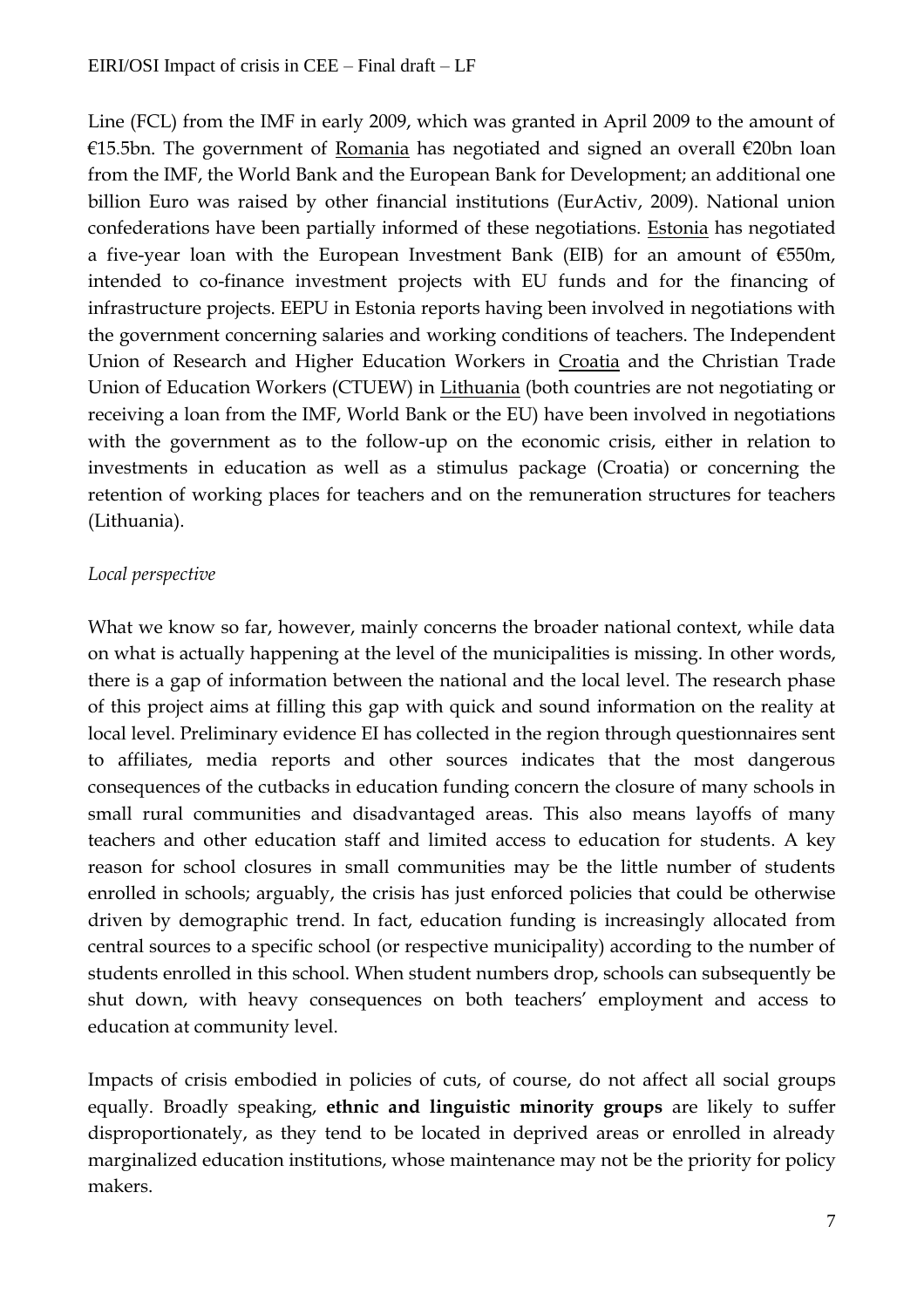Furthermore, evidence suggests that central governments are increasingly trying to delegate the function of education provision to **local authorities**, on the ground of the argument that municipal governments know better the needs of their population in terms of access to schools and should hence be responsible for organizing the school network in their territories. However, with declining income and budget allocations from central governments (for teacher salaries and other costs), local governments may be pushed into very difficult compromises either on access to education or on its quality, or both. In addition, when combined with effects of new funding strategies based on the principle 'money-follows-student', schools may find themselves in direct competition for students and public money in the same municipality or with schools in other localities. The following box illustrates the problem of small rural schools in Latvia as well as the approach adopted by Soros Foundation Latvia in 2009.

#### *Box 1. Closing down schools in Latvia*

In Latvia, due to the reforms implemented without the sufficient capacity and resources, such a situation – i.e. a small rural or urban school left alone with planning its own survival/development and fundraising – is, indeed, quite realistic. It is the case for primary and secondary as well as for vocational schools. This is especially true to what regards schools in Roma-inhabited districts (Jekabpils, Tukums, Sabile, Ventsplis districts) and in those with multiethnic composition (Daugavpils, Kraslava, Rezekne, Jelgava districts). Schools at risk of closing down would need external support for the revival, i.e. a second chance – the main idea of the SFL Project as being implemented in Latvia.

More than three hundred proposals for participation into the SFL project have been received from schools in Latvia, which is almost a third of all schools in the country. This responsiveness to the proposal indicates the alarming scale of need schools face. In the first stage of the project, an appointed committee of experts scrutinized the proposals and selected about fifty schools. These schools were asked to create a project team consisting of pedagogical staff, school leadership, representatives of local communities and municipalities. Through the training and mentoring provided by the project, theses teams work out their full project – an intervention plan to reform the school's functionalities in order to respond to the needs of their respective communities and to sustain the activities of the school as a learning centre. The school staff involved in the project will be supported by small stipends, and, consequently, the developed action plan will also receive financial support for implementation. The real and serious commitment and involvement of the local municipality/community is crucial to ensure the sustainability of the single projects.

Source: EI, 2009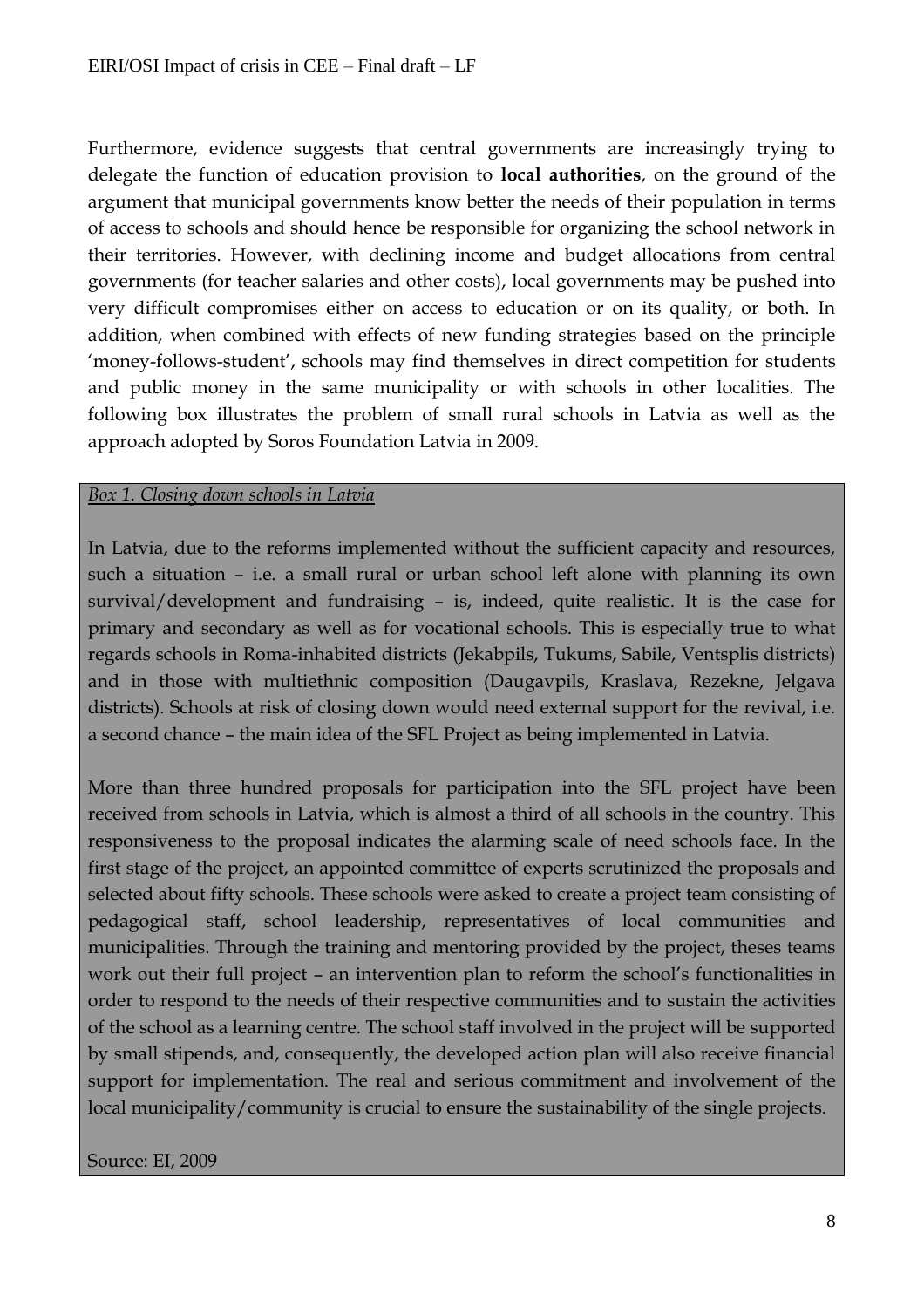# *Rationale*

Assessing the impact of the global economic crisis on education in Central and Eastern Europe is the first step towards the definition of a strategy aiming at countering these (mostly negative) effects in the region. The identification of a number of actions meant to prevent schools to shut down and to allow teachers to survive the crisis may be a strategy out of the crisis in the education sector. This identification, however, can only be done on the basis of a sound evaluation of the actual impact of this financial crisis at local level, with the consequent analysis of local needs. That is why Open Society Institute (OSI) and Education International Research Institute (EIRI) decided to join their forces to develop a common assessment of the situation in the region.

# *Objectives*

The main goal of the report is to present an **assessment of the impact of the economic crisis on the education sector at local level**. This concerns, particularly, small schools in economically and socially depressed regions, in rural areas, in small towns and urban peripheries with a strong presence of marginalized groups (often ethnic minorities) and economically disadvantaged groups which likely are most negatively affected.

# *Methodology*

The report investigates the particular educational situation and the actual impact of the crisis, as well as communities' necessities, at local level, in four countries: Slovakia, Serbia, Romania, and Poland. The research has been undertaken by selected professionals in each country. They have visited school sites, interviewed school principals, teachers and local community stakeholders in order to assess the situation, priorities and feasibility of the interventions.

The background **research** is based on two instruments:

- Questionnaire submitted to school teachers;
- Interviews conducted in schools with individual teachers, school principals, local administrators/authorities.

The questionnaire has been developed by researchers according to the national context, and focuses on 20-25 topics and questions:

- Financial aspects, salary before and after crisis, cost-of-life, school funding,
- Working conditions, classroom sizes,
- Status of teachers (are there changes in employment status?),
- How many teachers and other staff have been fired? Who were they in terms of specialization, qualifications, age, gender, etc.?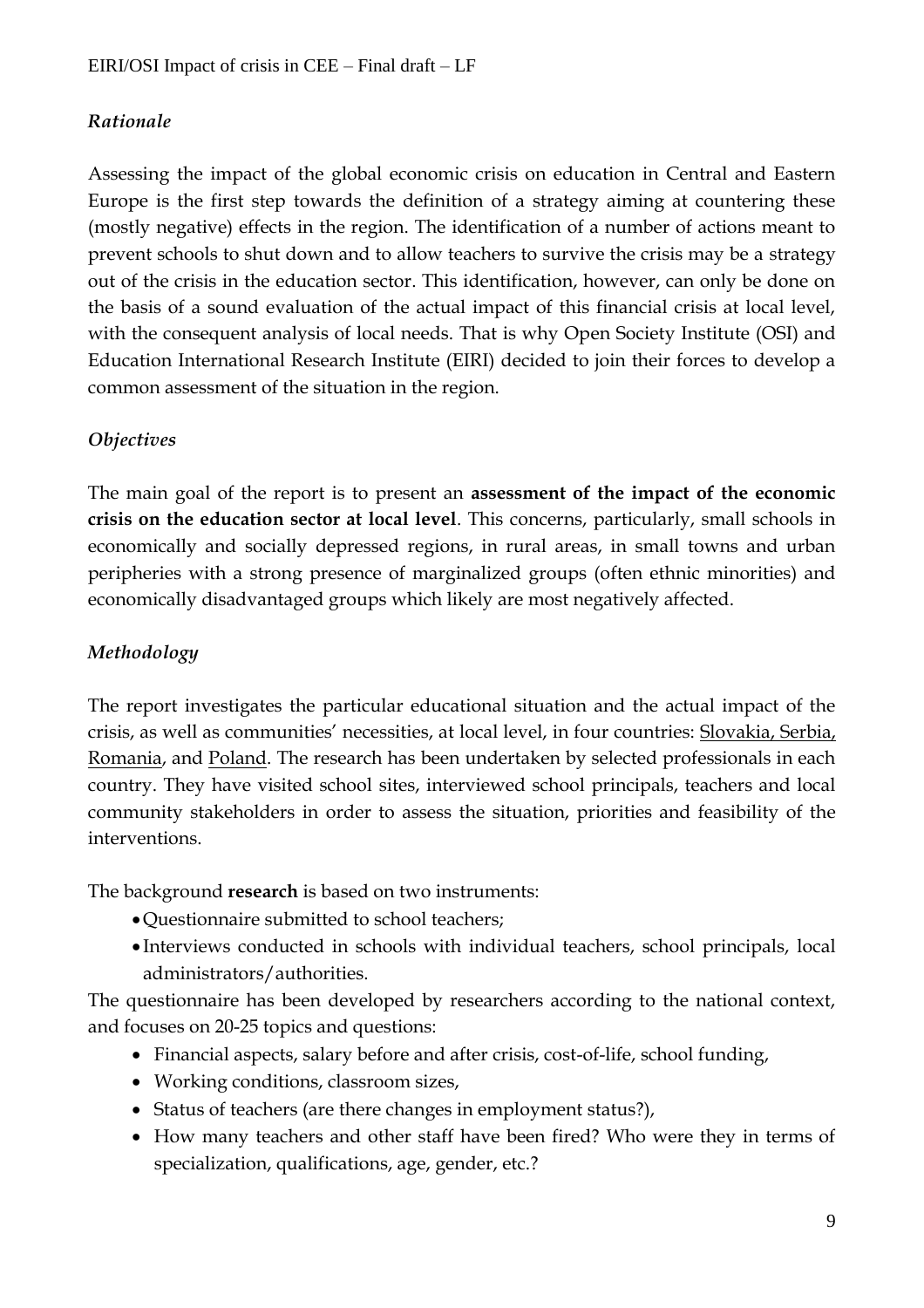- Have schools been closed, merged, restructured or similar trends are expected in the near future?
- Legislation (which laws have changed regarding education?),
- Gender aspects (are there specific problems for women teachers?),
- Issues concerning disadvantaged groups/minorities (how are Roma/other minorities' students affected? What about students with special needs, those in distant rural areas? For example, are there transportation provided?),
- The situation of older teachers and aspects related to aging of teachers (are teachers pushed to retirement in spite of their wish? How does that affect their material conditions and the quality of teaching in school?),
- Quality of education in terms of educational materials, teaching and preparation time,
- CPD and teacher training (are there cuts? Has access been limited? Who takes the relevant decisions?),
- State of infrastructures, repairs of buildings and classrooms,
- Work-related psychological issues (stress, uncertainty, burnout, pressure from peer-competition, etc.),
- Job satisfaction, compared to the past,
- Future professional plans (do teachers intend to leave? Are they looking for alternative jobs? Are they doing other jobs?),
- Particular aspects related to the national contexts.

The same questions, analysed more in depth, have been used for interviews both with teachers and school principals. For local authorities, only relevant issues have been investigated.

The sample is too narrow to be representative of the whole situation of single countries, however, it is intended to be exemplary of urban peripheries and rural areas where marginalized groups are particularly present, and focuses on small schools. It concerns at least two different areas in each country (for example: North, South), particularly if these areas present different levels of socio-economic development. Fifteen schools have been visited in each country, where questionnaires have been distributed and collected from about ten teachers in each school (proportionally divided between geographical areas), plus two/three interviews in each school.

In the questionnaires and during the interviews respondents were asked to compare situation "before" and "after" the crisis, without specifying the exact time and allowing national context and perception to play role. The data were collected during September – November 2010. Usually, the years 2007 and 2008 are referred to as "before crisis".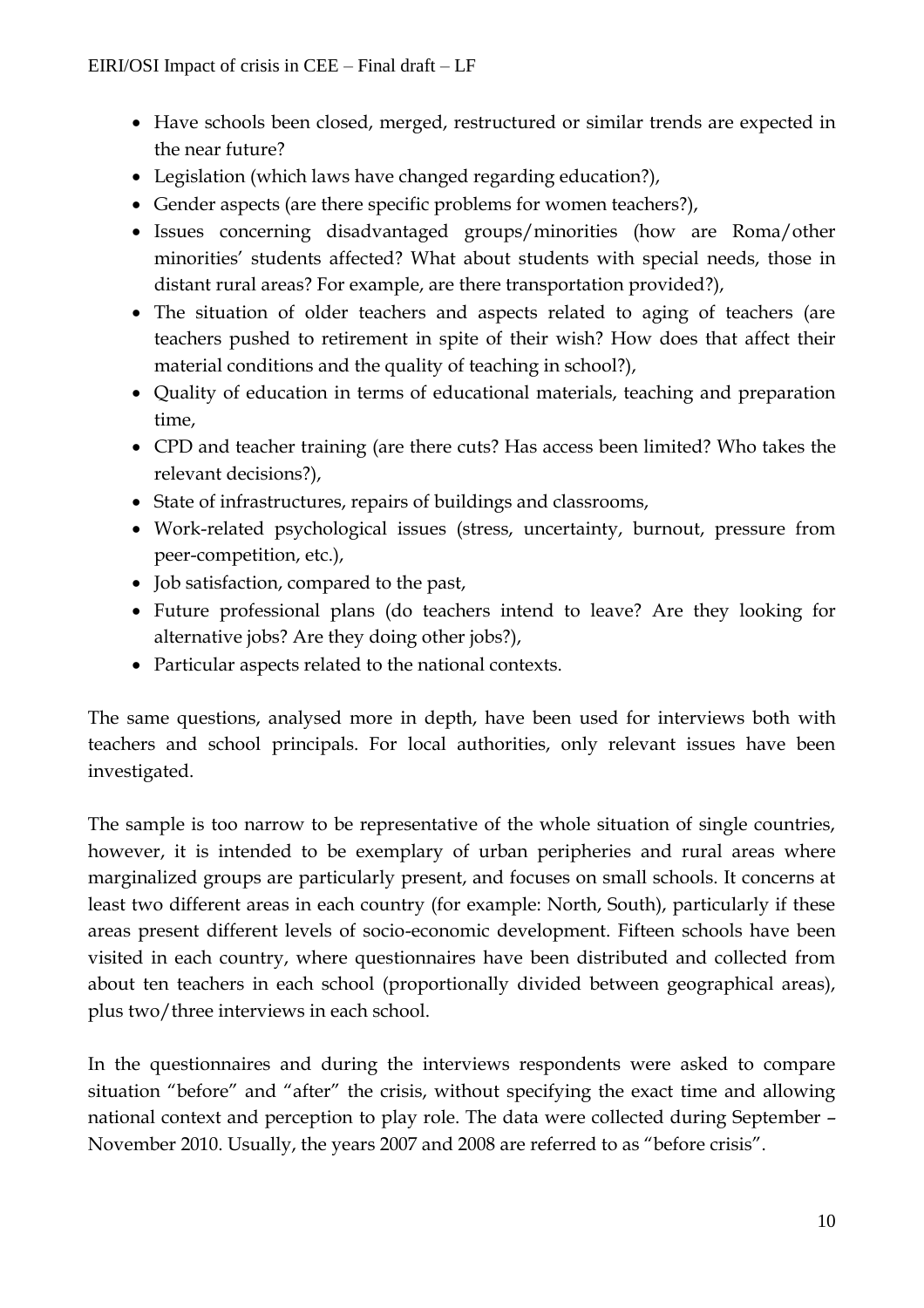The results obtained from the research work (as detailed as possible), summarized in a technical analysis, have been submitted in English to the Project Coordinator by single researcher from each case country, who wrote this integrated final Report. This report is hence based on national technical analysis submitted by researchers: Natalia Bednarska (Poland), Eugen Palade (Romania), Martina Kubanova (Slovakia) and Borka Visnic (Serbia).

The results of this study will be published and disseminated among EI member organizations and made publically available for teachers, educators, academic community and policy makers through meetings and seminars at national and international level.

# *Results and limitations*

First and foremost, the report provides an overview of the impact of the economic crisis on education in four Central and Eastern European countries (Slovakia, Serbia, Romania, Poland), with a focus on small schools in economically and socially depressed regions, in rural areas, in small towns and urban peripheries with a strong presence of marginalized groups (often ethnic minorities) and economically disadvantaged groups.

The economic crisis has definitely worsened the already critical situation of education in the region, with specific features in each surveyed country. Its impact, however, seems to be particularly relevant at local, rather than at national, level. If, in fact, at country level the crisis has accelerated processes of reform that were already ongoing, harshening in some cases their negative effects on the sector as a whole, consequences are always most directly faced at local level. Paradoxically, local communities and policy makers, or even teachers, may not necessarily understand the broader context and perspective. Hence, the report presents a set of critical recommendations for policy makers, relevant at national as well as at local level.

As such, the paper is only a snapshot of the situation in some areas of concerned countries. It is not to be intended as representative of the entire wide range of consequences the financial crisis has had on education in Central and Eastern Europe. In spite of this limitation, though, it provides a qualitative picture of the specific contexts that researchers have surveyed.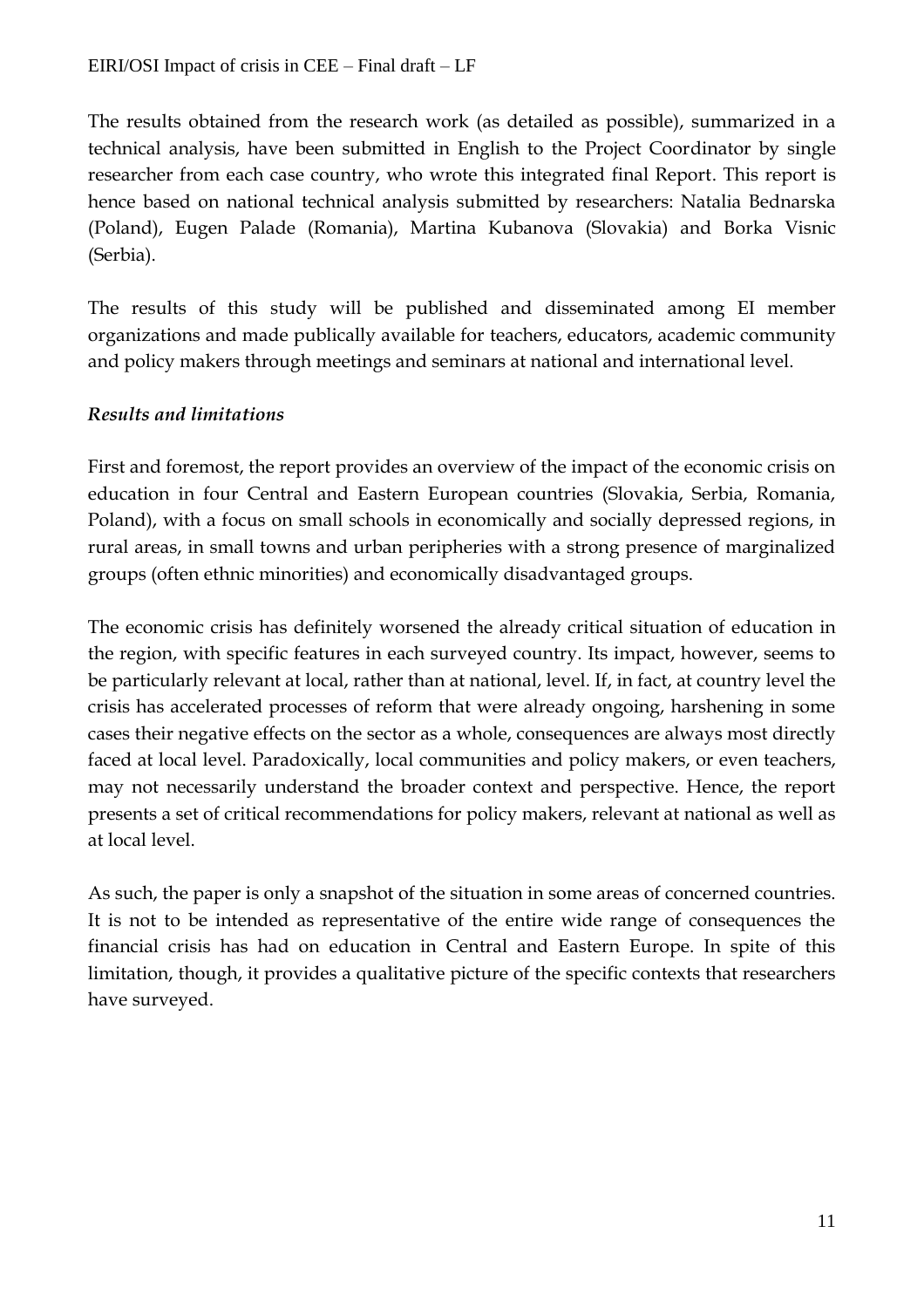# *B. Case studies*

# *1. Poland<sup>3</sup>*

#### *1.1. The National Context*

 $\overline{a}$ 

The Polish education system comprises pre-school institutions (*kindergarten* or pre-school classes), primary school, lower secondary school (*gimnazjum*) and upper secondary school (post-*gimnazjum* schools). In the light of the existing law, institutions of higher education (tertiary education) do not belong to this system. Children must attend compulsory education for ten years from the age of 6. A child aged 3 to 5 may receive pre-school education, which is not compulsory, but all 6 year-old children attend either *kindergarten* or pre-school classes organized in primary schools, as the Ministry of Education introduced an obligatory 0 grade in the school year 2004/05. Children between 7 and 13 attend primary school for a period of six years. Primary schools are divided into two stages: the first stage (grades 1 to 3, 7-10 years of age) offers integrated early school education, and the second stage (grades 4 to 6, 10 -13 years of age) provides subject teaching. At the end of primary school, pupils have to take an external obligatory test (set by external examination commissions and assessed by examiners selected by these commissions) with an informative character. All primary school leavers continue their education in a 3-year lower secondary school (13 – 16 years of age). At the end of this level, pupils take a compulsory external examination organized by the regional examination commission. All pupils attend public school free of charge. The only admission criterion is the age limit (for pre-school class: 6 years of age during the calendar year in which compulsory education starts, for primary school: 7 years of age). Parents are obliged to register their children in the nearest school or *kindergarten*. Core curricula for compulsory teaching, created at central level by groups of experts appointed by the Ministry of Education, are the same for all pupils. For the first stage of primary school, the curricula for integrated teaching apply; the second stage of primary and lower secondary school, instead, has curricula for separate subjects and cross-curricular themes.

In 2008/09, there were 17,280 pre-school institutions (both kindergartens and pre-school classes attached to primary schools), attended by 919.1 thousand children. In 2008/09, there were 14,067 primary schools and 7,204 lower secondary schools, attended by 2,294.4 thousand and 1,381.4 thousand pupils respectively. In 2008/09, there were 2,386 general upper secondary schools with 686.4 thousand pupils, 3,146 technical and specialised upper secondary schools with 622.4 thousand pupils and 1,784 basic vocational schools with 239.1 thousand pupils. In the same school year, 3,369 postsecondary schools were attended by 344.1 thousand students. In the academic year 2008/09, there were 456 Higher

 $^3$  The background country case study has been prepared by Natalia Bednarska, independent researcher.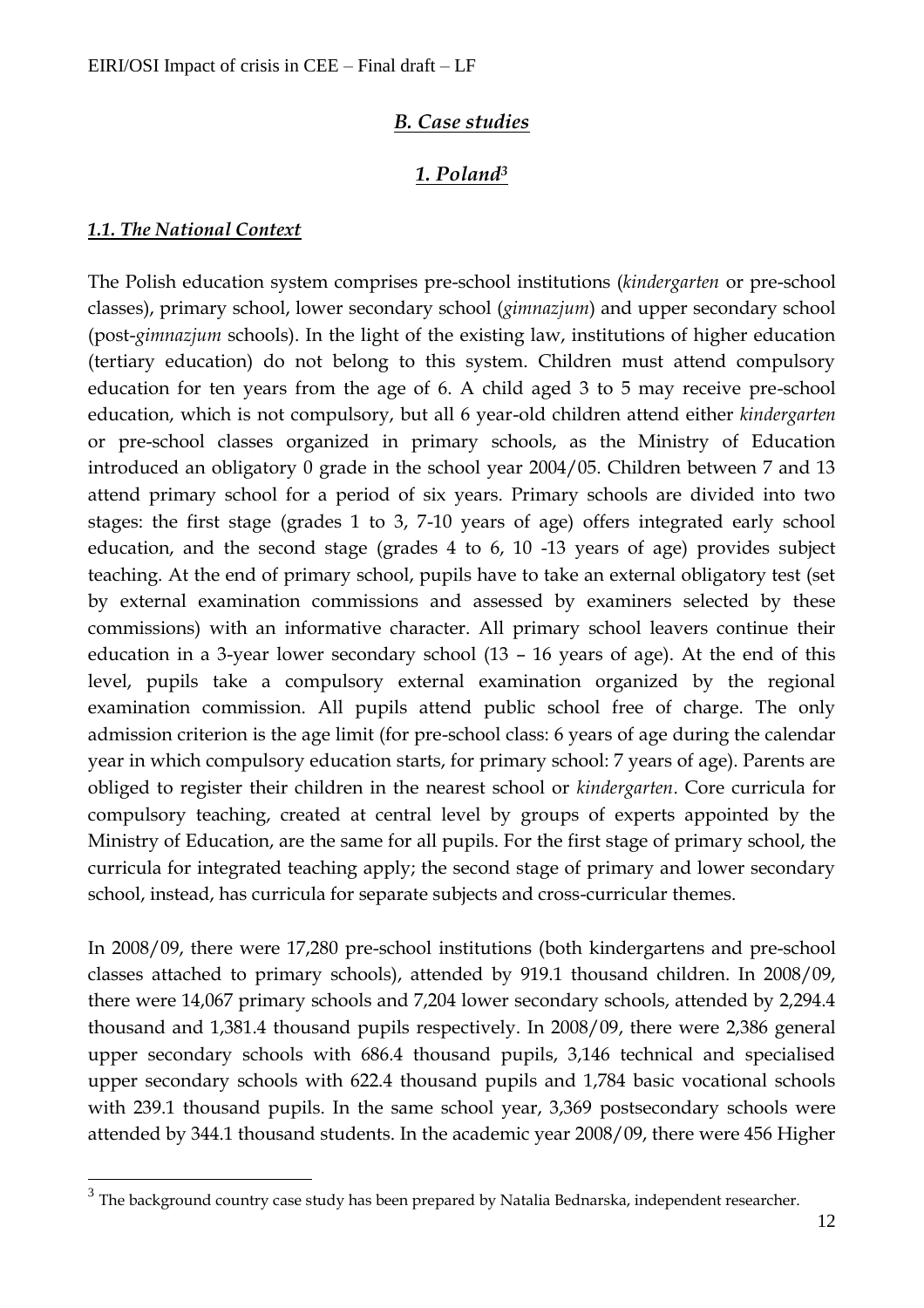Education Institutions in Poland (both public and non-public) and 1,927.8 thousand higher education students. In December 2008, the number of children in age of compulsory school was 4,761,363, accounting for 12.5% of the total population. In 2008/09, almost all pupils attended public-sector schools (98%). In the school year 2008/09, there were 486 800 full-time teachers in Poland, i.e. 23,700 trainee teachers (4.9%), 96,100 contract teachers (19.7%), 168,100 appointed teachers (34.5%), 198,900 chartered teachers (40.9%).

Most of the funds for education come from the state budget. In line with the Education System Act of 1991, schools can be of two types: public (state) schools, which offer free education within the framework of the core curricula, and non-public schools, i.e. civic (social), church or private schools. All these non-public schools may have their own curricula. They are financed by fees received from parents. Funds can also come from private enterprises and foundations.

The national educational policy is developed and carried out centrally, while administration of education and the running of schools, pre-school institutions and other educational establishments are decentralized. The administration, organization and decisions linked to the use of financial resources by schools are the subject of consultation between the school and the authority which runs it, i.e. local authorities (*gminy*) in case of *kindergartens*, primary and lower secondary schools, and district authorities (*powiaty*) in case of upper secondary schools. Provinces (*województwo*) have coordinating functions, as they supervise the implementation of the policy of the Ministry and are being responsible for pedagogical supervision. The inspection of teaching standards in schools lies under the Ministry of Education and is carried out by a regional administrative body (*kuratorium*).

The language of instruction is most commonly Polish. However, according to article 13 of the School Education Act, a public school supports pupils in retaining their national, ethnic, linguistic and religious identity with a particular emphasis on their history and culture. Upon parents' request, teaching may hence be organized in separate groups, classes or groups, classes and schools with additional language, history and culture teaching, or even in interschool educational institutions. Foreign language speaking children have the right to be helped by a person who speaks their mother tongue, employed as a teachers' assistant by the school headmaster, for no longer than 12 months. Foreign students also have the right to additional compensation classes covering subjects taught in the school. Such classes are organized by the body running the school but no longer than for 12 months.

In the school year 2008/09, there were the following numbers of minority students:

– 33,833 pupils in 579 primary schools and interschool institutions – 69.5% of which were learning in German, 20.5% - Kashubian, 4.4% - Byelorussian, 2.9% - Ukrainian and 0.9% - Lithuanian. There are several schools for Slovak and Lemko minorities.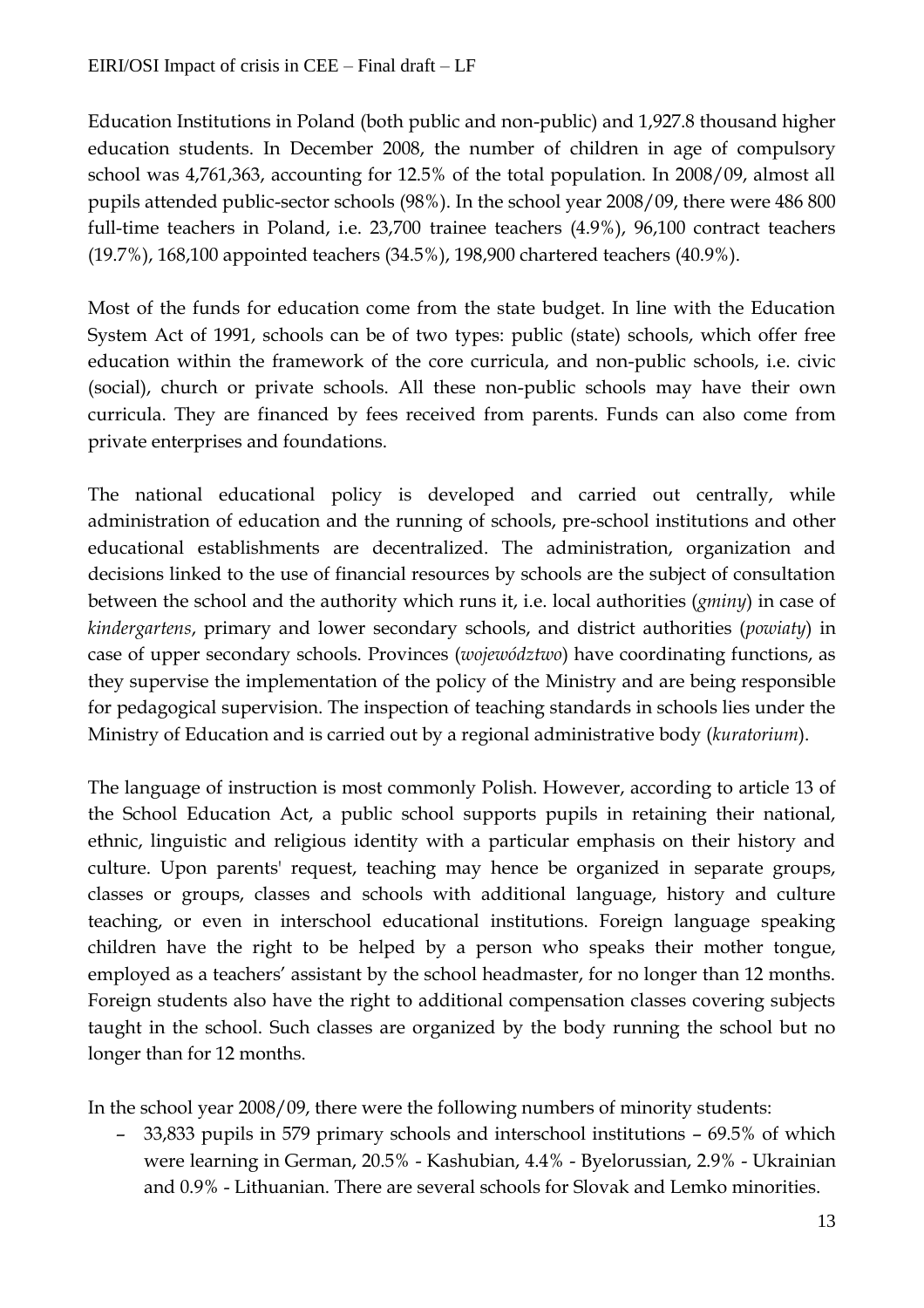- 12,318 pupils in 217 lower secondary and interschool institutions 77% of which were learning German, 8.8% Kashubian, 7.3% Byelorussian, and 4.2 % Ukrainian.
- 1,345 pupils in 19 general (upper) secondary 57.1% of which were learning Byelorussian, 22.2% - Ukrainian, and 11% Kashubian.

In total, in the school year 2008/09, 47.5 thousand pupils were enrolled in schools for national and ethnic minorities and in schools organising additional classes in the languages of national and ethnic minorities.

The school year is divided into two semesters, comprising about 185 days between September and June. Schools (teachers) can choose the textbooks from a list approved by the Ministry of Education. They are however free to decide teaching and assessment methods and to introduce innovative teaching methods and choose curricula which are approved by the school head. They can also develop their own curricula – based on core subjects – and submit them to their school head for approval. A new curriculum reform has been introduced in the last years, with the main aims to:

- adjust the content of teaching to the present population of pupils,
- prolong time allowed for implementing the general knowledge cycle, i.e. give teachers and students of lower secondary and upper secondary schools enough time to cover all the necessary knowledge by creating a coherent curriculum for the 6/7-year period, instead of dividing it into two separate, repetitive three-year cycles,
- adjust the core curriculum to the perceptive ability of younger students as a result of lowering the school starting age

# *Teacher education and status*

Teachers must have a higher education qualification. The type of training required depends on the stage of education:

- Primary education: the teacher is required to graduate from the first or second cycle studies (they last 3 or 5 years, teachers are awarded the titles of B.A. or M.A., or from teacher training colleges (they last 3 years and finish with a diploma);
- Lower secondary education: a degree of B.A or M.A is required;
- Upper secondary education: a Master degree is required (M.A. only)

The completion of professional training is also required at all levels of education. Teachers should undergo professional training; they should be competent to teach two subjects, they should be computer literate and have a good command of a foreign language. The amended Teachers' Charter, adopted on the 18th of February 2000, has introduced four categories of teachers: Trainee teacher, Contract teacher, Appointed teacher, Chartered teacher. Chartered teachers with an outstanding record may also be awarded the title of honorary school education professor. Trainee and contract teachers have the status of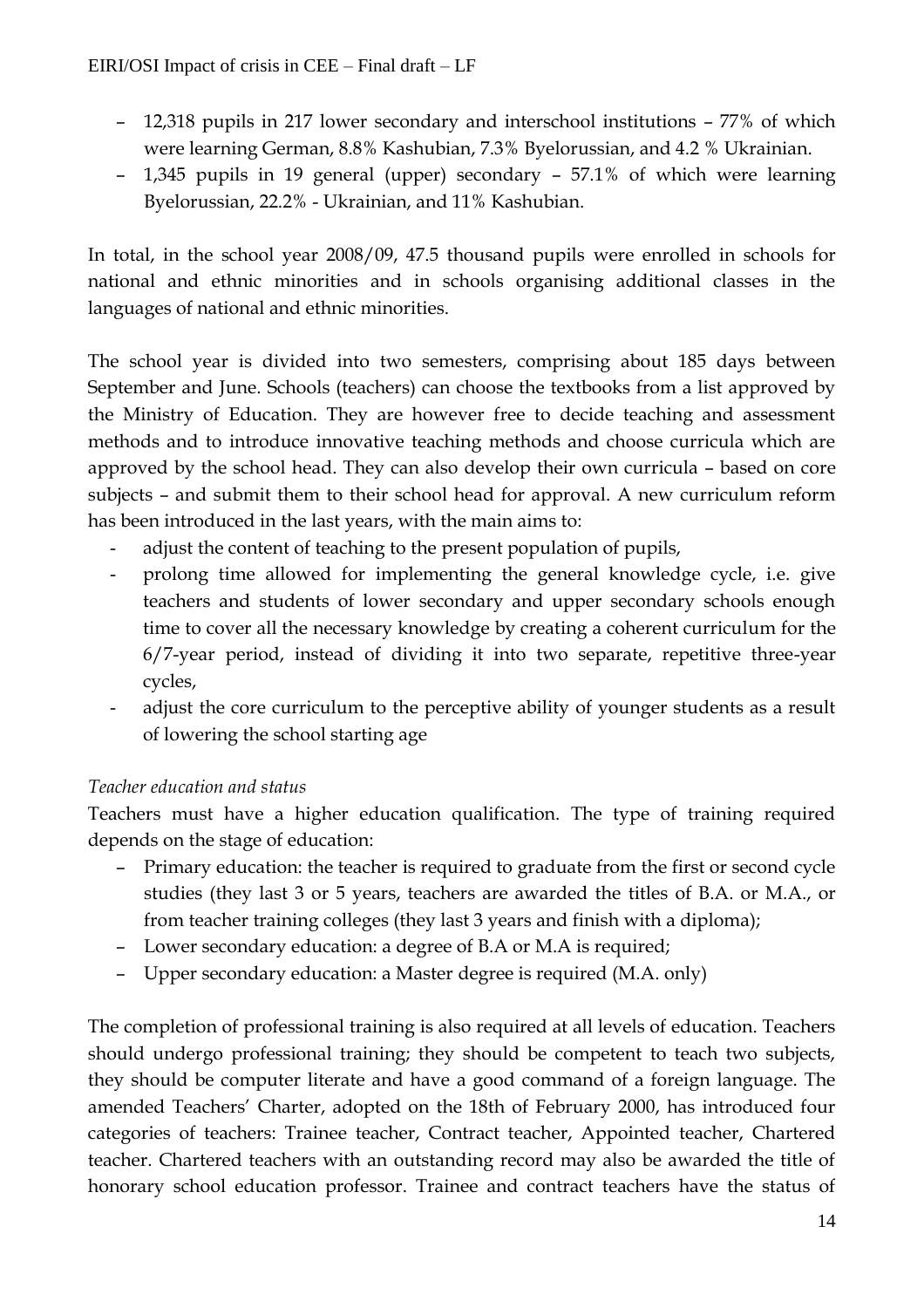contractual employees; appointed and chartered teachers enjoy the status of career civil servants.

Between the 18<sup>th</sup> of January and the end of April 2010, the Ministry of National Education organized a wide public consultation on changes in vocational and continuous education and in special needs' education - a special website for posting questions and remarks was opened and a series of regional conferences presenting the planned changes were organized. Key aims of the changes in vocational training are to make the training more current and practical in cooperation with employers, in order to match the labour market needs. Special needs in education are not only those of students with learning difficulties but also those of the particularly gifted students. The changes the Ministry has outlined entail special individualized provision at schools for students with special needs.

# *Home learning*

Changes introduced to the law allow children to fulfil the duty of a year-long obligatory pre-school preparation and school itself outside schools or nurseries. Parents are given permission to teach their children at home after a psychological-pedagogical institution issues a positive opinion. The results of home learning are then checked by the headmaster during classification exams, once a year. A child taught at home follows the same curriculum as children learning at school.

# *Additional care of students*

From 2009/2010, teachers employed in primary schools, lower secondary schools and upper secondary schools are obliged to teaching or taking care of students for an additional hour within their working time. From 2010/2011 teachers in primary schools and lower secondary schools are obliged to spend additional two hours with students within their working time. Additional hours can be devoted to: after-lessons care; additional foreign language education, ethnic or national minority language education, not included in the framework curriculum for a given educational phase; realization of specialization in specific subjects; organizing activities for a given group of students, taking into consideration their needs and interests, including didactic and compensational activities; teaching the history and geography of the country of origin of national minorities and cultural ancestry of ethnic groups – in schools with minorities or ethnic groups; activities which increase educational chances of the students: for work with talented students or students with learning difficulties; activities that expand students' interests.

# *1.2. Analysis of the collected data*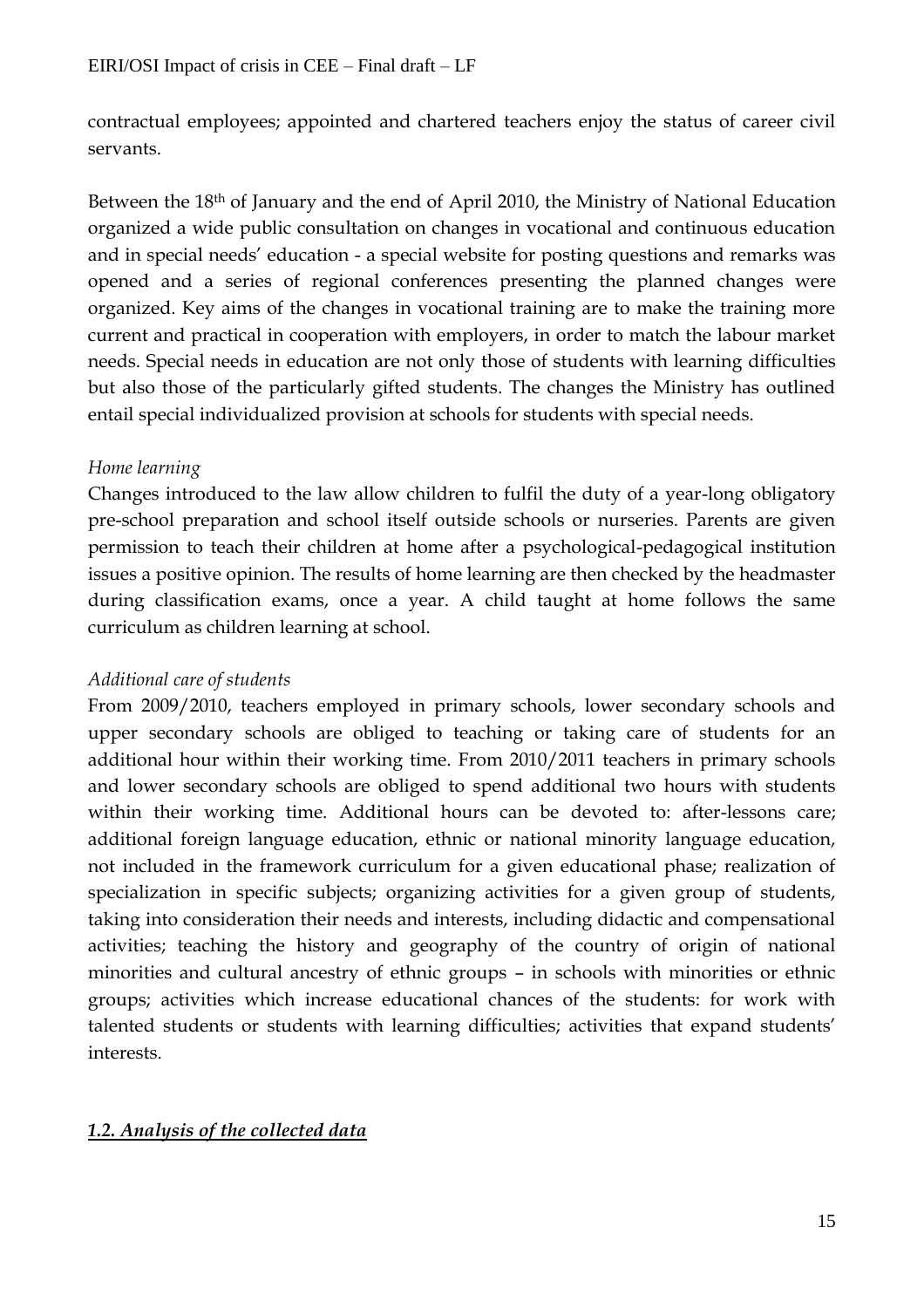This analysis is based on 112 questionnaires and interviews conducted to 15 teachers and 15 head teachers from 15 schools of three different areas: Podlasie (North East Poland), Śląsk (South Poland) and Mazowsze (Central Poland). Podlasie is one of the poorest Polish regions of the country, with a large percentage of non-Polish population and economically disadvantaged groups, a very agricultural region. 9 schools have been visited there: 5 in Hajnowski (Czeremcha, Czyże, Dubicze Cerkiewne, Nowokornino, Orla) and 4 in other districts (Andryjanki, Falki, Mień, Strabla). Śląsk (Silesia) is the most industrialized and urbanized region in Poland, with a strong presence of minorities and economically disadvantaged groups (as a result of unemployment caused by closing coal mines). 5 schools have been visited there, in 3 districts: the cities of Świętochłowice (1 school), Zabrze (2 schools) and Ruda Śląska (2 schools). Mazowsze is an agricultural region. One school has been visited in the district Sokołów Podlaski – Łazów. This rural area is characterized by a strong presence of economically disadvantaged groups. Interviews have been conducted with 9 local administrators in Czeremcha, Czyże, Dubicze Cekiewne, Hajnówka (running body for school in Nowokornino), Orla, Brańsk (running body for school in Mien), Boćki (running body for school in Andryjanki), Sterdyń (running body for school in Łazów) and Świętochłowice.

# *1.2.1. Financial Issues*

# *Teachers' salaries*

For the great part, respondents observe a moderate rise in their gross and net salaries and a hardly noticeable rise in the amount of entitled social benefits. For several years, teachers have been the only group from all government employment sectors to see their salaries increased. Between 2005 and 2007, their salaries had been increased by 6%. In the subsequent years, they had been increased altogether by 30% (including a 7% increase in September 2010). In practice, increases range from 60 to 110 PLN net (13 Euros ca.). In September 2010, teachers have received 7% of salary increase. Further increases are planned for 2011, subjected to negotiations with trade unions. This pay rise is very limited and does not compensate for increasing costs of living in the country.

In particular, the majority of respondents observe a moderate rise in their gross (about 64% of respondents pointed that answer) and net (about 62% of respondents pointed that answer) salaries after the crisis – while about 23% of respondents do not observe any changes in their gross salary and about 21% respondents do not report any changes in their net salaries. Since the 1st of September 2010, the minimum monthly gross basic salary for teachers with MA degree and professional training is as follows:

- for trainee teachers: 2,039 ZLOTY (520 Euros ca),
- for contract teachers: 2,099 ZLOTY (535 Euros ca),
- for appointed teachers: 2,383 ZLOTY (606 Euros ca) and
- for chartered teachers: 2,799 ZLOTY (712 Euros ca)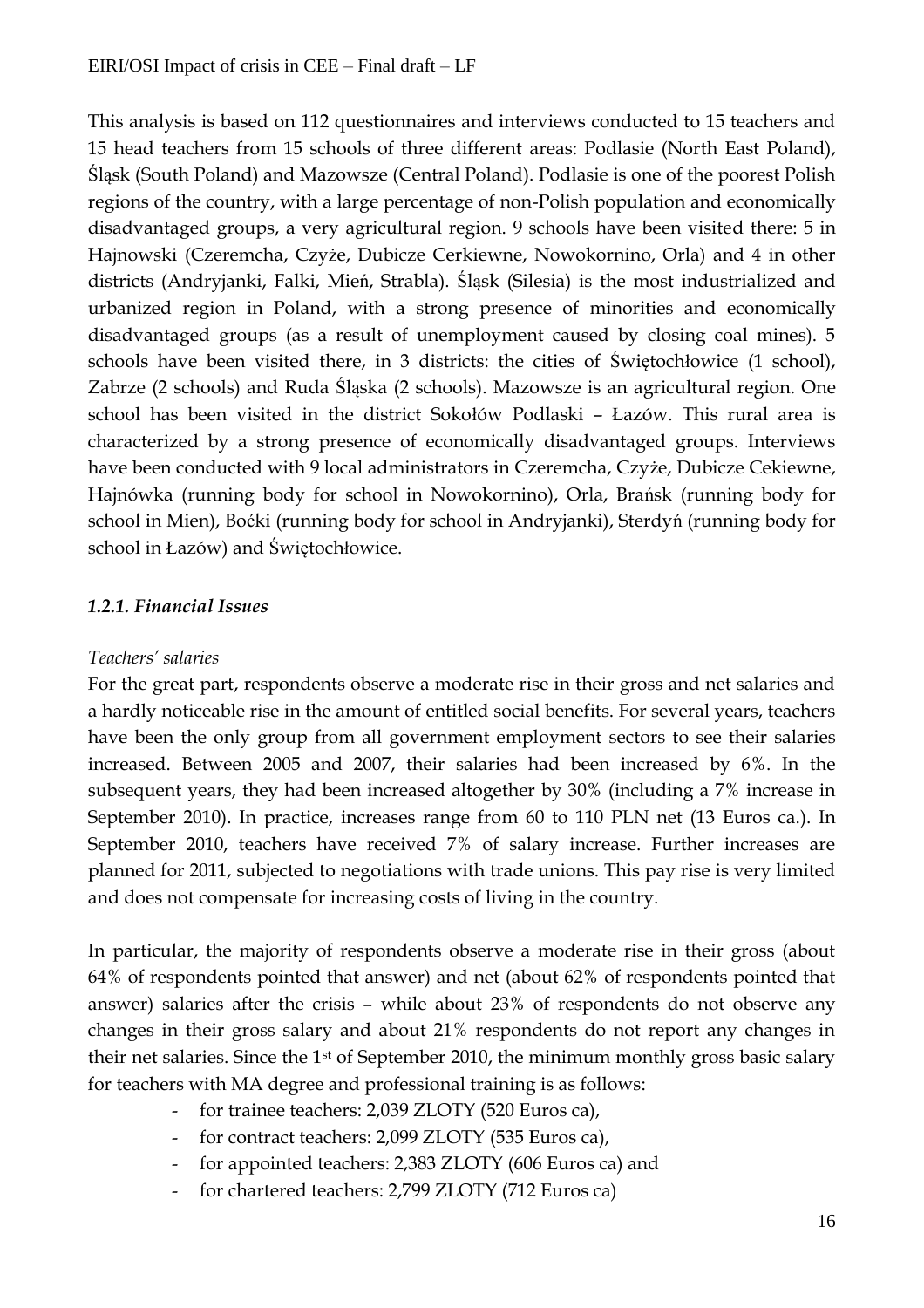Since the 1st of September 2010, the average monthly gross salary is:

- for trainee teachers: 2,447 ZLOTY (640 Euros ca),
- for contract teachers: 2,716 ZLOTY (705 Euros ca),
- for appointed teacher: 3,523 ZLOTY (897 Euros ca),
- for chartered teachers: 4,502 ZLOTY (1,145 Euros ca)

About 31% of respondents report no changes in their amount of incomes from other sources than teaching, although about 47% of respondents do not answer to this question, probably because they do not have other incomes from other sources. The majority of respondents (about 80% before the crisis and about 82% after the crisis) report that their performance is not related to pay incentives.

# *Costs*

The size of teachers' family has not significantly increased after the crisis. About 51% of respondents report an increase in annual tax per property and about 24% of respondents observe no change at all. 58% of respondents observe no change in the number of their own properties and 7% an increase. Only a small percentage (15%) of respondents report a rise in their credits and loans – but about 28% of respondents prefer not to answer to this question. 35% of respondents have experienced no change in their monthly repayments of credits, while 24% of respondents observe an increase.

In terms of costs, the majority of respondents (about 94%) report an increase in monthly charges for gas and electricity. A big part (about 76%) of respondents also observes an increase in monthly charges for telephone and internet. About 59% of respondents observe an increase in monthly rent (mortgage) of their apartment or house and about 16% of respondents observe no change at all. As far as food costs are concerned, about 93% of respondents denounce an augmentation in alimentation costs. A similar picture can be observed for transports costs, as 80% of respondents report an increase.

# *Social benefits*

There is a high percent of unfilled questions related to social benefits. About 50% of respondents observe no change in the amount of health care provisions, but 22% of respondents do not answer to this question. Only 11% of teachers answer the question concerning the amount of unemployment compensation, and only 3 out of 100 admit that they have noticed a moderate rise in the amount of unemployment compensation. About 95% of respondents skip questions concerning the pension for disabled; about 93% of respondents skip the ones on maternity benefits, and 92% of respondents do not answer questions on free/subsidised child care. In any case, half of respondents report no changes in the amount of social benefits funds.

# *1.2.2. Working Conditions*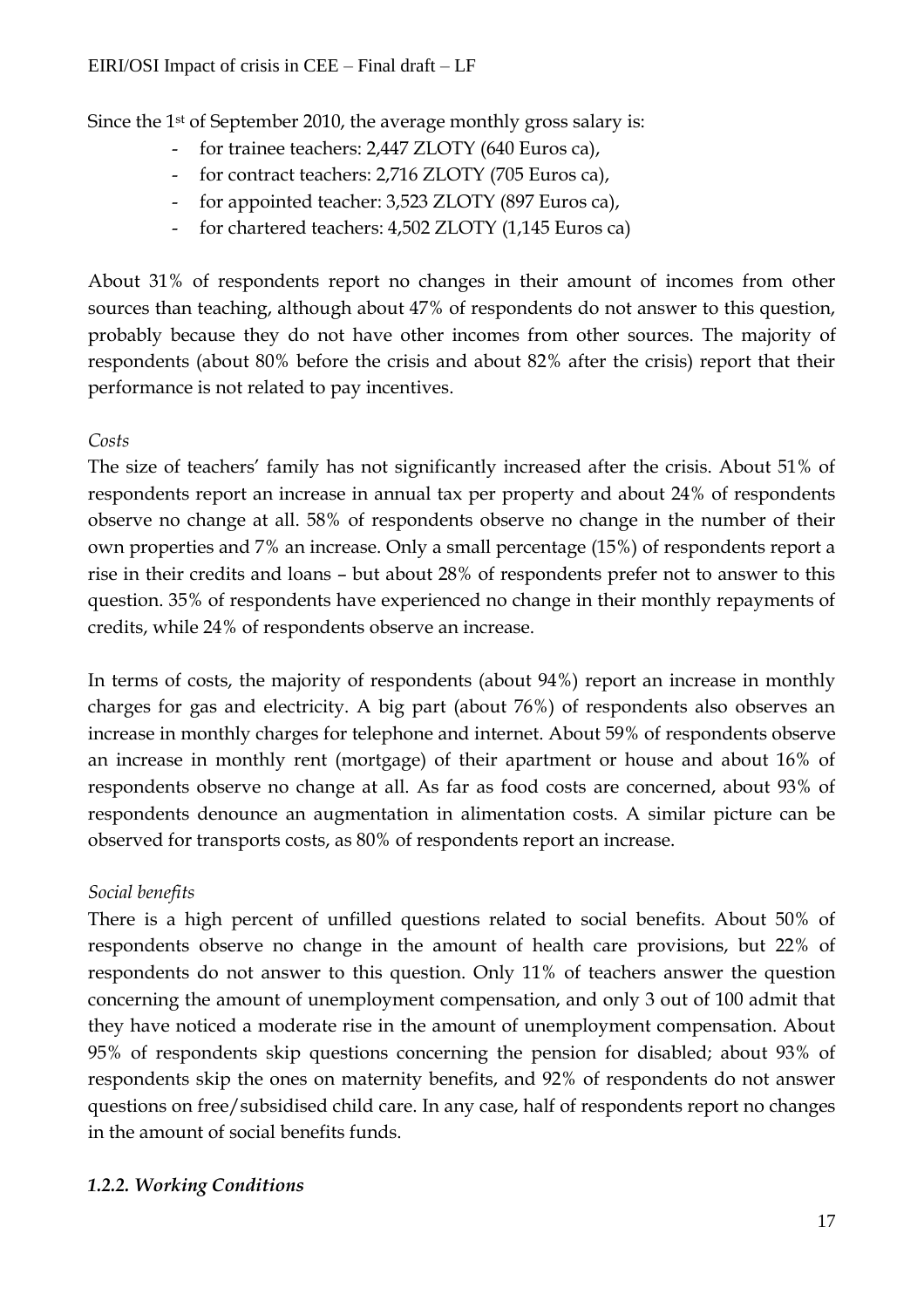#### *Class size*

According to respondents, the pupil/teacher ratio has decreased after the crisis, passing from 15.5 to 14.6, on average. This is connected to the decrease in the number of students in schools from tested areas. The result may be exaggerated, however, because many respondents fill in the form with the average number of pupils in their classroom, instead of providing the real pupil/teacher ratio.

#### *School materials and infrastructure*

Teaching material available in schools comprises books, albums, maps, charts, computers, video/VHS/DVD, internet connection, but no projectors (about 5% of respondents before and after the crisis), no multimedia blackboards (about 15% of respondents before and 12% after the crisis), and no teaching software (about 3% of respondents before and 2% after the crisis). Apparently, the conditions of teaching material have not changed because of crisis and even slightly improved. As far as school infrastructures are concerned, according to respondents, their conditions before the crisis were somehow a bit worse than now. It seems, hence, that the condition of teaching materials and the infrastructural level of schools have both slightly improved in the last years. Head teachers and local administrators admit that schools have received financial support for the purchase of educational aids due to the implementation of the EU projects, as well as from the Ministry of National Education for the implementation of a new program, "A Joyful School". Interviewed head teachers also underlined the fact that municipalities (even in spite of their financial problems) do take care of the infrastructural level of schools. For example, one interviewed teacher reports that in Ruda Śląska the municipality is currently building a *gimnazjum*, in spite of the city's financial problems (the high debt).

#### *Working hours*

The number of hours of work per week has increased from 18 hours and 40 minutes to 19 hours, as a result of changes in the Teachers' Charter. The average number of extra working hours per week has decreased after the crisis, from 3 hours and 33 minutes to 2 hours and 54 minutes, which is presumably connected with the decreasing number of students in the schools from the tested areas. The payment for these extra working hours (in ZLOTY, per hour) has, on the contrary, increased after the crisis, rising from 36.83 ZLOTY to 39.52 ZLOTY (an increase of 0.75 Euros per hour). In terms of administrative duties, answers do not reveal any significant growth of duties or changes in how they are financed (if these are part of the teacher's paid working time or not). A few interviewed teachers mention that changes in their administrative duties (especially running a teacher's and school documentation) are connected with the implementation of the Curricula Reform in schools. The growth of the number of hours spent on preparing for classes is probably also connected with it.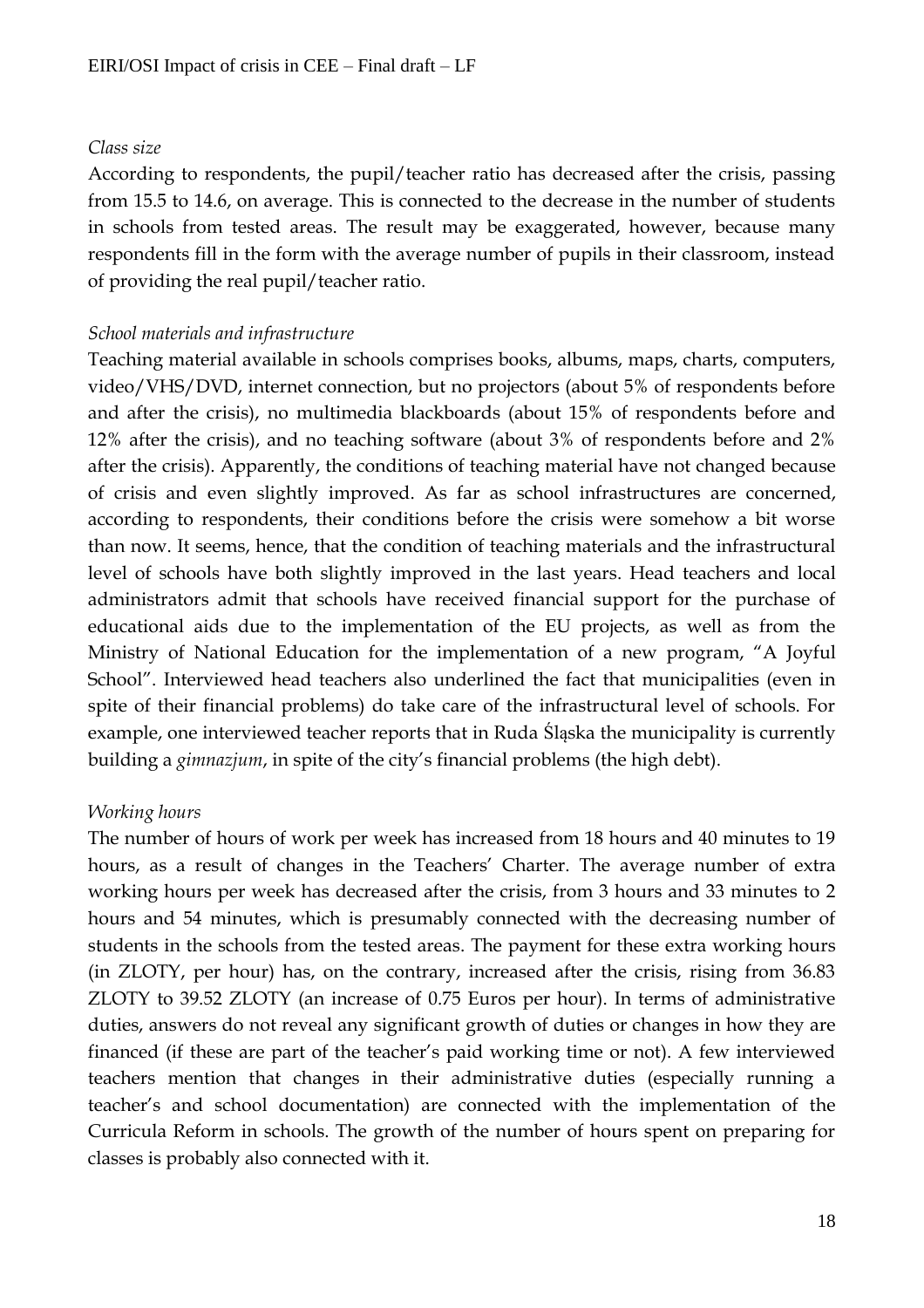# *Teachers' and students' evaluation*

Teachers' evaluation is conducted by head teachers in the following ways:

- Observation of lessons (1 2 times per year);
- Teacher evaluation every 4-5 years;
- Teacher evaluation connected with the professional advancement category in the teacher career;
- Checking the teacher's documentation;
- Evaluation of questionnaires;
- Analysis of the results of students' tests.

When evaluation is connected with professional advancement in a teaching career, then its results can increase teachers' salary and number of duties. The increase of bonuses as well can be connected with the results of the evaluation. A (small) majority of respondents (about 52% before the crisis and about 51% after the crisis) report that the results of the evaluation have no impact on their work. Among those who believe the contrary, before and after the crisis, performance assessment apparently had consequences mostly in terms of increase/decrease in extra-salary bonuses (about 22% of respondents).

The (external) evaluation system for students in compulsory education consists of the following external standardized tests and examinations.

- At the end of primary school (at the age of 13), students sit in a general, obligatory test that enables them to start education in the lower secondary school, (*gimnazjum*). Test results provide pupils, parents as well as schools (i.e. the primary school and the lower secondary school) with information about the level of pupils' achievements. The test covers skills required in core curricula;
- At the end of the 3-year lower secondary school (age 16), students have a general, obligatory examination, the results of which are indicated on the *gimnazjum* graduation certificate. This examination checks abilities, skills and knowledge in the field of the humanities and science (and a foreign language as of 2008/09). The results of the test, together with the final assessment of pupils' performance, determine the admission to upper secondary schools.

All tests and examinations are organized by agencies – 8 Regional Examination Boards supported and supervised by the Central Examination Board. Some teachers also report about a test taken by students at the beginning of the 1st grade and at the end of the 3rd grade of primary school (at the beginning and at the end of early school education). A few teachers mention a test organized by the educational publishing house "OPERON". These tests are free for schools under the condition that these join the publishing house's program. Tests are organized as a trial before the state exam to be taken at the end of lower secondary school.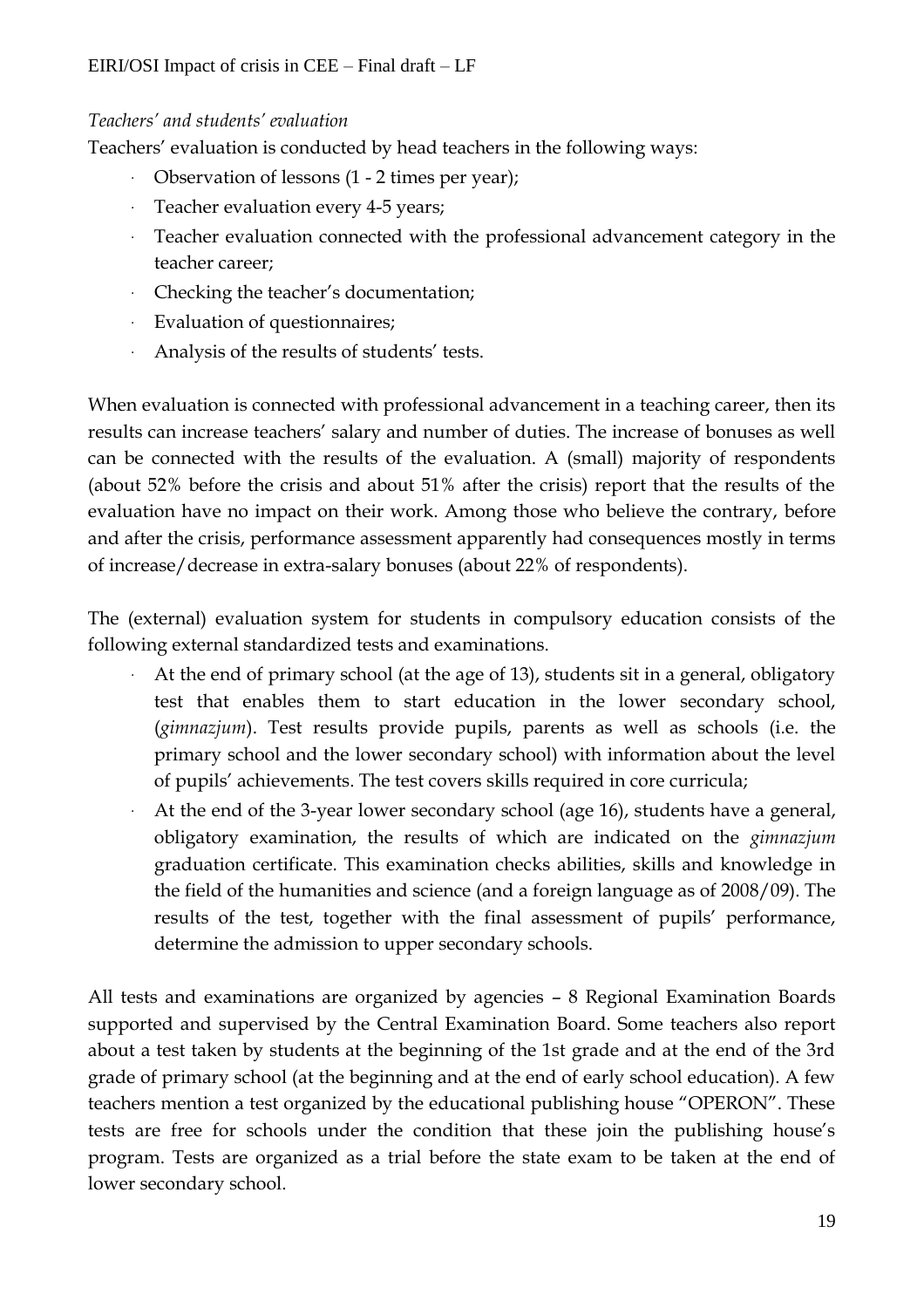#### *Students' attendance and behaviour*

The majority of respondents have not experienced a reduction in students' attendance after the crisis, nor do they observe behavioural problems in school (about 53%). But about 33% (about 36% after the crisis) of respondents find the behavioural issues to be significant, particularly: physical or verbal aggression, lack of discipline and good manners, arrogance, ADHD (Attention Deficit Hyperactivity Disorder), parents not cooperating with schools, drugs (cigarettes and alcohol), absenteeism, lack of respect for teachers.

# *1.2.3. Status of Teachers*

# *Type of contract*

A few respondents have changed the type of contract from temporary to permanent after the crisis. The majority of respondents (92%) have a permanent type of contract (only 85% would say the same before crisis).

# *Training*

About 13% of respondents admit that their access to training has been limited as a consequence of the global economic crisis, as they often must pay for their training, fully or partially. Deciding whether and how to participate to training is up to teachers themselves, in some cases (30%) in cooperation with principals.

# *Job satisfaction*

According to respondents, the majority of teachers are 'decently' satisfied with their job, even if most of them occasionally face work-related psychological problems. These results have apparently not been affected by the global economic crisis.

# *1.2.4. School Restructuring*

# *Restructuring measures*

About 39% of respondents report that in their region schools have been closed, merged, or restructured as a consequence of the crisis, and they admit that similar trends can be expected in the near future. According to head teachers and local administrators, though, the direct reason for closing or restructuring schools is not the global economic crisis, but the diminishing number of students. This decrease is connected to a general population decline and, particularly, to the economic situation of regions where the survey has been conducted, as young people tend to leave economically and socially depressed regions to move to big cities. Apparently, then, according respondents views, even if the global economic crisis has not improved this situation, it cannot be blamed *per se* for the closing and restructuring of the schools in the tested areas.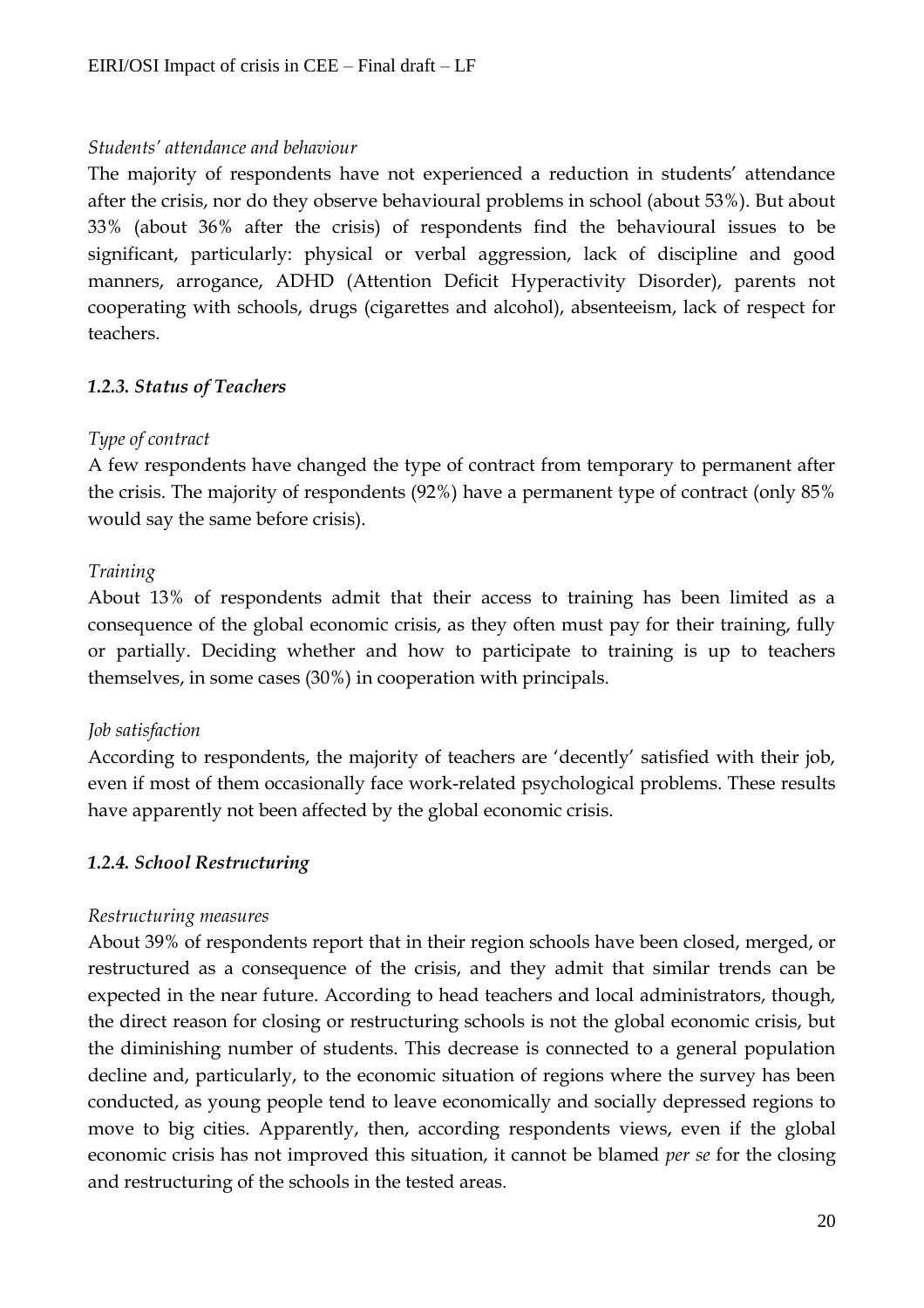In terms of measures adopted by single schools as a consequence of the crisis, then:

- about 10% of teachers answer that curricula have been reduced and some subjects have been cut,
- about 12% say that class sizes have been expanded,
- about 20% report that special education classes are being reduced,
- about 2% claim that foreign-language classes are being reduced

However, as a consequence of the decreasing number of students described above, schools tend to combine classes (for example: students from the 2nd and the 3rd grade have lessons together, at the same time and in the same classroom with one teacher). That is why many respondents report that class sizes have been expanding.

# *Lay-offs*

The great majority (88% and 84%, respectively) of respondents report no lay-offs of teachers or administrative staff as a consequence of the crisis. Arguably, teachers are not afraid of being fired, which is surprising. As such, the majority of respondents (79% before and after the crisis, both among teachers and among local administrators) know nothing about the existence of compensation schemes for education staff that has been laid off, or about re-training programs offered.

# *1.2.5. Non Discrimination*

# *Gender*

 $\overline{a}$ 

Most respondents are convinced that gender salary gap in terms of real pay and discrimination in recruitment and dismissing do not exist in the country's education system. The 54% of respondents claim that women are proportionally well represented in administrative positions, but about 35% of respondents point out the opposite.

Access to maternity leave is regulated by the Labour Code. From the 1<sup>st</sup> of January 2009, maternity leave is longer and depends on the number of children born in one delivery<sup>4</sup>. During the period of maternity leave, the woman is entitled to a maternity allowance, which equals to 100% of the woman's salary.

Apparently, sexual violence and harassment and any other forms of discrimination against women do not exist in Polish schools, according to 90% or respondents. However, the high percentage of "I don't know" answers in replying to questions related to discrimination is very significant, and may be connected to the feminization of the

 $4$  20 weeks after the birth of one child, 31 weeks after the birth of two children, 33 weeks after the birth of three children, 35 weeks after the birth of four children, 37 weeks in case of birth of five or more children at once.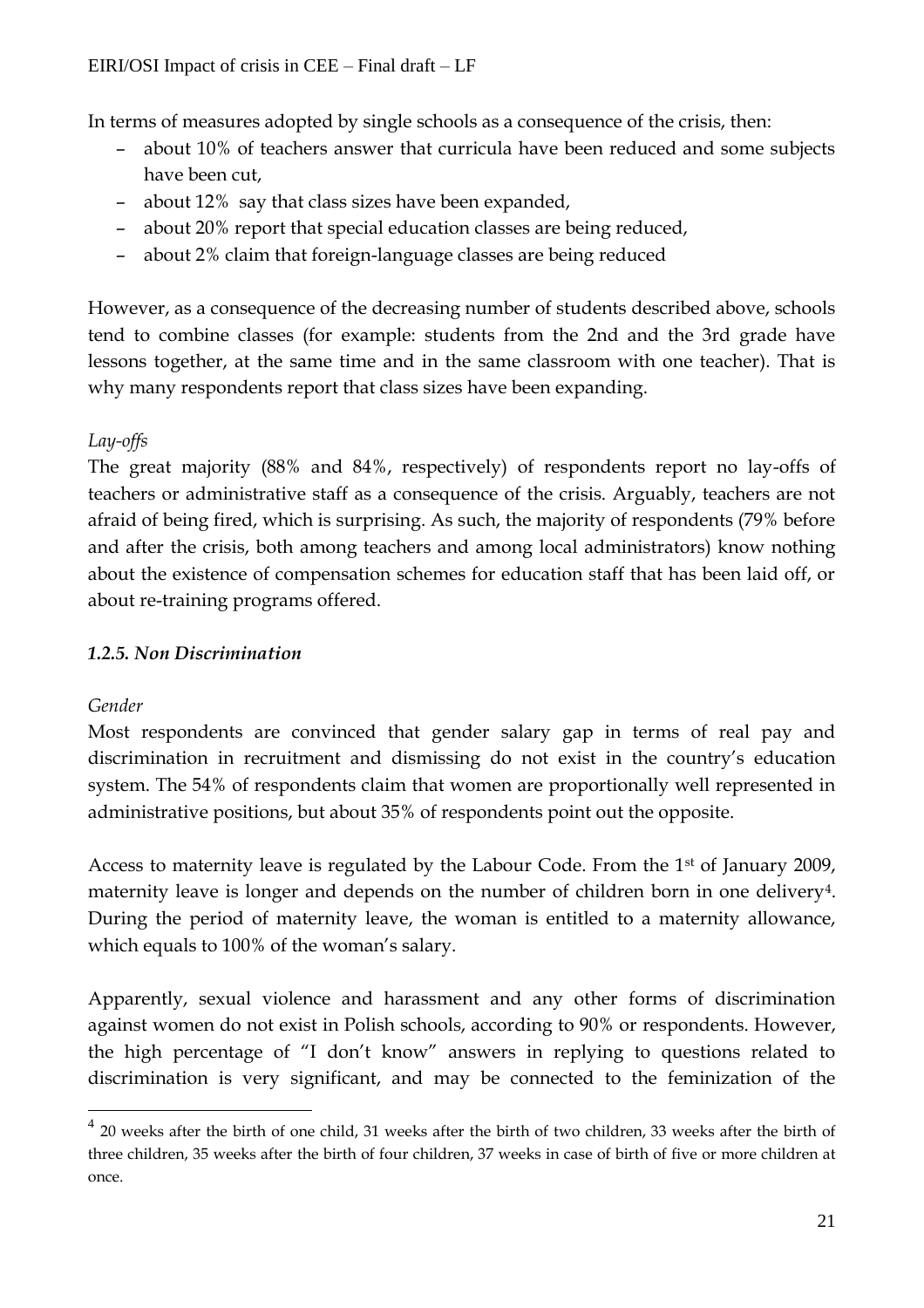teaching profession in Poland. In fact, about 80% of teachers working in schools are women, and, as they are surveyed, they are not comfortable in replying to such questions and report therefore that the aforementioned issues do not affect them.

# *Minorities*

The survey has been conducted in two different regions with a strong presence of minorities. The first one is characterized by a strong presence of national minorities: the Byelorussians and the Ukrainians in the Podlaskie Voivodship, 2 districts (*powiat*): Hajnowski (39.1% of all residents of the district) and Bielski (19.8% of all residents of the district). The second one is characterized by a strong presence of an ethnic group called Silesian in the Śląskie Voivodship, namely in 3 districts - the cities of Świętochłowice, Zabrze and Ruda Śląska. There is also a presence of Romany in the district of the city of Zabrze.

According to the law, Silesians are not a minority, but in the 2002 national census as many as 173,200 Polish citizens declare to be of Silesian ethnicity, and this may be the reason why some respondents answer that there are minority (Silesians) students in their schools. About 42% of respondents confirm the presence of minority students in their school, as such: Byelorussians 31.6%, Ukrainians 0.5%, and Romany 2.8%. The majority of respondents disagree with the statement that minority students are more likely to dropout than native students, although about 34% of respondents confirm that there is an achievement gap between minority and mainstream groups' students.

About 51% (49% before the crisis) of respondents report that minorities have access to their mother tongue language. According to an interviewed head teacher in Zabrze, Romany students and their parents are not interested in mother tongue language education. Another head teacher reports about the existence of courses in Ukrainian as first language, which, after a few months, have been cancelled due to the gradual reduction of attendance by minority students'. According to the answers of respondents, the crisis has not brought any changes in the situation of minorities in schools.

# *Special needs' students*

About 93% of respondents confirm the presence of students with special needs in their school, but no discrimination is reported. There is a system of special assistance, focused on pedagogical help (corrective and compensatory lessons), psychological help, speech therapy, individual teaching, help from other students, revalidation lessons and financial help. Respondents' answers concerning availability of assistance for students with special needs and discrimination against them do not show any significant changes as a consequence of the crisis.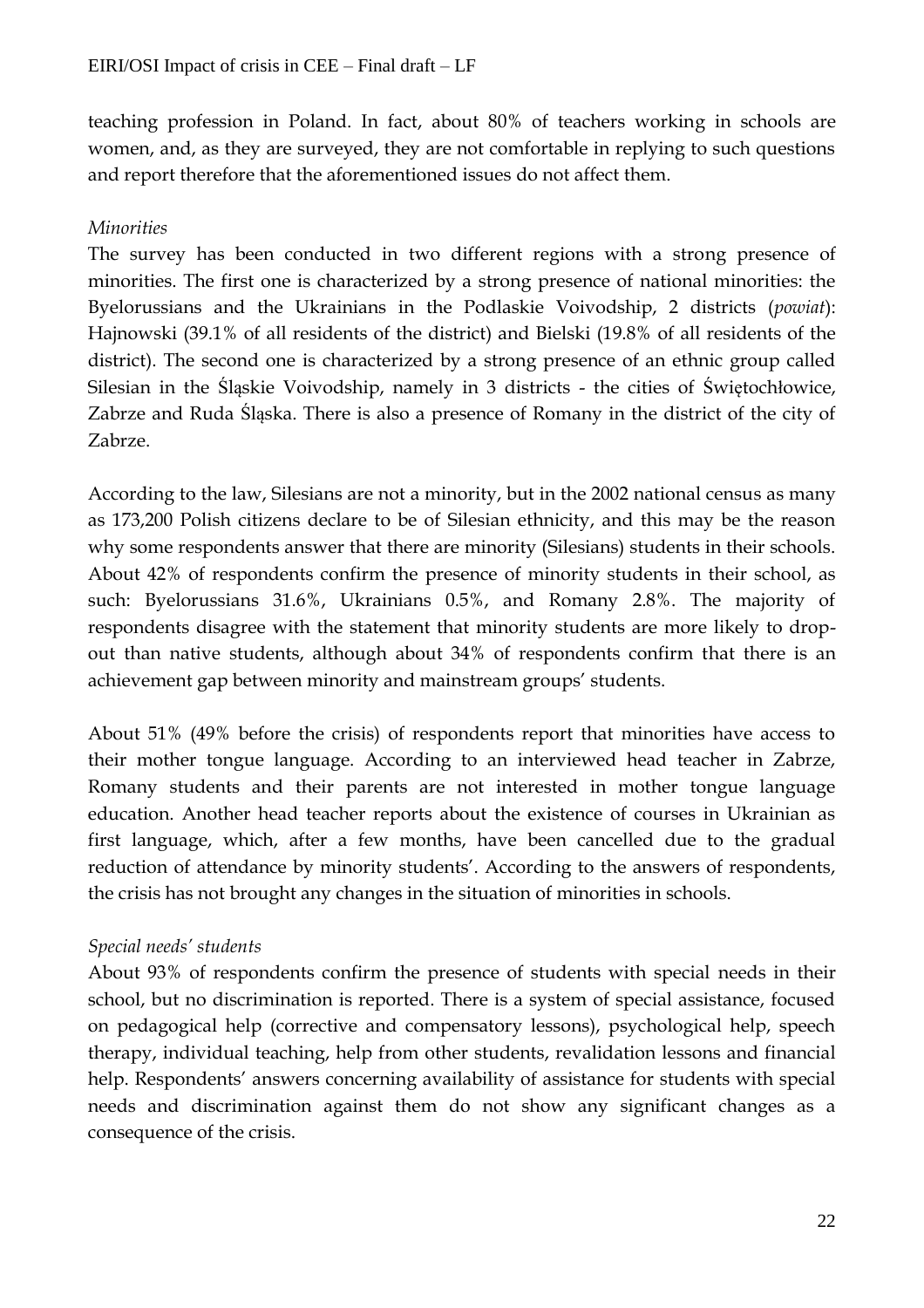# *School transportation*

About 93% (about 91% before the crisis) of respondents claim that pupils have no problems with transport to and from school. But local administrators from rural areas complain about problems with organizing transport to and from school. It is a big challenge to organize a transport at 8:00 AM to one school (with the total number of 200 pupils) from 20 villages. In some cases the bus must drive about 15 km to pick up only one pupil. This is a big expense, especially for poor municipalities.

# *1.3. The Author's Perspective on National Results*

According to interviewed head teachers and local administrators, the general subsidy from the State budget covers about 78% of the school funding. Self-governments (municipalities) cover about 20% of school funding. This proportion has not changed after the global economic crisis. Other school funds come from the EU, from sponsors and independent donors (donations from parents). Interviewed respondents observe a moderate drop in the amount of funds received form sponsors and a significant drop in the amount of donations from parents. **The crisis has worsened the already bad situation of economically disadvantaged groups in the tested area**. However, local administrators and head teachers do not observe any impact of the global economical crisis on schools. This can be explained with the fact that the study focuses on small schools in economically and socially depressed regions (rural areas and small towns), which have been facing a resource crisis for many years, not just in the last few years<sup>5</sup>.

Some of the respondents claim that the overall situation in education is even better than a few years ago. Nowadays, schools receive funding from the EU. Every year, schools participate in different EU projects. Moreover, all interviewed head teachers and local administrators point out to the role of collective agreements in setting teachers' salaries and working conditions as crucial and basic. Therefore, **the global economic crisis has not improved the situation, but, definitely, the crisis alone cannot be blamed for the negative trends affecting national education**.

 5 "Educational institutions in our area have been facing a constant crisis for a long time now and the global economic crisis has not changed anything in this situation," states one local administrator.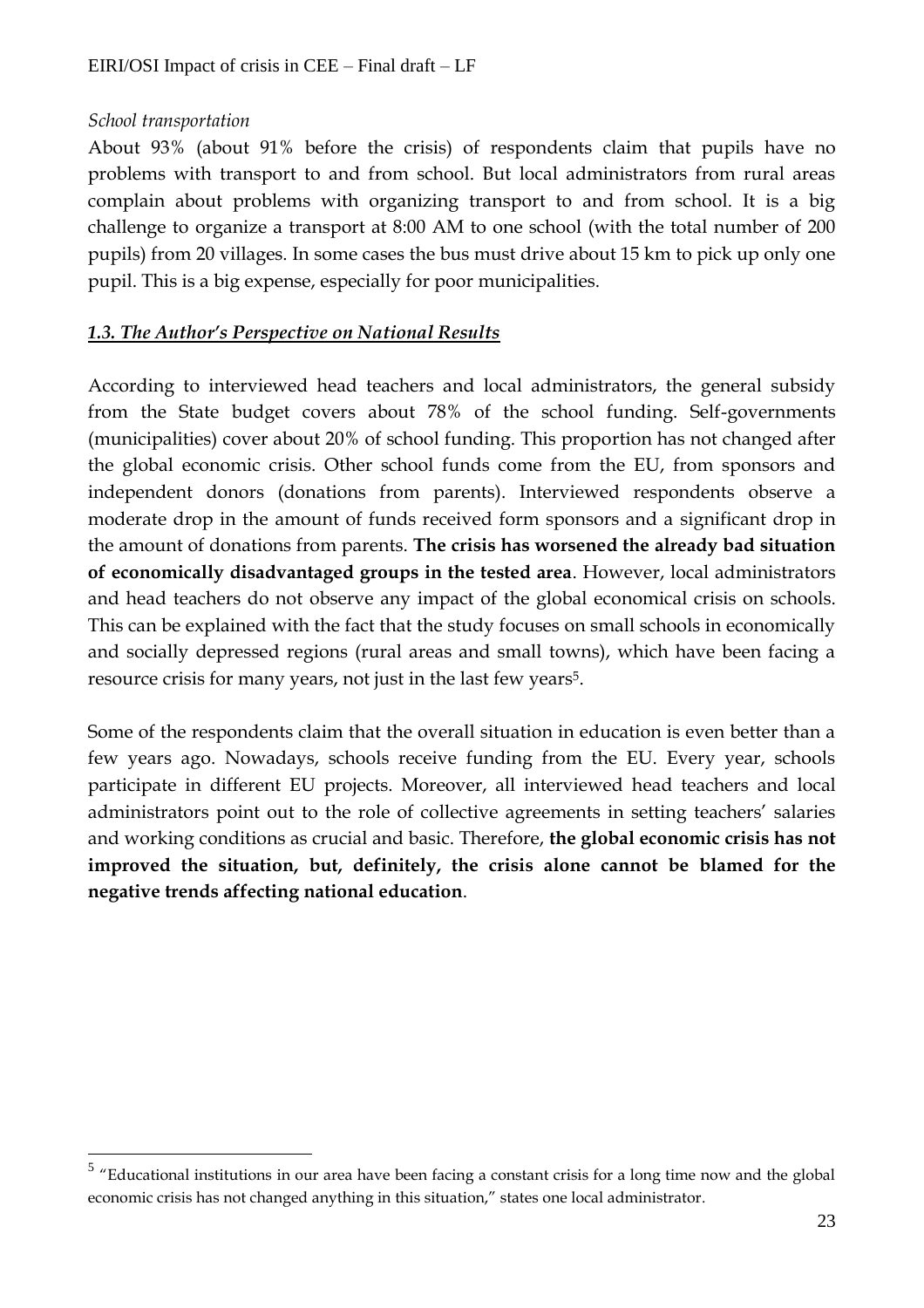# *2. Slovakia***<sup>6</sup>**

# *2.1. The National context*

In the school-year 2009/2010, the enrolled student population in Slovakia schools was the following:

- 138,496 children in 2873 *kindergartens*,
- 448,371 pupils in 2224 primary schools,
- 94,019 students in 249 secondary (grammar) schools,
- 189,265 students in 487 secondary technical schools and vocational schools
- 2,275 students in 14 conservatories,
- 1,718 students in 3 Ministry of Defence secondary schools,
- 35,449 children in 404 special schools at all levels of education,
- 2,329 children in 62 schools allocated to hospitals,
- 144,018 students at 32 universities (1st and 2nd level of tertiary education),
- 5,582 PhD students.

 $\overline{a}$ 

Moreover, 11,421 students studied part-time (on external basis) at grammar schools and secondary schools, and 80,527 external students studied at universities (including 5,367 PhD students).

The school year generally comprises 187 days of instruction between September 1 and August 31. The national educational programme defines compulsory curriculum. School educational programme have to be in accordance with the national educational programme and must be approved by the Ministry of Education. The compliance is verified by the State School Inspection Agency.

The most common language of instruction is the Slovak language; 92% of students at preprimary, primary and secondary level of education attend Slovak schools in total. However, there are also schools offering full instruction in other languages: Hungarian (6% of students), Ukrainian (0,9% students), and less than 1% of students for Ruthenian, German, English and Bulgarian language of instruction. There are also bilingual schools at all levels of education. Some languages are taught only as a separate subject (such as Romani language, taught at only a few schools).

Schools can be administered by public authorities (municipalities, regions, and the state), church entities or private founders. Compulsory education lasts 10 years and is generally

 $^6$  The background country case study has been prepared by Martina Kubánová, from the Slovak Governance Institute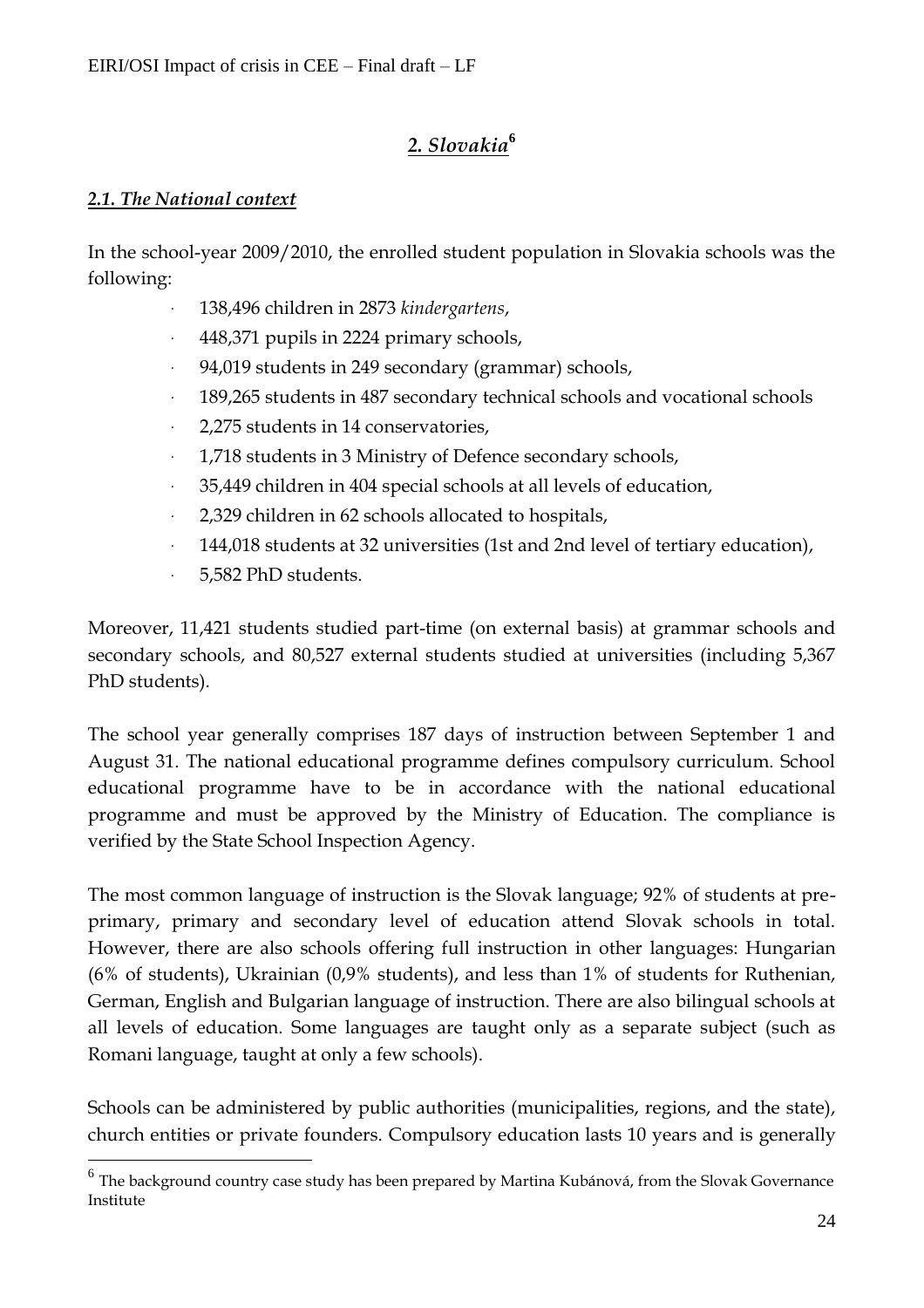cost-free – only churches and private schools can charge tuition fees. School catering is subsidised for all students, state reimburses the travel costs of pupils in compulsory education if they have to commute out of their village if there is no public school in it. Parents/pupils have a school choice, if there is a vacant place at any pre-primary or primary school, they can enrol their child in it. The school in the place of their residence is obliged to provide education to all the pupils who reside in its respective area.

There is a centralized testing in the 9<sup>th</sup> grade of primary school and its results must be taken into account by secondary schools in their admission criteria. Secondary schools can also organize their own entrance exams as supplementary admission criteria. At the end of the 4-year programmes of secondary education, there is a centralized testing (called *maturita*), which is a prerequisite to enter tertiary education. Currently, only a few universities fully accept centralized testing results in their own admission process, and applicants have to pass entrance exams at individual universities or faculties to be admitted for tertiary education.

# *2.2. Analysis of the collected data*

The case study for Slovakia is based on a questionnaire survey undertaken in 11 localities, with 83 teachers, 11 head teachers or deputy head teachers and 8 municipal actors (deputies, mayors, or local administration staff). The emphasis has been placed on capturing small schools and schools attended by minority pupils. The sample includes one primary school with Hungarian language of instruction, two special primary schools attended mostly by Roma pupils speaking largely Romani language, several primary schools attended by Roma pupils speaking mostly Slovak or Romani language. The sample covers 5 schools with more than 250 pupils and 6 schools below that number (schools with less than 250 pupils have a small financial subsidy because of their size compared to other schools).

Slovakia has 4 main regions, and the survey covers all of them. These are further divided into 8 smaller regions (*kraj*): Bratislavský *kraj* SK 01 (Bratislava Region) – comprises only this single *kraj*; Západné Slovensko SK 02 (Western Slovakia), i.e. Trnavský *kraj* plus Trenčiansky *kraj* plus Nitriansky *kraj*; Stredné Slovensko SK 03 (Central Slovakia), i.e. Žilinský *kraj* plus Banskobystrický *kraj*; Východné Slovensko SK 04 (Eastern Slovakia), i.e. Prešovský *kraj* plus Košický *kraj*. The survey has been conducted in 11 localities in 6 regions (6 *kraj*), both in urban and rural schools (the urban localities where in all cases other than the centres of these regions): Bratislavsky, Trnavsky, Trenciansky, Nitriansky, Banskobystricky, Zilinsky, Presovsky, Kosicky.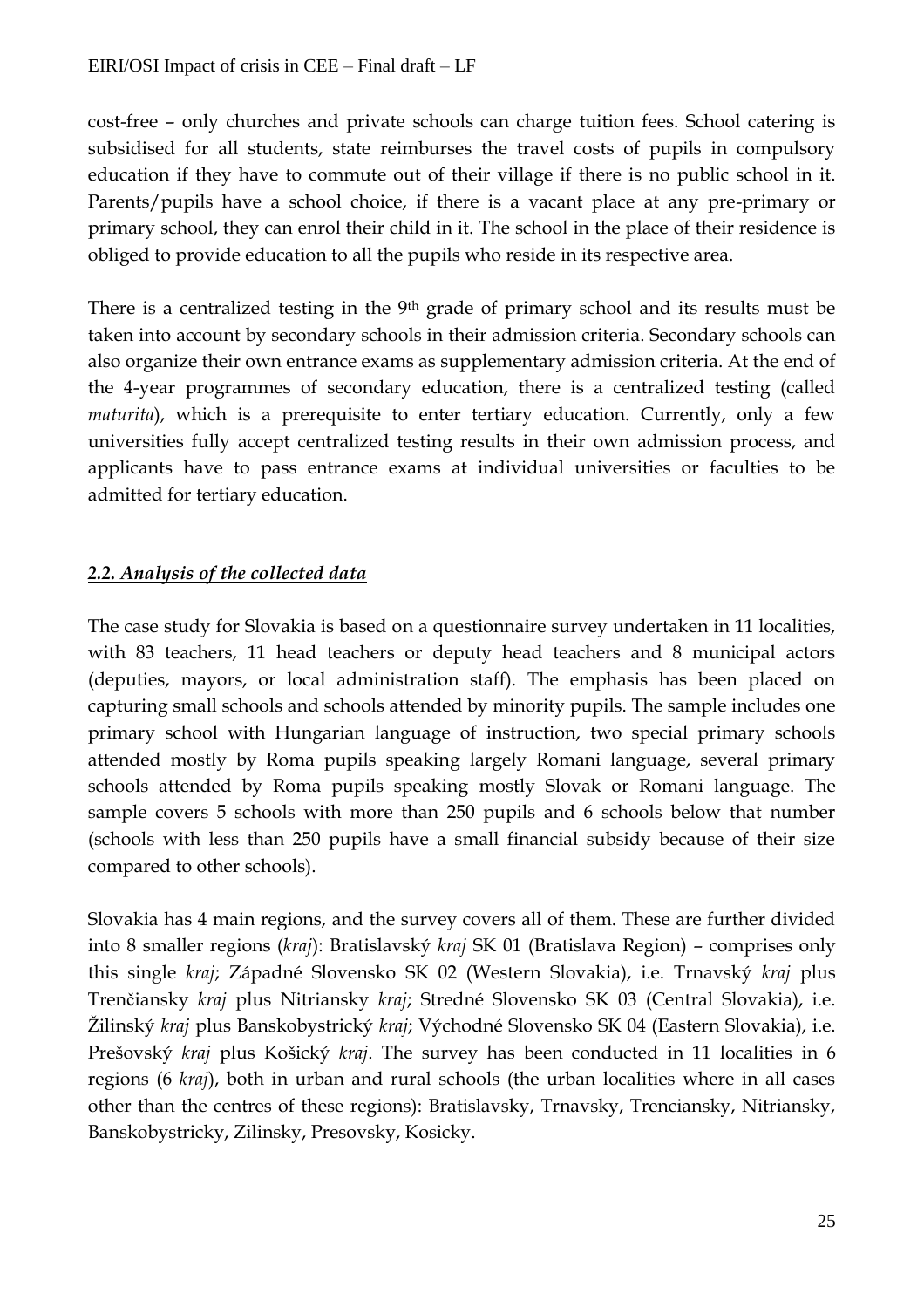# *2.2.1. Financial Issues*

#### *Overall education financing in Slovakia*

According to the Ministry of Education's reports on school financing, funds assigned to local schools (primary schools, secondary schools and special schools within the domain of MoE budget) moderately increased in nominal terms in the last three years. Almost all interviewed head teachers complain that the financing formula of schools in Slovakia is not good enough, because of low funding in general. Two head teachers perceive a deterioration in the level of funding after 2008: in one case, the head teacher complains that *kindergartens* (fully funded by municipalities from the personal income tax)<sup>7</sup> receive less funds for education because the financial crisis has resulted in a drop in the collection of personal income taxes, which are the main source of financing all school facilities (see Annex I on Slovakia). The other head teacher feels that the situation is worse for larger schools, since the provisions of the Education Financing Act enable some relatively small subsidies to be channelled to smaller schools with less than 250 pupils.

#### *Teachers' wages*

 $\overline{a}$ 

The Government *manifesto* usually includes objectives related to the increase in education financing and, in particular, of teacher wages or to the equalization of them with the national wage average. But, after 1989, wages in education sector (excluding universities) remained moderately below the national wage averages; however, when only teacher wages at local schools are concerned (and not all the school staff), these are slightly over the national average (table 1). The current government *manifesto* for the election period 2010-2014 does not identify any measurable goal with respect to teachers' wages. The Institute of Information and Prognosis in Education publishes average nominal monthly wages desegregated by type of educational institutions and distinguishes between teachers and other staff in schools. Wages in the education sector as a whole (excluding universities) are below the average wages of other professions within the country, for teachers only, they are approximately at the level of the national average wage, and most respondents in schools complain that the wage scheme does not take into account that teachers have a high qualification (tertiary education). Apart from complaints on low wages, some head teachers point out other issues, such as small chances for taking into account individual performance when setting individual teachers wages.

**Table 1 Average nominal monthly wages in the education institutions in 2009 (EUR)**

|                                                              | All staff | <b>Teachers only</b> |
|--------------------------------------------------------------|-----------|----------------------|
| <b>Educational Institutions from Pre-primary, Primary to</b> | 651.04    | 743.65               |

<sup>7</sup> Unlike schools, *kindergartens* and other school facilities (school catering, afterschool clubs, extracurricular centres, etc.) receive their funds from municipalities based on redistribution of personal income tax between municipalities according to number of pupils and other criteria. As the taxes collected plummeted because of crisis, these facilities were first to receive less funding.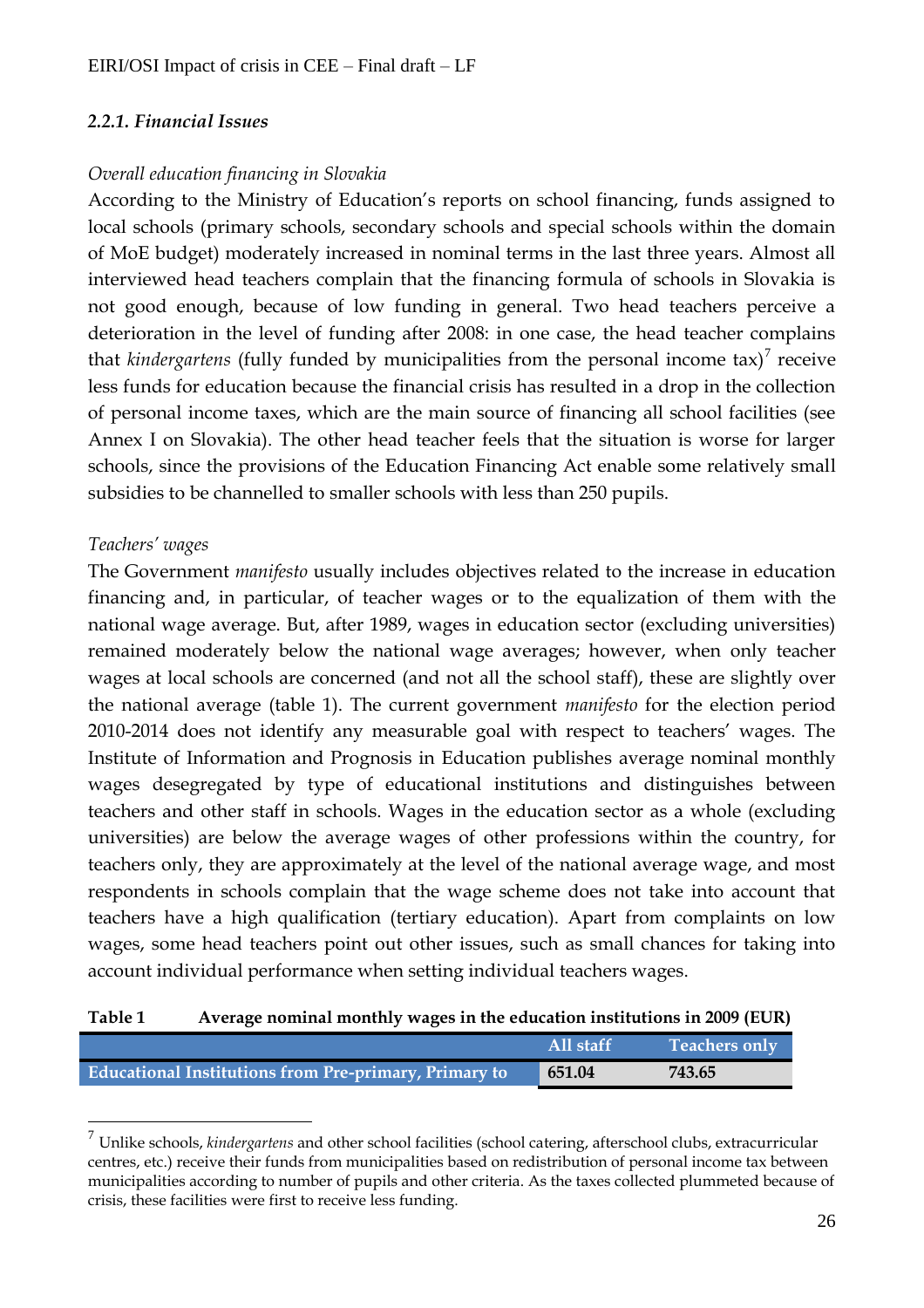| <b>Secondary Education Total including diverse school</b><br>facilities like Extracurricular Centres, School Catering,<br><b>Psychological Counselling Centres, Boarding Houses</b><br>etc. |        |        |
|---------------------------------------------------------------------------------------------------------------------------------------------------------------------------------------------|--------|--------|
| Kindergartens                                                                                                                                                                               | 571.55 | 635.23 |
| <b>Primary Schools</b>                                                                                                                                                                      | 704.61 | 780.33 |
| <b>Secondary Schools - Grammar Schools</b>                                                                                                                                                  | 726.42 | 789.28 |
| <b>Secondary Schools - Professional and Vocational</b>                                                                                                                                      | 715.78 | 787.94 |
| <b>Schools</b>                                                                                                                                                                              |        |        |
| Special Schools at all levels in total                                                                                                                                                      | 722.16 | 778.22 |

*Source: Institute of Information and Prognosis in Education, http://www.uips.sk/statistiky/casove-rady*

# *Teachers' own perception of their financial situation*

More than three quarters of teachers feel that the living costs increased, mainly the current household consumption (89% of teachers report small increase or large increase) and monthly charges for their housing, like electricity, gas, water, etc. (88% of teachers report small increase or large increase). On the other hand, as far as the gross monthly wage is concerned, 55% of interviewed teachers perceive that their gross wages have moderately increased after 2008, 35% perceive that it has not changed at all. 51% of teachers report there has been no change in their bonuses or performance-related pay, and 30% report the decrease of bonuses they get. 70% of teachers report no change in income from other than teaching job, and 26% report an increase of such income. Slightly more than half of teachers (53%) say there has been no change in credits and respective monthly repayments of their households, while the other 47% claim their credits and repayments increased. As much as 79% say there has been no change in social benefits their households are eligible to, usually child allowances and pensions.

# *2.2.2. Working conditions and status of teachers*

The Labour Code in Slovakia limits the maximum working time per week to 40 hours. The working time for teachers differs at individual school from 37.5 hours to 40 hours, but in many cases teachers are not sure about the exact time, because they focus on their weekly instruction time and overtime hours they agree to in their individual employment contract. The average instruction time in the sample has slightly decreased after 2008 from the 23.3 hours a week to 22.9 hours. Overtimes have remained roughly the same during the whole period: 1.35 hours a week on average. In most cases (84%), payments for overtimes as well have remained the same during the whole period. Approximately, three quarters of teachers have an employment contract without the time limit set, the rest of teachers have a contract for a limited time and two respondents report that their contract is as short-term work agreement for part-time work.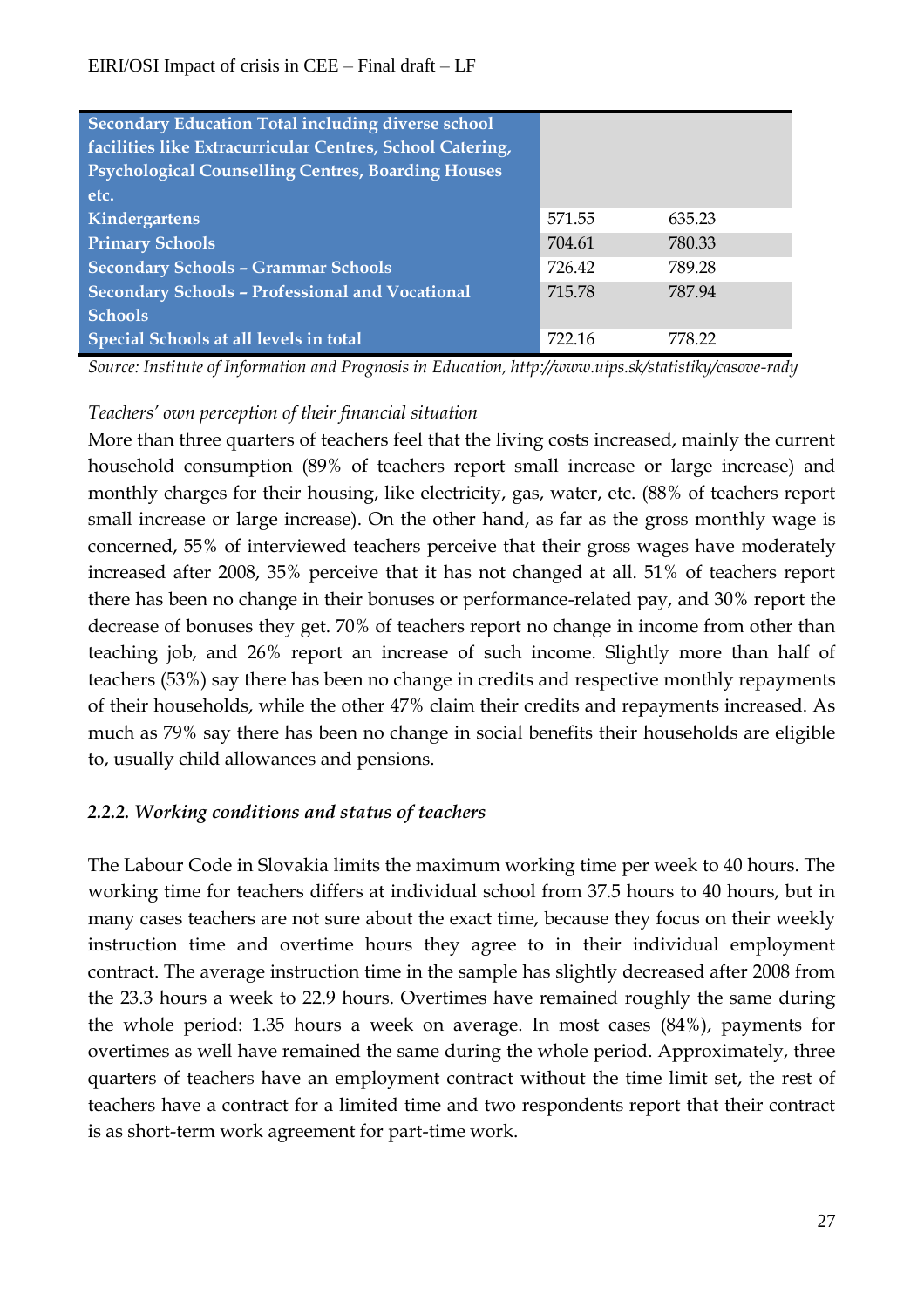When questioned about their career plans, roughly half of teachers say they plan to increase or supplement their teaching qualification (both prior and after 2008). Another large group (38%) plans no career change. Several small groups (less than 5%) either want to leave the teaching profession, or to find a second job alongside teaching or change the school. Administrative burden is a hot issue in most schools and the situation even worsened after 2008 due to the new school reform. Teachers complain that they have to create more plans and documents, while instructions from upper levels change several times a year. Furthermore, they have to collect signed documents from parents about their informed consent for each activity they want to undertake with children, even though the activity takes part during the instruction time8.

#### *Working conditions at school*

The most problematic situation seems to be access to textbooks. Two thirds of teachers report that the situation since 2008 is much worse than before. This is a result of a too quick and unprepared school reform in 2008, and the consequent delays in creating new textbooks. Another area of worsening performance is concerned with pupils with behavioural issues and attendance and school results of pupils at schools in general. 67% of teachers report the worsening of situation with them. Moreover, 42% of teachers report worsened attendance of pupils in their own school, while another 32% of teachers report no change since 2008. Also, 45% of teachers report worsening of learning results of children at their own school, while 28% of teachers report improving and another 28% say there was no change since 2008. Worse trends are reported in schools with higher share of children from socially disadvantaged background or schools with Roma pupils. On the other hand, school infrastructures have apparently been improved since 2008 – 73% of teachers report that the situation is either much better or slightly better than before. Another area of improvement is lifelong learning: 56% of teachers say that, since 2008, their access to lifelong education has improved.

Slightly more than a half of teachers say there has been no change in their overall work satisfaction in the last three years, and no changes with their work-related problems. The education reform in 2008 has resulted in reforms of instruction time and class sizes. When

 $\overline{a}$ 

<sup>&</sup>lt;sup>8</sup> In the words of primary school teachers:

*<sup>&</sup>quot;Prior to 2008, we had to prepare one plan of lessons, now we have to supplement it with 10 other documents." "The school management does not know how the different plans we have to prepare should look like and neither the school inspection knows it. So we have to adjust and change it all over the year according to new instructions. Informed consents of parents are another burden; we have to get it for each activity we want to undertake with children outside the school area. Even if I want to show my 2nd graders the surroundings of our school as part of a lesson, I have to get signed consent from all the parents! Documentation required for special needs pupils integrated in classrooms takes much time as well: for example one such pupil has a 40-pages record and some teachers have 5 to 15 such kids in a classroom, especially the gifted children."*

*<sup>&</sup>quot;Prior to 2008 we could manage the administrative work, but now it is too much and it irritates me, it is stressing!"*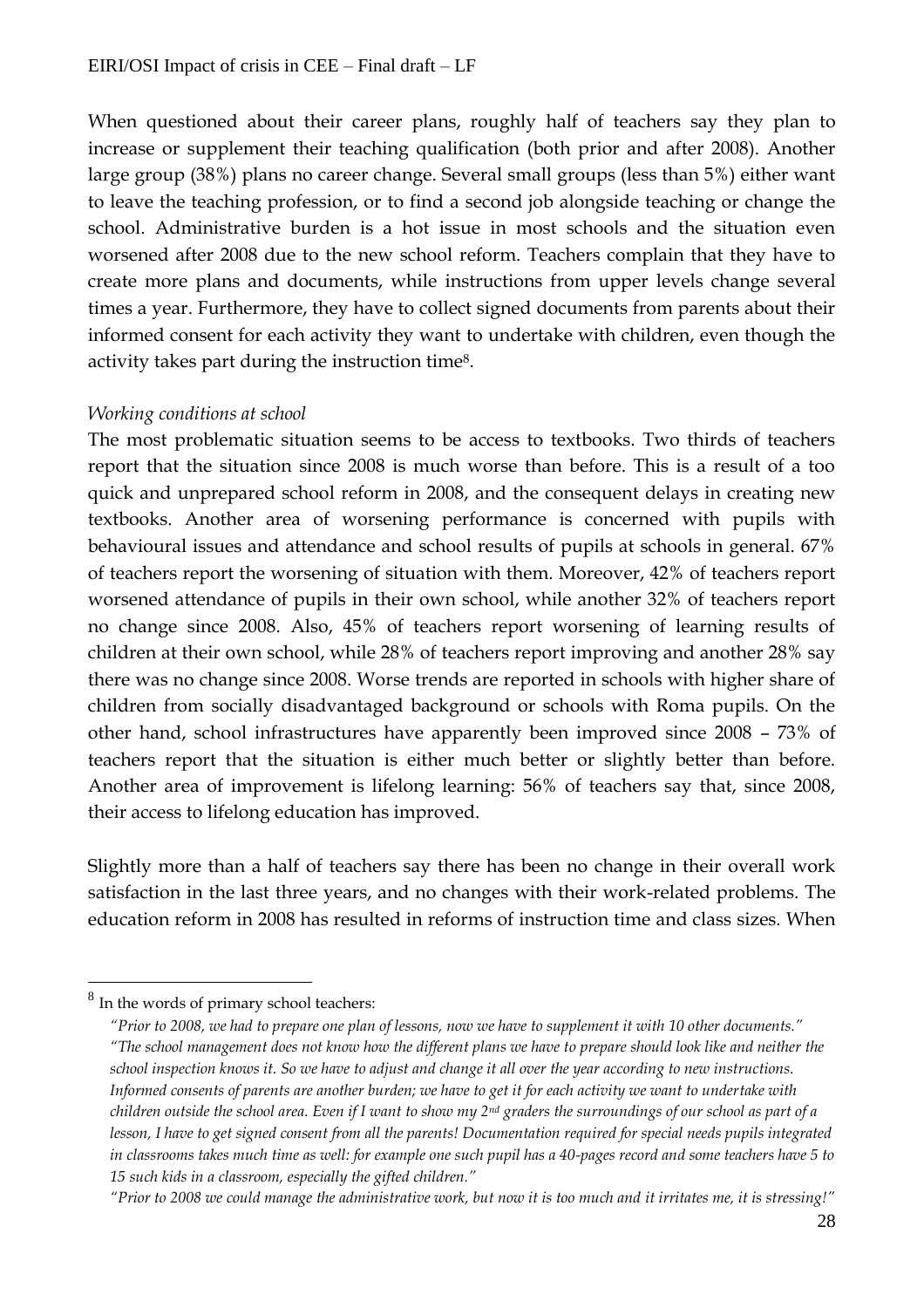teachers are questioned about changes in instruction and education setting at school in their region, most would agree that:

- the number of foreign languages classes has increased (80% of teachers),
- the number of extracurricular/after-school classes at school has raised (63% of teachers),
- parental payments for education-related items at schools have augmented (63% of teachers),
- class sizes have decreased (46% decreased, 35% not changed),
- the number of special classes has not changed (54% not changed, 39% number of special classes has increased),
- total instruction time at school has increased (53% increased, 44% not changed); however, the school management questioned reports differently, i.e. 45% say it has not changed, 36% say it has decreased

#### *Role of trade unions*

The teacher trade union in Slovakia (*Odborový zväz pracovníkov školstva a vedy na Slovensku)*  with its 60,000 members is the second largest trade union in Slovakia. The Statistical Office reports that there were 162,000 employees in the whole education sector in 2009 (79% of them females). So the estimated share of trade union members among education sector workers might be around 37%. The share of interviewed teachers that are members of trade unions is 41%. In 2009/2010, there were 99,852 teachers in schools, ranging from preprimary to tertiary level of education (non-teaching staff not included, also different school facilities like language school, extracurricular centres, etc. are not included). In that, 15.8% worked part-time. Interviewed head teachers (all but two of them) are not really aware that trade unions have a role in influencing teacher wages. They see unions' role rather in checking that working conditions and issues concerning teachers work agreements at school are compliant with the Labour Code. The teachers' trade union in Slovakia offers legal counselling to its members if problems in these areas occur. Also, some other bonuses are available to trade union members, such as subsidies to spend holidays in facilities owned by trade unions.

# *2.2.3. School restructuring*

The Ministry of Education reports a small decline in numbers of local schools, school founders and pupils in primary, secondary and special schools (i.e. local schools providing primary and secondary education), in line with the demographic trends of mild decline in number of newborn children since 1989. Declining numbers of pupils are mirrored in diminishing numbers of local schools, but, as the decline becomes slower and slower, so does the reduction in the number of employees and of teachers of local schools (table 2). In recent years, this demographic trend is reversed by a mild increase in numbers of newborn children, and the primary schools will experience it in the next decade. The new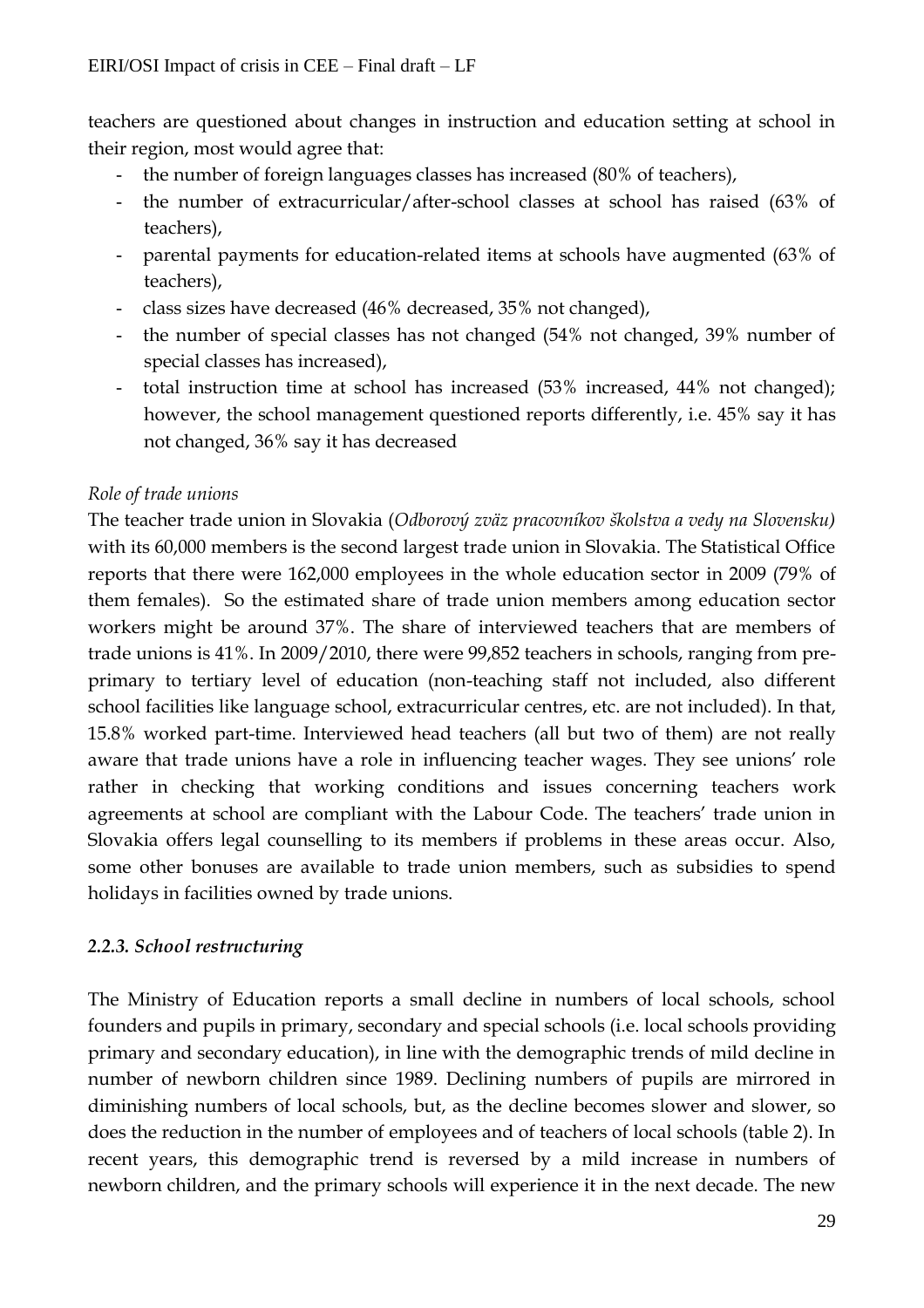trend of rising number of younger children is just now affecting *kindergartens* and the earliest grades of primary schools: in 2008 and 2009, for the first time since year 2000, there have been increases in teachers at 1<sup>st</sup>-4<sup>th</sup> grade of primary schools (including zero preparatory grades opened at some schools). This change has been to some extent also affected by the 2008 school reform, where the new Schools Act brought about decreasing maximum class sizes at all levels of education.

**Table 2 Number of school founders, local schools, pupils, employees and teachers at local schools during 2006/07 – 2009/10** 

|         | number<br>of school<br>founders | number<br>of local<br>schools | $\frac{0}{0}$<br>change | number<br><sub>of</sub><br>pupils<br>in local<br>schools | $\frac{0}{0}$<br>change | employees<br>in local<br>schools | $\overline{\mathbb{O}}$ <sub>0</sub><br>change | in that:<br>teachers | $\frac{0}{0}$<br>change | pupil-<br>teacher<br>ratio for<br>primary<br>and<br>secondary<br>education<br>combined |
|---------|---------------------------------|-------------------------------|-------------------------|----------------------------------------------------------|-------------------------|----------------------------------|------------------------------------------------|----------------------|-------------------------|----------------------------------------------------------------------------------------|
| 2009/10 | 1801                            | 3239                          | $-0.6%$                 | 785570                                                   | $-2,8%$                 | 81 142                           | $-0.4\%$                                       | 62 30 6              | $-0.6%$                 | 12,61                                                                                  |
| 2008/09 | 1806                            | 3259                          | $-11.6\%$               | 807585                                                   | $-6,3%$                 | 81 492                           | $-2.0\%$                                       | 62 680               | $-2.0\%$                | 12,88                                                                                  |
| 2007/08 | 1821                            | 3638                          | 3,2%                    | 858166                                                   | $-3.4%$                 | 83 155                           | $-2.0\%$                                       | 63 943               | $-1.9%$                 | 13,42                                                                                  |
| 2006/07 | 2006                            | 3521                          |                         | 887221                                                   |                         | 84 840                           |                                                | 65 1 78              |                         | 13,61                                                                                  |

*Source: Ministry of Education Reports on School Financing 2007 - 2009, http://www.minedu.sk/index.php?lang=sk&rootId=834*

Interviewed teachers often claim that they cannot estimate (42%) or they do not think (26%) there have been more schools closed, merged or rationalized during the last three years (2008-2010) after the start of the financial crisis. More than two thirds of teachers cannot estimate whether there have been more teachers or more administrative employees at schools fired in this period. Among the remaining third of teachers, the prevailing opinion is that teacher firing has not occurred in the last 3 years.

# *2.2.4. Non-discrimination*

# *Gender issues*

On non-discrimination issues, most interviewed people present similar experiences and opinions. The responses to questionnaires indicates that there is no problem with access to maternity leave in Slovakia and that there is no difference in real wages between men and women teachers (only two out of 81 teachers perceive that). Also, the vast majority of interviewed teachers do not perceive any discrimination between men and women when hiring and firing is questioned. Three cases of sexual harassment/violence have been reported by our respondents (all cases in a school with mostly Roma pupils), but it may be likely that people might hesitate to respond to this question in detail. The education sector in Slovakia employs mostly women: according to the Statistical Office's data, out of 162,000 employees in 2009 in the whole education sector, 79% were female workers. The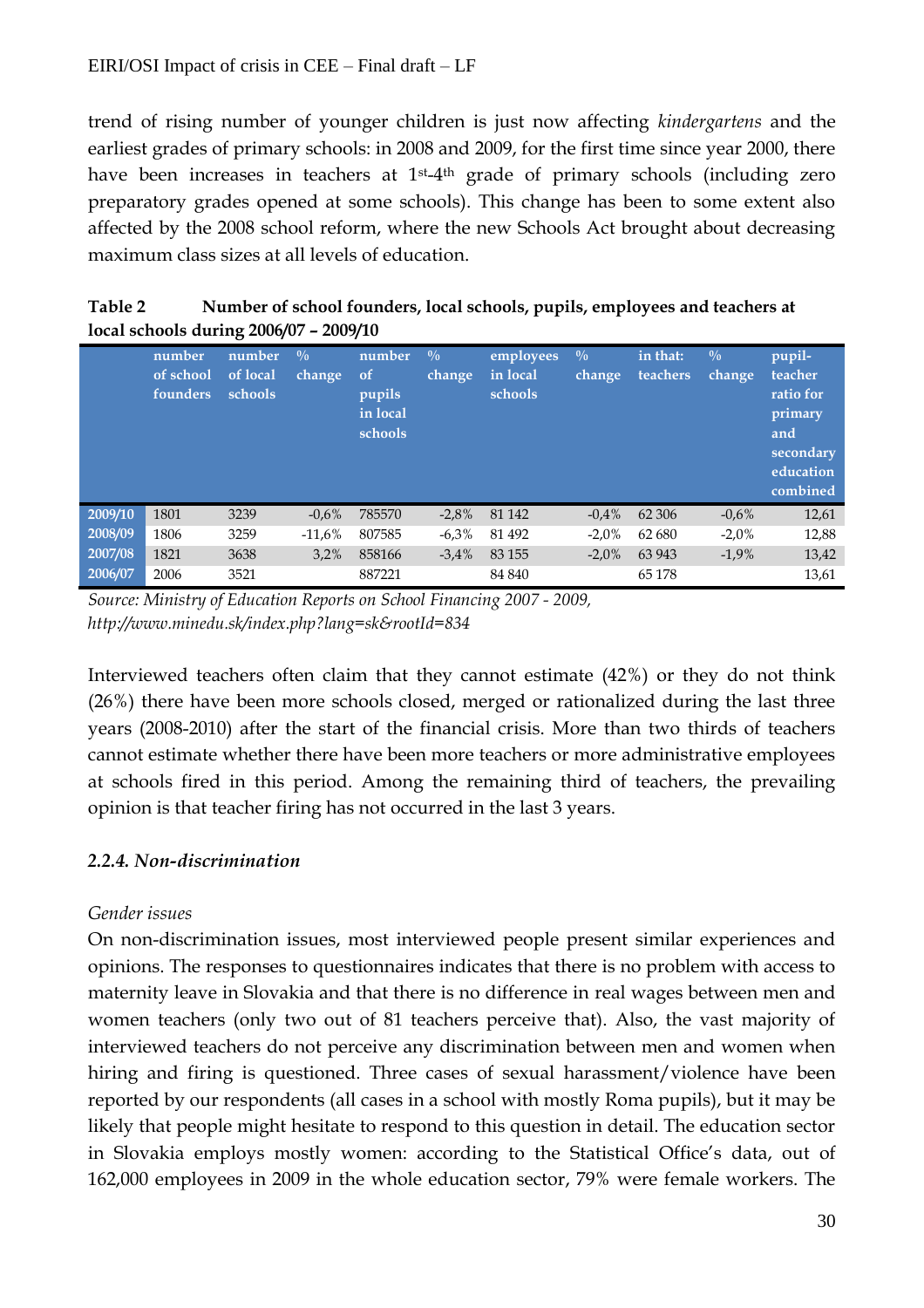sample of schools interviewed in the frame of this study confirms this ratio: the average composition of teachers at interviewed schools was 3 men and 22 women teachers. This corresponds to the fact that 76% of respondents are in a school where women are represented in the school management.

#### *Pensions and aged teachers*

6,747 teachers are pensioners, and 1,400 of these teachers are in universities. The Ministry of Employment, Labour and Family announced in September 2010 its plan to limit opportunities to earn a wage alongside benefiting from the pension scheme, but, after protests especially from the Ministry of Education, where pensioners make up a very important share of teachers (every  $11<sup>th</sup>$  teacher is a pensioner), the plan was rejected. Interviewed teachers do not perceive to be "pushed" to earlier retirement – no one has experienced that. But they claim that the higher share of part-time workers in schools is due to pensioners being employed to cover the lack of teachers for some subjects. Foreign language teachers, too, due to their ability to combine teaching with other jobs (e.g. teaching at private schools or language schools, adult language courses or private tutoring), are used to cover the lack of teachers. In total, half of interviewed teachers perceive the use of more part-time or flexible working time measures, while a quarter perceive the opposite.

#### *Disadvantaged pupils*

Almost half (46%) of teachers report that disadvantaged pupils are less successful in their studies and they claim this to be true more often for pupils from disadvantaged social background or minority children. Less frequently (in 8 out of 80 cases), lower success rates are reported among children with health disabilities. Most complaints about problems with learning achievements of their pupils were voiced at schools with a high share of Roma pupils, where teachers link such problems mostly to the lack of preschool education of these children and low education attainment of their parents, combined with lack of interest in child's education by parents. In several cases, these problems are attributed also to inadequate curriculum for these children and the poor knowledge of the language of instruction by children. The sample includes also an urban school with several migrant pupils from Iraq, South Korea, Ukraine and other countries, and this school's teachers complain about the inadequate curriculum and assessment criteria for children who only start learning the language of instruction – Slovak – when entering school.

#### *Measures taken by schools*

When commenting on measures against discrimination taken by schools, teachers most often mention that:

 in their own school teaching assistants are present (formerly a non-governmental initiative of Roma teaching assistants that later become adopted and mainstreamed by the Ministry of Education),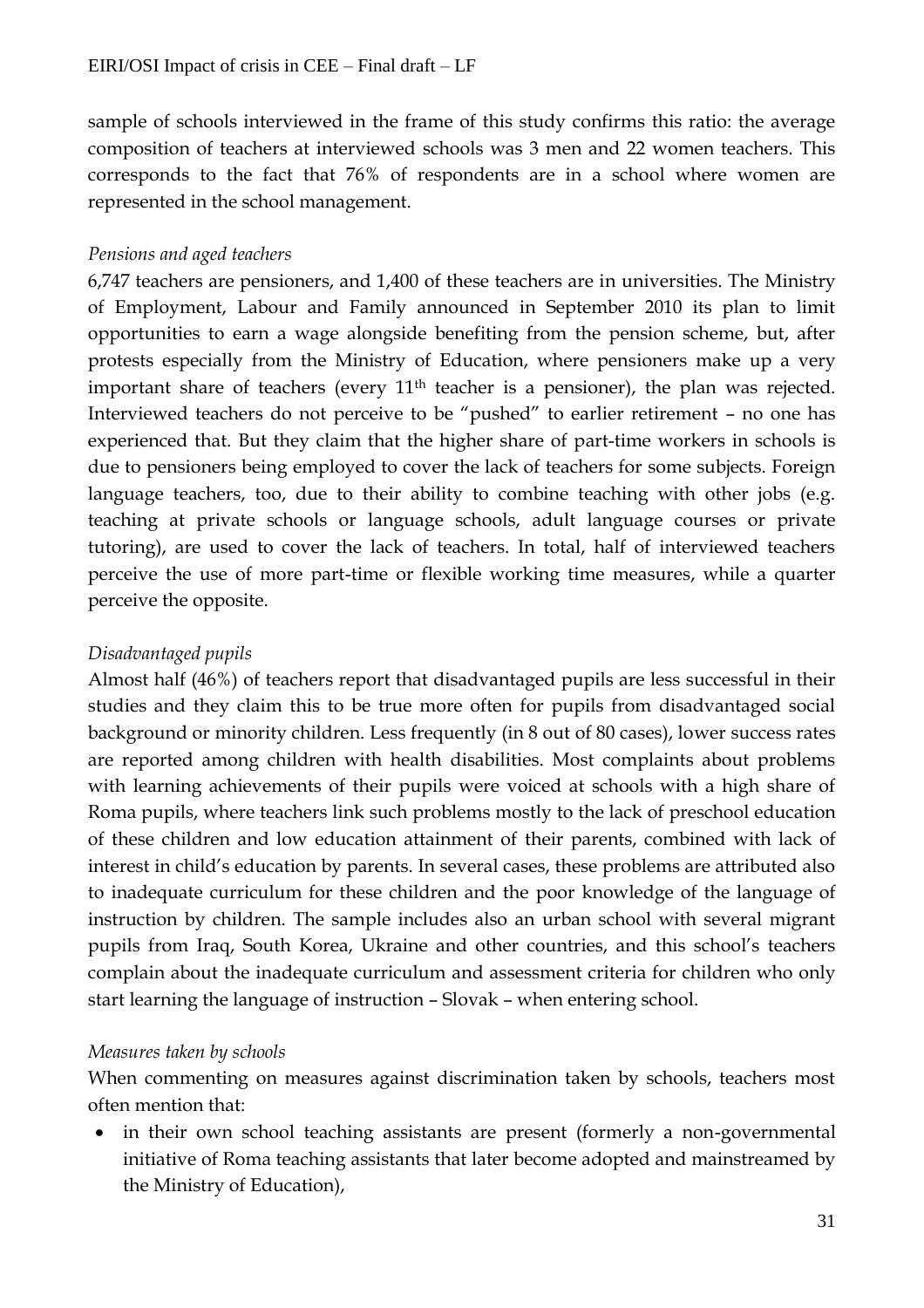- their school opened a zero  $(0<sup>th</sup>)$  preparatory year, and
- they rely on co-operation with parents (either home visits or discussions with parents at school)

Some teachers, however, point out that their attempt to co-operate with parents is often not accepted by parents themselves. That is why a group of teachers declare to be therefore more motivated to propose tougher rules for parents whose children have a poor school attendance, if parents refuse to solve this problem during the compulsory school attendance. Other teachers report that their schools try to solve this problem by combining communication with parents with co-operation with school psychologists or psychological centres, remedial classes and tutoring and organizing after-school or extracurricular activities. Almost half of teachers (those who report having disadvantaged students and taking measures at school level) cannot think of any useful measure at higher levels (e.g. municipality, Regional School Office, Ministry of Education) that would help disadvantaged children achieve better results at school. Some teachers are frustrated by their inability to solve these problems<sup>9</sup>.

The other half of respondents proposes different measures:

 $\overline{a}$ 

- Investment in school infrastructure. Teachers at one school propose that the Ministry allocates investment funds so that a new school can be built in their municipality as the only school there is overcrowded, uses all available rooms even in the municipal office and has no school facilities like playground or gym. In another school, teachers ask for more funds from the municipality for reconstructing the school and establishing a lab for crafts and housework to be used more by children attending special classes.
- Stricter rules against school absenteeism. Teachers from different locations, mainly from schools with higher share of children from disadvantaged social background or Roma pupils, propose that the government adopts stricter rules to combat high absenteeism among these children. They suggest various measures ranging from:
	- o cutting social benefits the family is receiving in case of high absenteeism,
	- o changing the subsidy system in favour of pupils from low-income families they especially stress the need to link any subsidy with school attendance

<sup>9</sup> *"It is a vicious circle – social affairs bureau, police, court, back to social affairs bureau, teacher, police, and court and so on, and so on. And there is no solution until the pupil leaves the compulsory education at the school, because the parent does not agree with transfer to special education."*

*<sup>&</sup>quot;My experience with problem pupils is the following: I ask the psychologist to help solve the problem, then the social affairs bureau, try to contact parents, I write minutes, pupil profiles, draft measures to be taken, all with no results. Then again in the same round, problems with pupils remain the same, I write and try to solve it, bureaus write and solve and then the school-year is over, and then the next one and the next one and then the pupil ends the compulsory education."*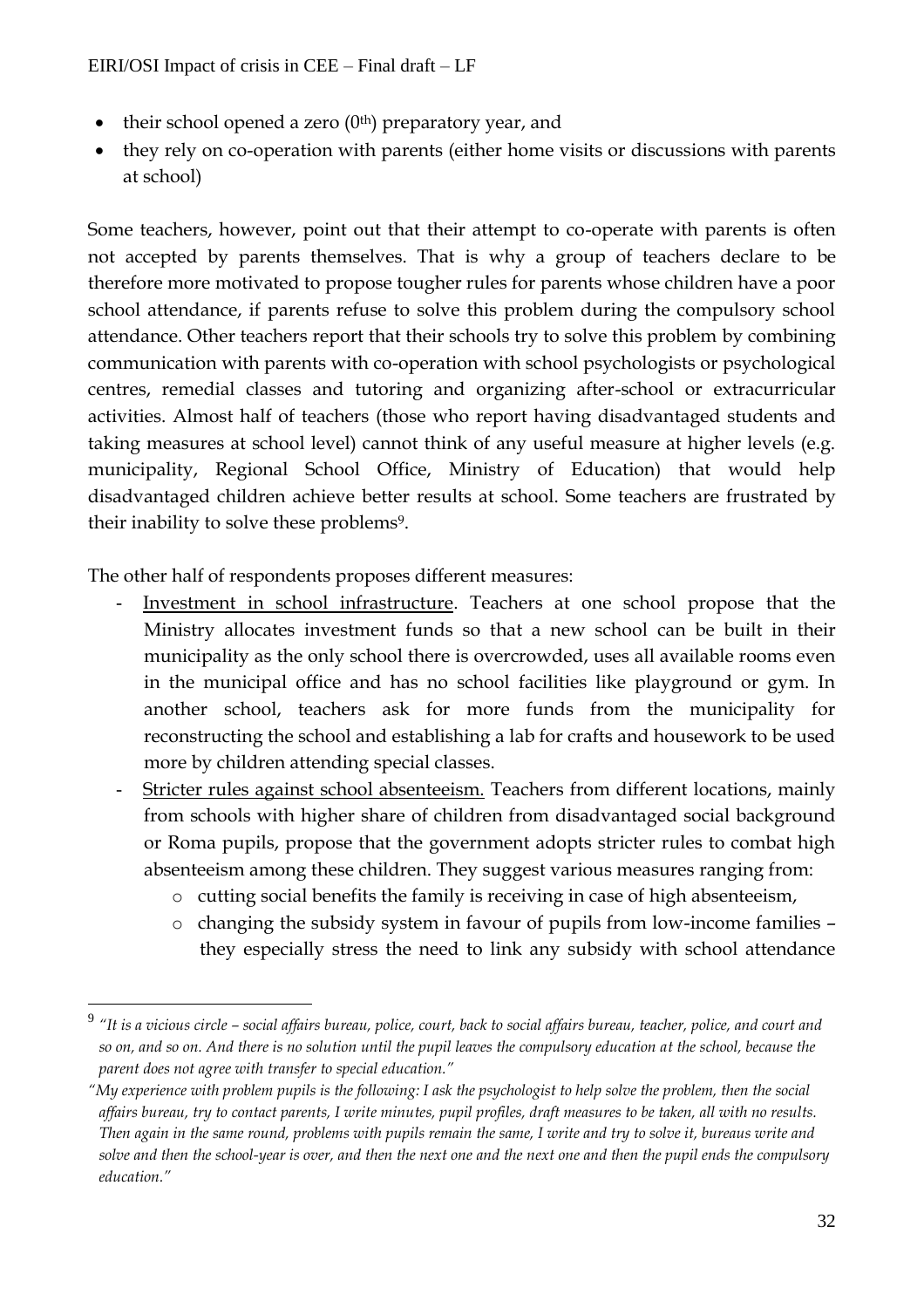and change the scholarship system so that it is again bound to average grades per school year, not only attendance,

- o better law enforcement with respect to attendance of compulsory education and giving more powers to teachers, police force and municipality,
- o transferring certain children causing serious problems to diagnostic institutes or boarding schools
- Measures to solve inadequate social situation of families. A smaller group of teachers proposes to solve the social situation of families – living conditions, housing, etc. Some teachers are sceptical about forms of help from outside the family, if the family itself does not work.
- Different setting of education for socially disadvantaged pupils. Several teachers mention that, if more disadvantaged children are in one classroom, then the classroom's maximum size must be decreased. Other teachers request compulsory attendance of after-school activities provided by the school during the whole period of compulsory education. Several teachers request more funds: e.g. subsidies for better equipment in classes, school aides, subsidies for schools to provide cost-free tutoring and free after-school activities to these pupils.

# *2.3. Concluding comments by the author*

The survey performed in Slovakia suggests that **it is not the financial crisis** *per se* **having a stronger impact on current situation at schools, but, rather, the recent education reforms launched by the former government, whose effects have been worsened by the crisis.** In particular, the new Schools Act (Law no. 245/2008, in force since September 1, 2008, that has replaced the many times amended old Schools Act adopted in year 1984) focuses on these core issues:

- Creation of the two-level curriculum system. The government sets the compulsory curriculum in the State Educational Programme, and schools profile themselves in the School Educational Programme. The Curriculum Board has been established, as an advisory body of the Minister of Education. Curricular changes resulted in changes in the textbooks for different grades at primary and secondary schools;
- certain changes in the process of admission and termination of education, monitoring and evaluation of education, education and training for children of foreigners, gifted children and pupils, education and training of children and pupils with special education needs;
- changes in the levels of education achieved to reflect international ISCED classification;
- changes in the organization of secondary technical schools, system of counselling, etc.;
- state subsidy introduced to cover free education and training of children in *kindergartens* in the last year before starting compulsory school attendance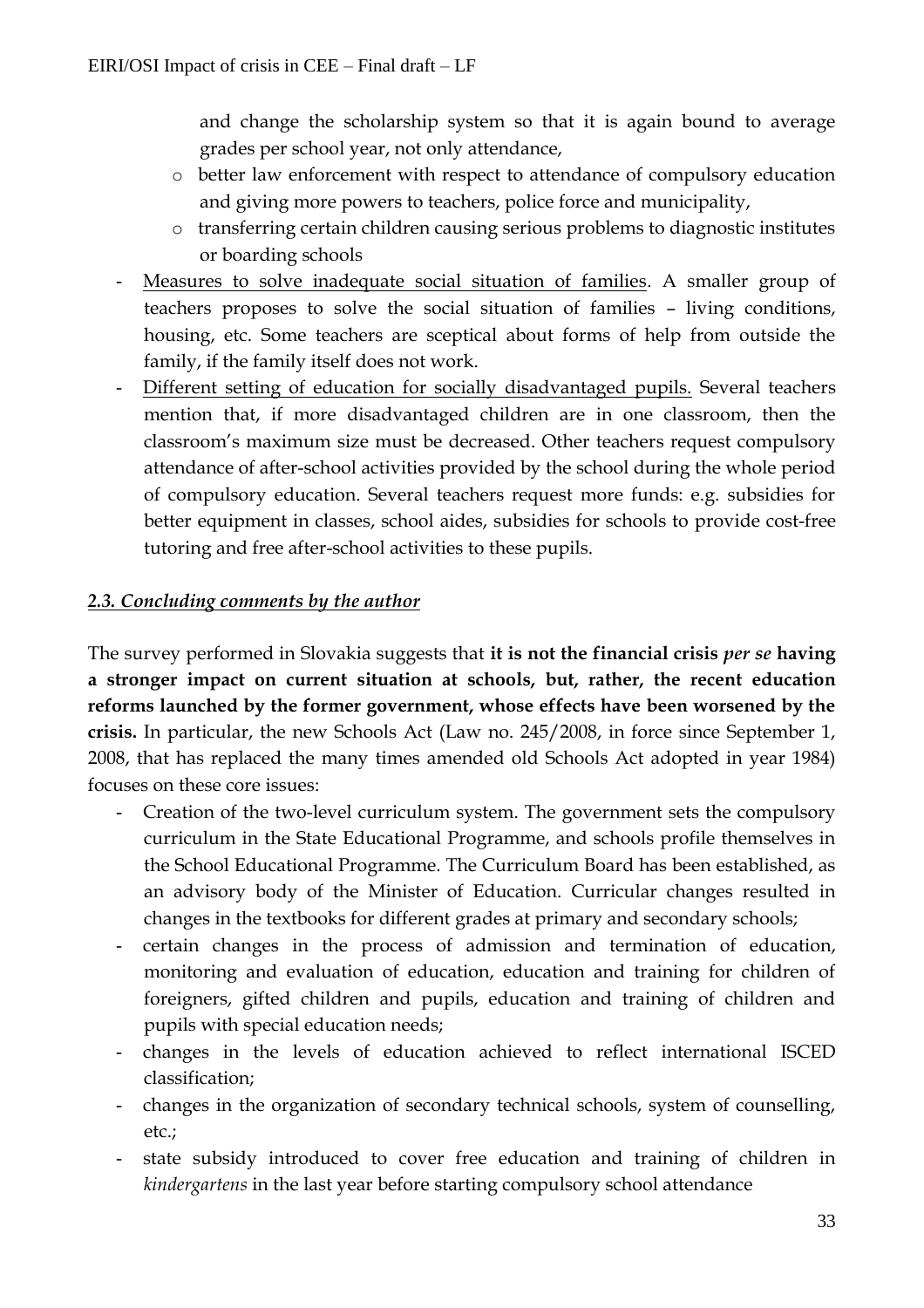As such, the new Schools Act in 2008, the new curricular system and the new teacher career system (since 2009) brought about smaller class sizes and more emphasis on foreign language classes and teacher's on-the-job training, but, on the other hand, these changes were accompanied with more administrative burden, lack of new textbooks and teachers complaining about the new career system rules. The picture would be slightly different if the focus of this study was also on other education facilities financed exclusively from municipal funds, coming from the central redistribution of the personal income tax. These are, for instance, *kindergartens*, extracurricular centres, after-school clubs or primary schools of arts and were more affected by the drop in municipal resources. However, **the study presents an important finding about the alarming situation at schools with higher shares of disadvantaged pupils, mostly pupils from socially disadvantaged background or minorities**. Teachers report **worsening trends in attendance and school results**, connected to the situation of disadvantaged pupils in their own schools.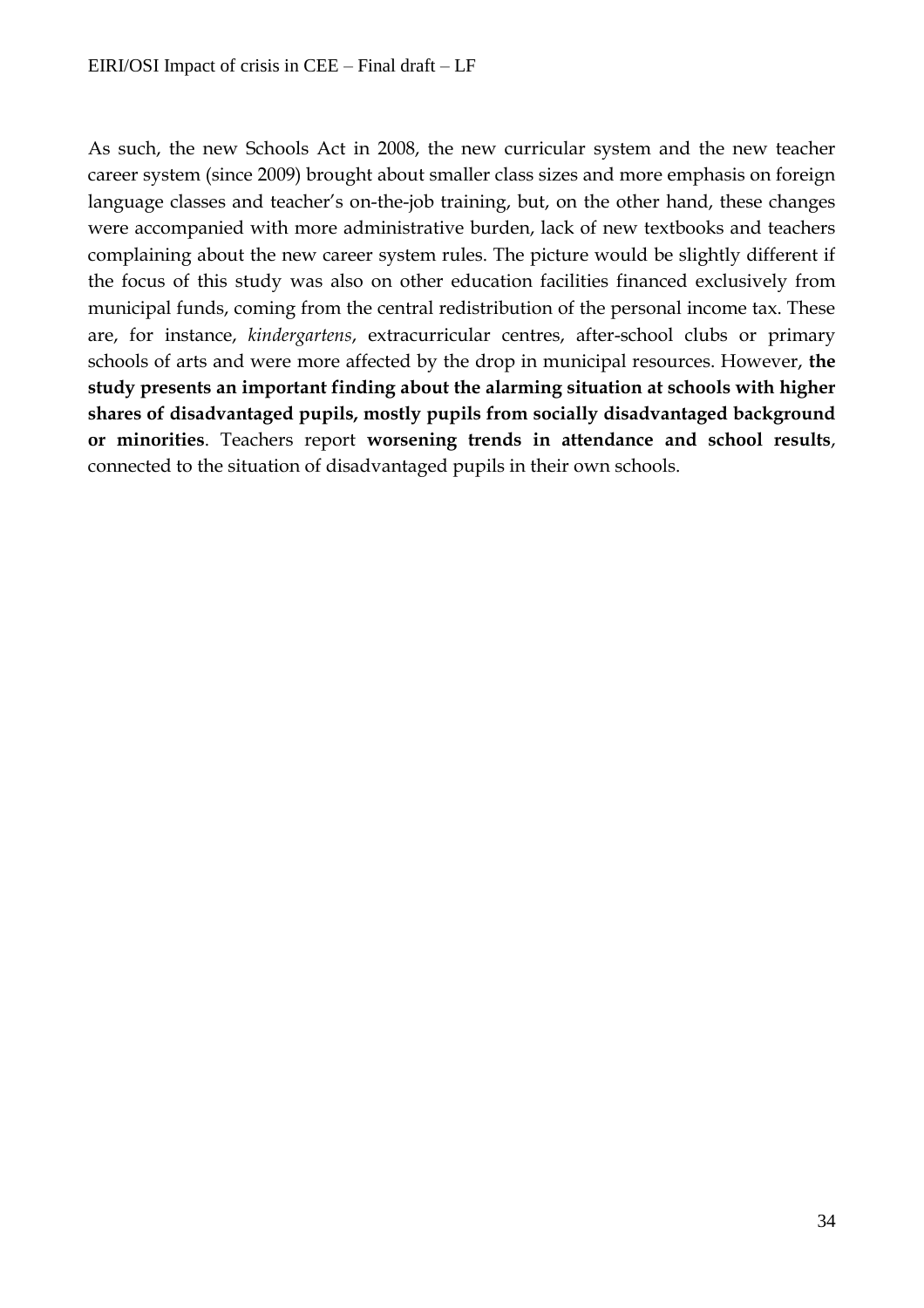# *3. Romania<sup>10</sup>*

#### *3.1. The National context*

 $\overline{a}$ 

In the school year 2008/2009 the total of enrolled population in education was 4,324,992 with the following distribution by level of education $11$ :

Pre-school education: 652,855 students Primary education: 859,169 students Secondary education: 893,166 students Vocational education: 189,254 students Post-secondary education and foremen education: 55,089 students Higher education: 891,098 students

The official language of instruction is Romanian but, for all levels, teaching is also given in the language of linguistic minorities (Bulgarian, Polish, Hungarian, German, Serbian, Ukrainian, Czech, Croatian, Turkish, Romany, Russian and Slovakian). Compulsory education lasts 10 years and is divided in three phases: primary education (4 years), first phase of lower secondary education, general, (4 years) and second phase of lower secondary education, which provides general, specialised or vocational courses (2 years) (see Annex II on Romania). Compulsory education, including schools of all levels, extraschool activities and auxiliary units, is subordinated to the Ministry of Education, Research, Youth and Sports through the county school inspectorates acting decentralised specialised bodies at local level.

Each county school inspectorate evaluates annually the education system at the county level and, based on this evaluation and the national educational policy, establishes the management plan for the next school year – detailing objectives, activities, resources and responsibilities. The management plan is discussed with the consultative bodies, such as the local development committees for social partnership in VET, or the consultative council of the school inspectorates (including heads of schools, highly estimated teachers, representatives of parents, of local public administration authorities, of economic agents and of other social partners/ stakeholders), and when it is approved by the administration council of the county school inspectorate, the management plan becomes mandatory for all managerial structures of the education system at the county level. Management of pretertiary educational institutions is ensured by heads of schools. When exercising their managerial duties, heads of schools rely on an administration council (school board) and on teachers' council. The administration council of the school, with decision role in the administrative area, comprises 5 to 11 members and is currently chaired by the head of

 $^{10}$  The background country case study has been prepared by Eugen Palade, independent researcher.

<sup>11</sup> Source: *Romanian Statistical Yearbook – <sup>2009</sup>*. National Institute of Statistics, Bucharest, 2010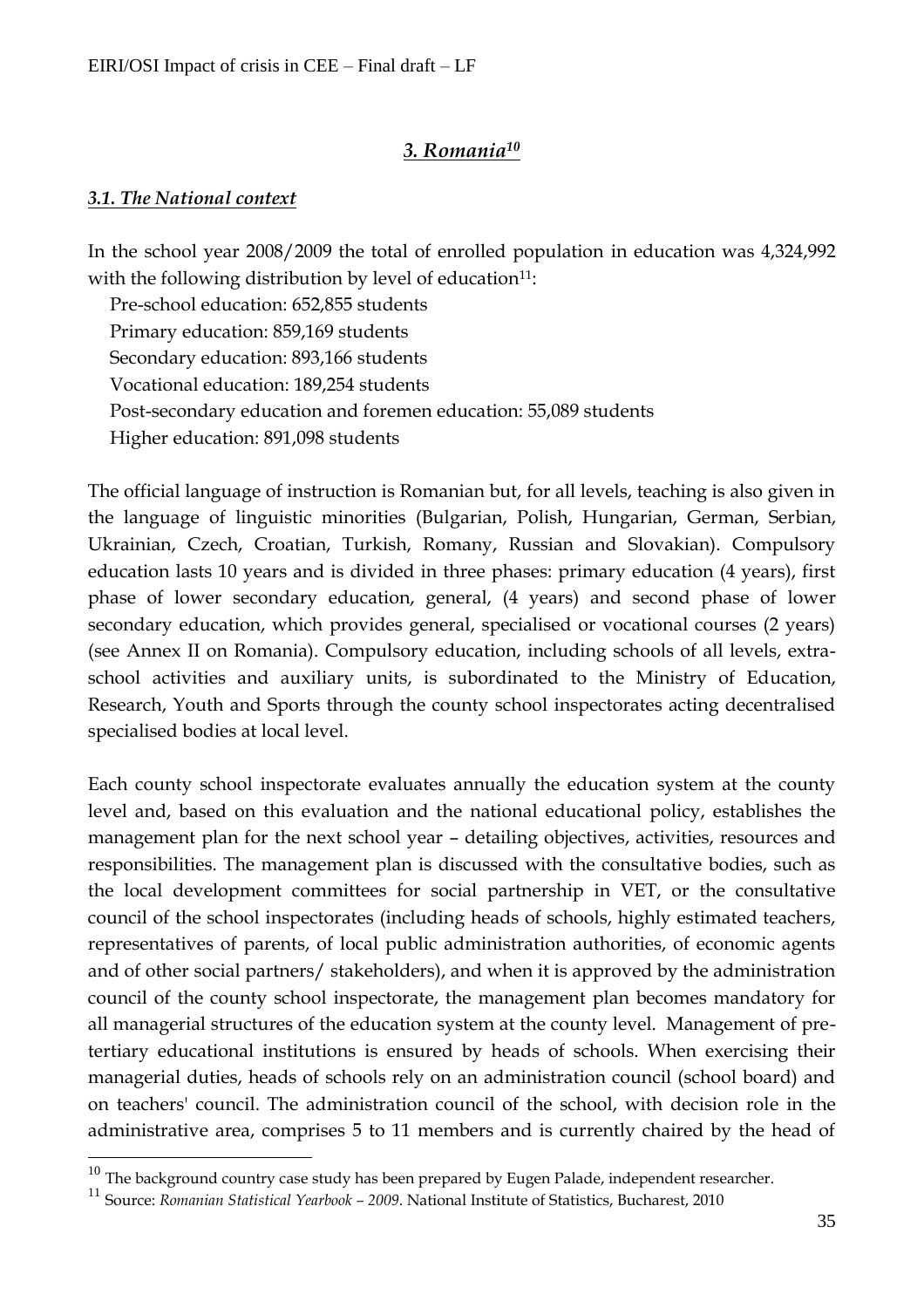school. The teachers' council of the school comprises all teaching staff of the school, regardless of their specific employment status (permanent or substitute teachers), and is chaired by the head of school.

The school year (2008/09) comprises 35 weeks of teaching/learning, divided in two semesters. Courses are distributed over five days a week. The number of teaching/learning hours (lasting 50 minutes) per week varies from 18 to 20 in the first years of primary education, from 24 to 30 in the last years of the first phase of general lower secondary education, and up to 30 in vocational schools, or 32 in the lower cycle of high school respectively.

The number of pupils per class required by law is between 10 and  $30^{12}$ . The average class size is 20. At the lower secondary education level, pupils, who are two years or older than the rest of their class, can attend evening classes. In primary schools, all subjects are taught only by one teacher (except for religion, foreign languages, physical education and music). At secondary level, teachers are authorised to teach only one subject. In 2008/09, the number of pupils per teacher was 17 at primary school level and 11 at lower secondary level.

The curriculum framework for primary and lower secondary education, set up by the Ministry of Education, Research, Youth and Sports, allows schools to design their own timetable schemes. This includes the core curriculum and the school-based curriculum. Subjects are grouped in seven curricular areas: language and communication, mathematics and natural sciences, people and society, arts, physical education, technologies, counselling and guidance. Teaching methods are not imposed by official regulations, but subject curricula recommend active learning, a student-centred approach, alternative evaluation methods, as well as recommendations concerning selecting/using alternative textbooks, homework, and ICT in education. The teacher is fully responsible for choosing the methods, taking into consideration teaching aids available, students' age, and following the general methodological guidelines provided by the national curriculum and the teachers' guides.

Pupils are assessed by teachers throughout the school year. The evaluation of students' results includes continuous assessments (oral examination, portfolio, projects, systematic observation of students' behaviour etc.) and summative evaluation methods (tests applied once per semester). At the end of primary school, pupils move automatically on to the next level (with no final examination). At the end of the grade  $8<sup>th</sup>$  (end of first phase of lower secondary education), based on a selection and repartition procedure established by the Ministry of Education, Research, Youth and Sports, the students have access to the second

 $\overline{a}$ 

<sup>12</sup> Source: *Eurydice, National summary sheets on education systems in Europe and ongoing reforms*, 2010 edition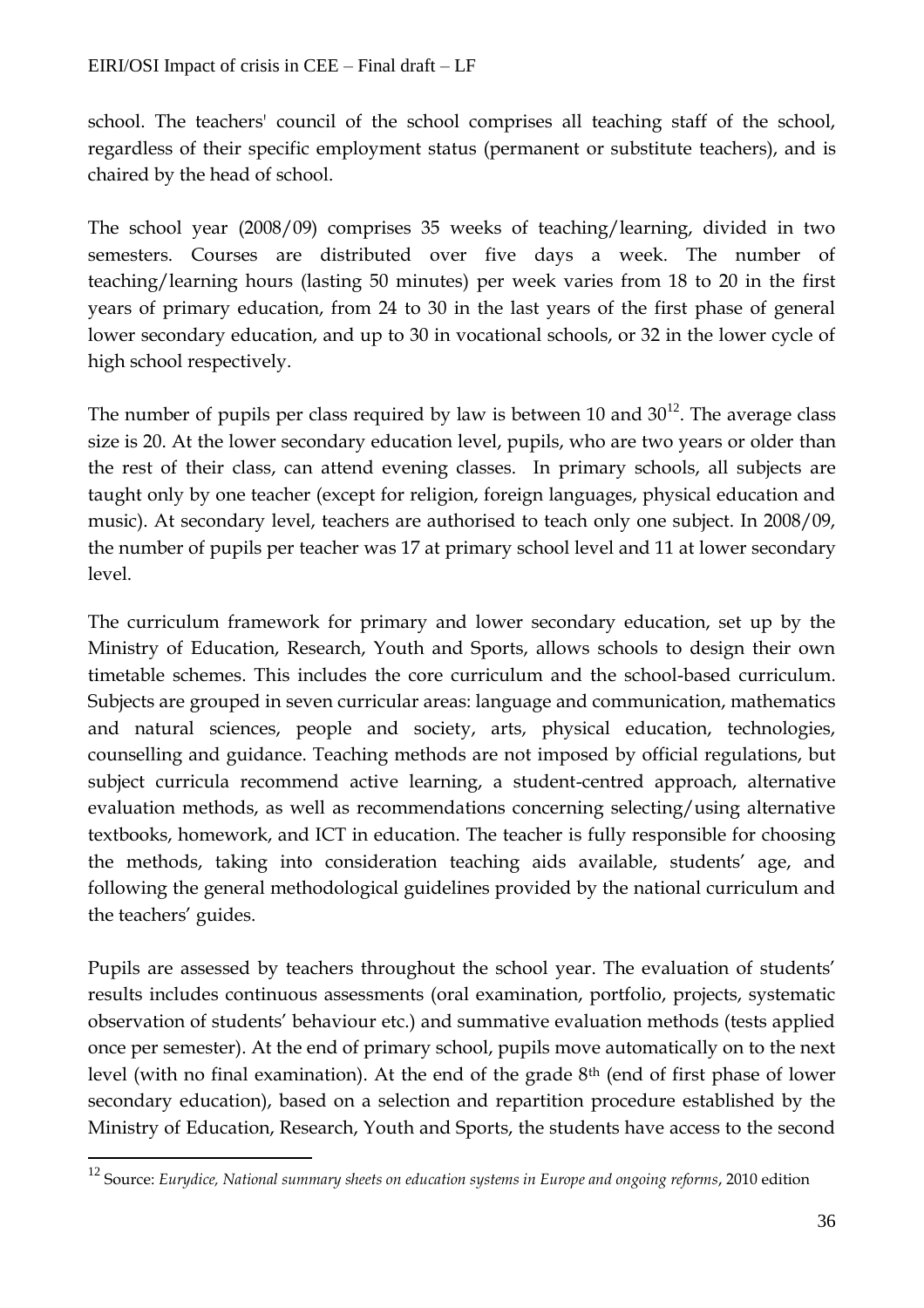stage of Lower secondary education that is organised in high schools. The selection procedure is based on the average scores reached at the end of the first phase of general lower secondary education. This students' evaluation system will be drastically amended by the new Law of Education.

According to the Teaching Staff Statute (Law 128/1997), teachers are hired by the county school inspectorates on the basis of an examination organised at the national level by the Ministry of Education, Youth and Sports. They are ranked according to the obtained scores and have the chance to choose one position from the list of teaching positions they are competing for. The teaching position can be permanent or temporary. If a teacher succeeds to get access to a permanent teaching position, her/his working contract will be a full-time and permanent one. In theory (and very many times in practice), such a teacher can end her/his professional life at that specific school. Non-permanent teaching positions (that can disappear in the following year, depending on demographic evolutions and on the attractiveness of the school educational offer) are covered by teachers having temporary (one year) working contracts. This kind of contract can be extended at the recommendation of the school principal. Annual national competitive examinations are organised each year by MoE for covering new teaching positions or for those teachers that want to move from one school to another.

Generally, in Romania teachers can teach only one subject, the one mentioned on their personal graduation diploma (Mathematics, Physics, History, etc.). Those teachers teaching a different subject, e.g. a Math teacher teaching Physics, are considered as unqualified and paid accordingly (less). According to the provisions of the teaching staff statute, evaluation of the teaching staff and management, guiding and control personnel is performed annually on the basis of the evaluation fiche elaborated by MoE. The evaluation fiche is correlated with the job description of the respective position and is based on a quantitative rating system (1 to 100 points scale). Evaluation of the individual professional performances is performed according to a set of competence units, each one detailed in specific performance indicators.

The salary of the teaching and auxiliary teaching staff comprises the basic salary established according to the law, and a variable part consisting of supplements, indemnities, incentives and other rights. The supplementary salary rights and other rights of the teaching and auxiliary teaching staff are negotiated, within the limits established by the law, between the administration and the teachers' trade unions and are set in the collective labour contracts. Teachers' basic salary decreased this year by 25%, as a consequence of the economic crisis, while most of the indemnities and incentives have been severely reduced (see details in table 3 below).

#### **Table 3 Public expenditures in education**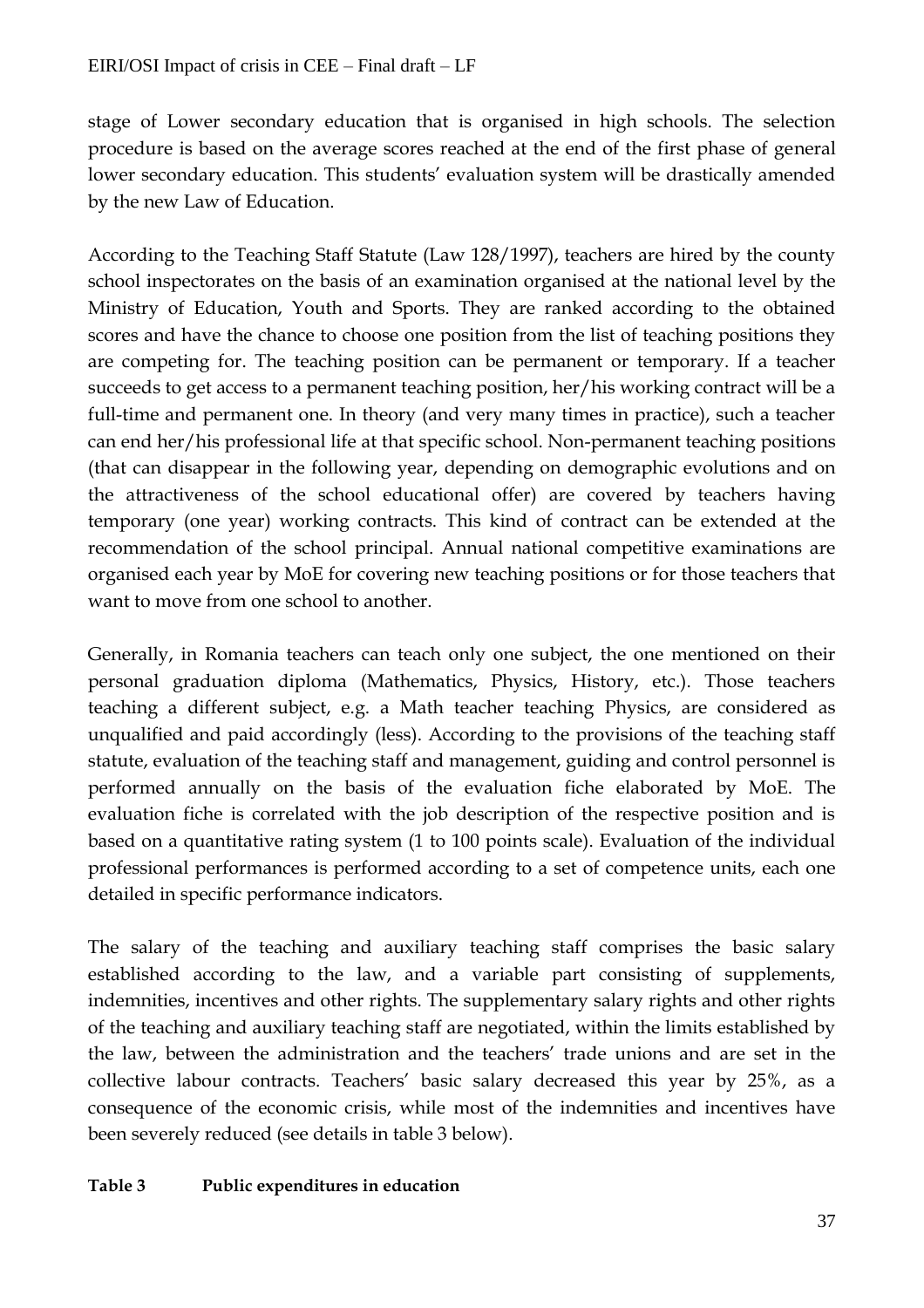| Year                                                                                | 2002                    | 2004        | 2005  | 2006                    | % variation<br>(2002/2006) | 2007     | % variation<br>(2004/2007) |
|-------------------------------------------------------------------------------------|-------------------------|-------------|-------|-------------------------|----------------------------|----------|----------------------------|
| <b>Public spending on</b><br>education total percentage<br>of $GDP13$               | 3,6                     | 3.3         | 3,5   | 4,3                     | $+19,44$                   | $6^{14}$ | -                          |
| <b>Public spending on</b><br>education as total<br>percentage of public<br>spending | <b>Not</b><br>available | $8.58^{15}$ | 14,27 | <b>Not</b><br>available | ۰                          | 17,54    | $+104,42$                  |

In order to ensure the economical and financial stability of the country and to keep under control the effects of the global economic crisis, the Romanian Government has contracted two loans, as follows:

- May 04, 2009, a Stand-by Arrangement has been signed with the International Monetary Fund and the World Bank for a Loan in a value of 12,95 billion Euro $^{16}$ ;
- May 06, 2009 a Memorandum of Understanding and a Loan Agreement for an amount of up to 5 billion Euros have been signed with the European Union $^{17}$ .

A comprehensive anti-crisis programme has been agreed with the international financial institutions with the aim to normalise financial conditions and to reverse the economic imbalances. The anti-crisis programme does not include specific conditions for the education sector. However, education has been affected as a part of the budgetary system by:

- The reduction of expenditure in human resources in the public system by 4% in 2009 against 2008, by downsizing the number of the employees in the public sector, and freezing any salary increase (June 2009);
- The reduction of all personnel spending (including in the local governments and self-financed entities) by 15,5 %, corresponding to a reduction in working hours equivalent to 10 working days (between October and the end of December 2009) $^{18}$ ;
- Cuts on any incentives and overtime hours (between October and the end of December 2009) $^{19}$ ;

 $\overline{a}$ 

 $^{13}$  Source: Report on the status of national education system - 2008. Ministry of Education and Research, Bucharest, 2008

 $^{14}$  Value estimated by Ministry of Education and Research.

<sup>&</sup>lt;sup>15</sup> Source: UNESCO Institute for Statistics

<sup>&</sup>lt;sup>16</sup> Source: Urgency Ordinance of the Romanian Government to approve the Stand-by Arrangement has been signed with the International Monetary Fund and the World Bank, on

http://discutii.mfinante.ro/static/10/Mfp/pachet\_acorduri/OUG\_99\_2009\_ratificare\_Aranjament\_standby \_RO\_FMI\_092009.pdf

<sup>&</sup>lt;sup>17</sup> Source: Urgency Ordinance 82/2009 for the approval of the Memorandum of Understanding and the Loan Agreement signed with the European Community on

http://discutii.mfinante.ro/static/10/Mfp/pachet\_acorduri/oug%2082p2009.pdf.

<sup>&</sup>lt;sup>18</sup> Source: Letter of Intentions, Bucharest, September 08, 2009, on

http://discutii.mfinante.ro/static/10/Mfp/pachet\_acorduri/Letter\_intent\_sept2009.pdf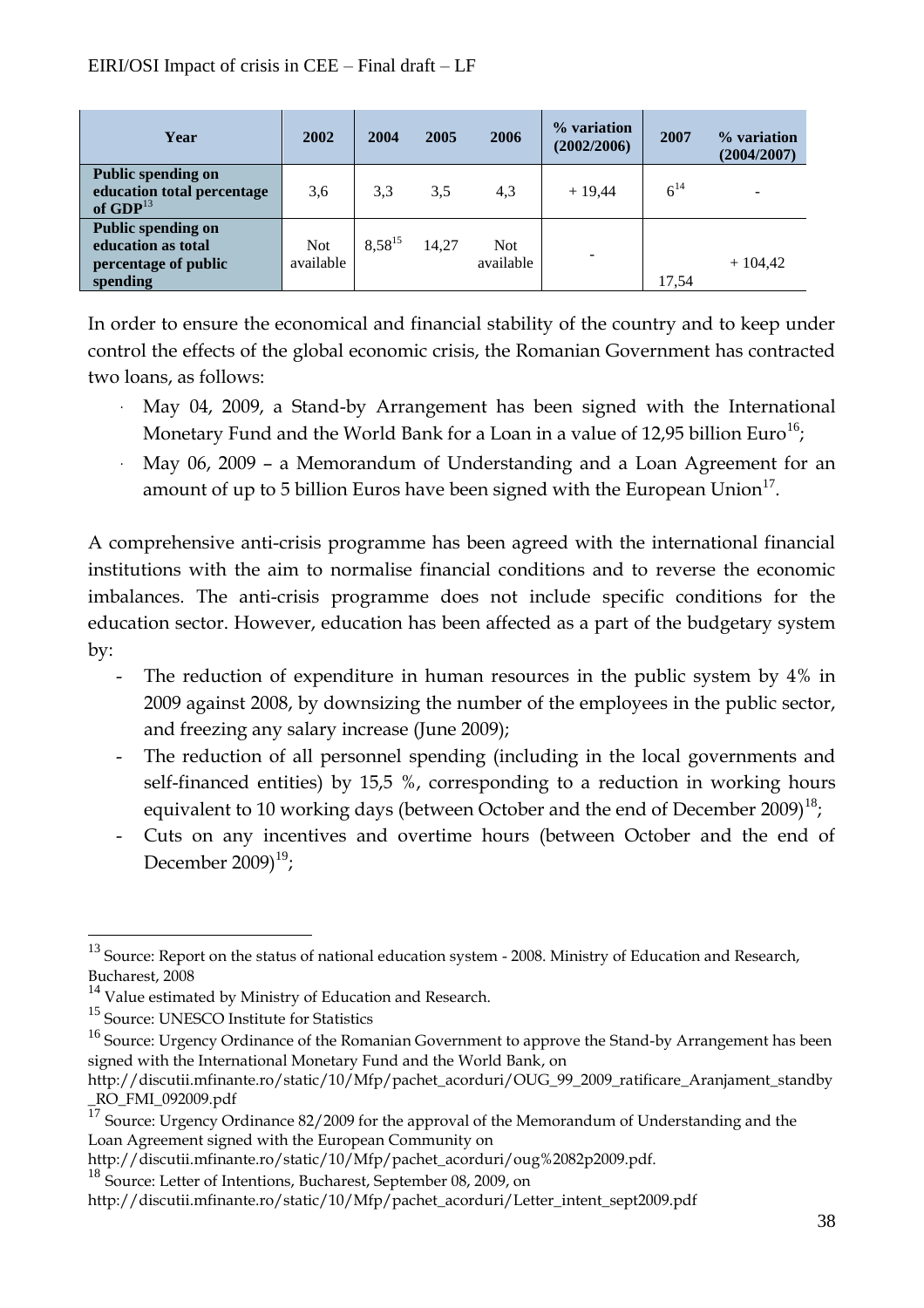The reduction of the salaries of the public sector by  $25\%$  from the 1<sup>st</sup> of July 2010 until December 31, 20 $10^{20}$ .

At the same time, the Memorandums of Understanding with the International Monetary Fund and the European Union include long term measures to downsize public expenditures as implementation of a new legislation unifying the public wages system, and the reform of pensions based on the principle of individual contributions to pension and the abolishment of laws and regulations that introduced the so called 'special' pensions in different budgetary areas.

# *The government education reform plan*

The education reform in Romania started in 1995, but after a short period of enthusiasm and political willingness (1997-2000) very little progress can be reported. Modest performances of the Romanian students at PISA and other international tests, as well as internal evaluation reports<sup>21</sup> prove the low effectiveness of the Romanian education system as a whole. Starting from these findings, the Ministry of Education launched a public debate on a new draft Law of education aiming at introducing new structural changes in education and at achieving EU standards and benchmarks. The draft Law was approved by the Government and sent to the Parliament for debates and final approval at the beginning of 2010. The draft Law has been already approved by the Chamber of Deputies, with modification, and it is currently being discussed by the Education Committee of the Senate.

It is a pure coincidence that the new Law of Education is discussed in this crisis time. The proposed changes are not directly related to the impact of the economic crisis on education, but some of the proposed changes aim at increased efficiency of the public spending in education. The draft Law is a comprehensive one, addressing all levels of education, curriculum, assessment and evaluation, teachers' professional status, school management, financing of education, school network, decentralisation etc. The main proposed changes are:

- Structure of the education system: According to the draft Law, the compulsory education in Romania lasts 10 years, but it will start with the last year of preschool education and include the primary education (4 years) and the lower secondary education (5 years).
- Class size: The minimum number of students in a class increases from 10 to 15.

 $\overline{a}$ 

 $19$  Source: Law 118/2010 regarding some measures needed for rebalancing the State Budget on http://www.dreptonline.ro/legislatie/legea\_118\_2010\_unele\_masuri\_necesare\_vederea\_restabilirii\_echilibr ului\_bugetar.php

 $20$  idem

<sup>21</sup> *Needs and priorities in educational changes in Romania*, The National School of Political Studies and Public Administration, 2007; A Romania of education, a Romania of Research, a study of the Presidential Commission for Education, 2007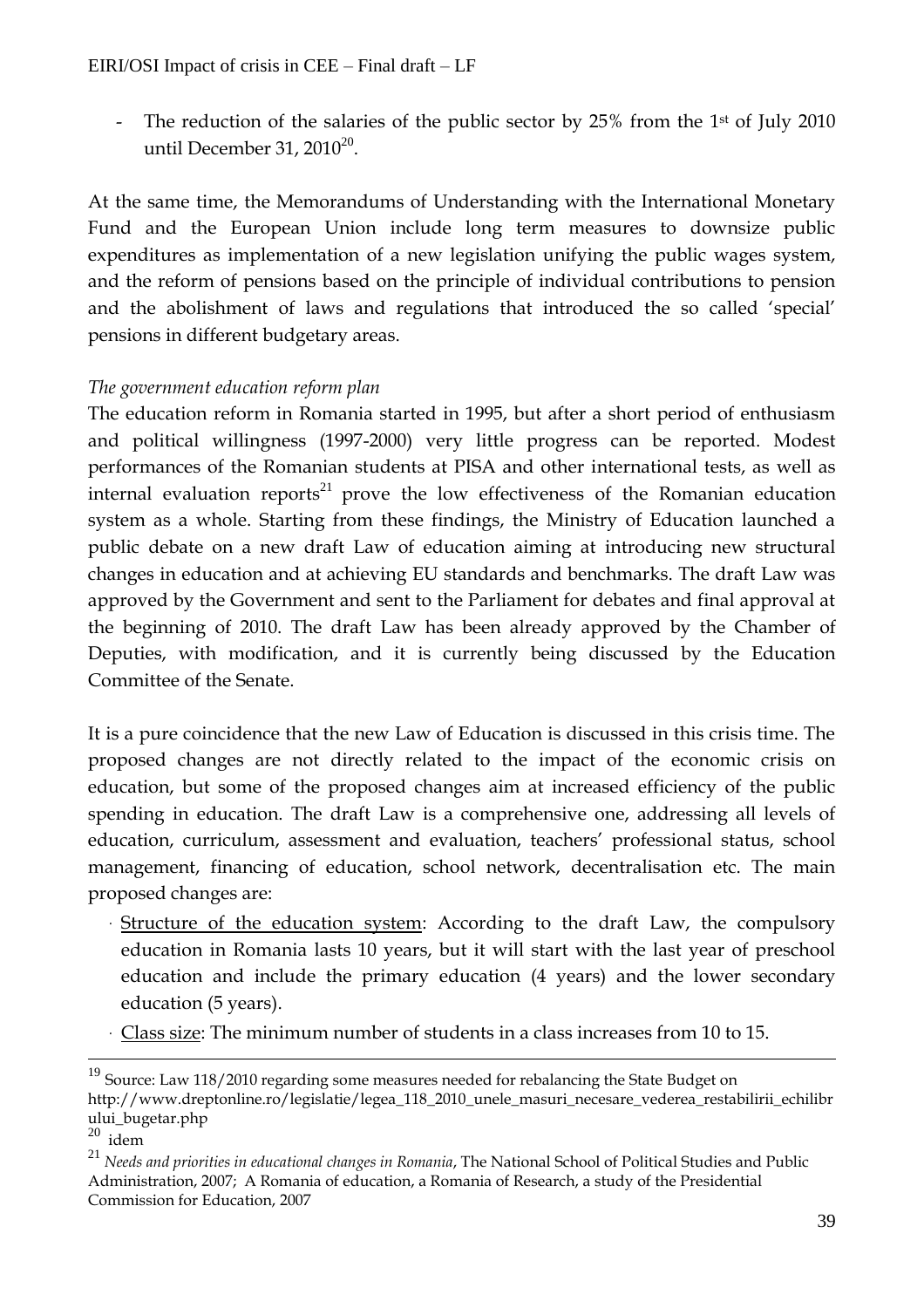- Total number of hours to be spent at school: The maximum numbers of hours students have to spend at school is not changed for primary and lower secondary education (20, respectively 25 hours), the maximum number of hours for upper secondary education is reduced to 30 hours per week.
- School based curriculum: The percentage allocated for the school-based curriculum will be extended to 20% in primary and lower secondary education and to 30% in upper secondary education.
- Students' assessment: According to the draft law, students should be assessed periodically, as follows:
	- at the end of  $2<sup>nd</sup>$  grade with the aim to improve the students' individual learning plans;
	- at the end of  $4<sup>th</sup>$  grade national assessment organised according to international practice; it aims at assessing the students knowledge and competencies at the end of primary education, and at improving students' individual learning plans;
	- at the end of 9<sup>th</sup> grade national assessment organised according to international practice aiming at assessing students' knowledge and competencies at the end of compulsory education;
- at the end of 12<sup>th</sup> grade Baccalaureate
- Pre-service teacher training system: it will include:
	- Initial specialisation in a certain field (Mathematics, History, etc.),
	- Master in education,
	- one year of practice in a school under the supervision of a mentor,
	- national examination organised by the Ministry of Education
- Teaching staff employment/dismissal: The teachers will be hired by each individual school, following a contest organised at the school level, under the responsibility of the school head. Teachers that pass the national exam will get a full time, permanent, employment contract, but relevant just for that specific school.
- Teaching load: Teachers having more than 25 years of experience will have a teaching load of 18 teaching hours per week, and not of 16 as it is currently.
- School management: Schools will be run by the following institutions:
	- Council of Administration (School Board) of 7-15 members including representatives of the teaching staff  $(1/3)$ , parents  $(1/3)$  and local council  $(1/3)$ , responsible for budget approval, human resources management (including teachers), approval of school based curriculum etc.; the CA will be chaired by a president elected either from the representatives of parents or Local Council;
	- School Principal, hired either by the Mayor (primary and secondary schools) or by the Local Council (High Schools), after a contest organised at the school level;
	- Teachers' Council managing the teachers class activity, their professional development etc.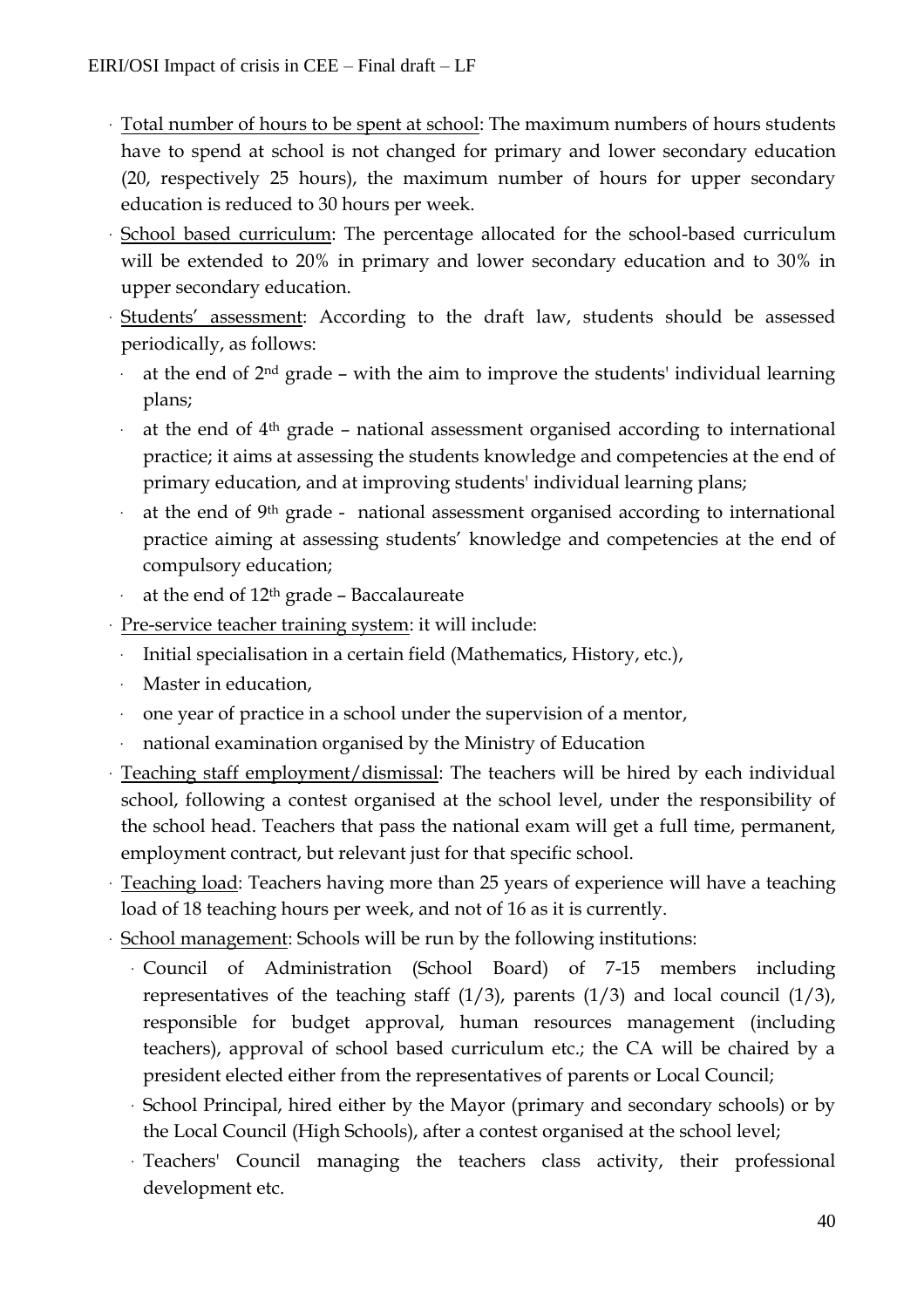- School financing: Schools will be financed on per capita basis, according to a methodology to be elaborated by the Ministry of Education; money will follow the students both in public or private schools.
- Decentralisation of the educational system: Most of the proposed reform measures lead to a decentralised educational system where:
	- the school is run by a School Board dominated by the representatives of the local communities (parents and local authorities);
	- the school Principal is hired by the local community;
	- teachers are selected and hired by schools;
	- the school-based curriculum is strengthened;
	- the whole system is financed on a per capita basis

The school network optimisation process is conceived as a part of the decentralisation process, aiming at rationalising public spending in education. According to the initial plans, all schools having less than 200 students were supposed to change their legal status losing their status of independent schools (legal entity). Schools under this category were meant to become part of a school cluster run by the Principal of the central community school. The education budget is not supposed to be discussed, approved and administrated anymore at the level of each school but at the cluster level. A pilot project was launched in January 2005 in eight counties, but very little progress can be noticed until 2009.

# *3.2. Analysis of the collected data*

The research has been conducted in 15 schools (see Annex II) selected either from rural or semi-urban areas of South, South West and Central part of Romania, inhabited by economical disadvantaged population and/or ethnic minorities. The most significant ethnic minorities represented in these areas are Roma, Hungarians and Serbians. The below conclusions reflect the opinions of:

- a group of 160 teachers, principals, and representatives of the of Local Councils that answered the questionnaires;
- 32 interviewed persons including school Principals, teachers, members of Local Councils and Mayors.

The age of the vast majority of the respondents spreads between 20 and 40 years. The group of respondents includes 31 male teachers (23.66%) and 131 female teachers (76.34%). The group of respondents includes 15 school Principals, 6 representatives of the local authorities and 139 teachers from preschool, primary and lower secondary education. The majority of teachers (51.65%) graduated long term programme studies at the university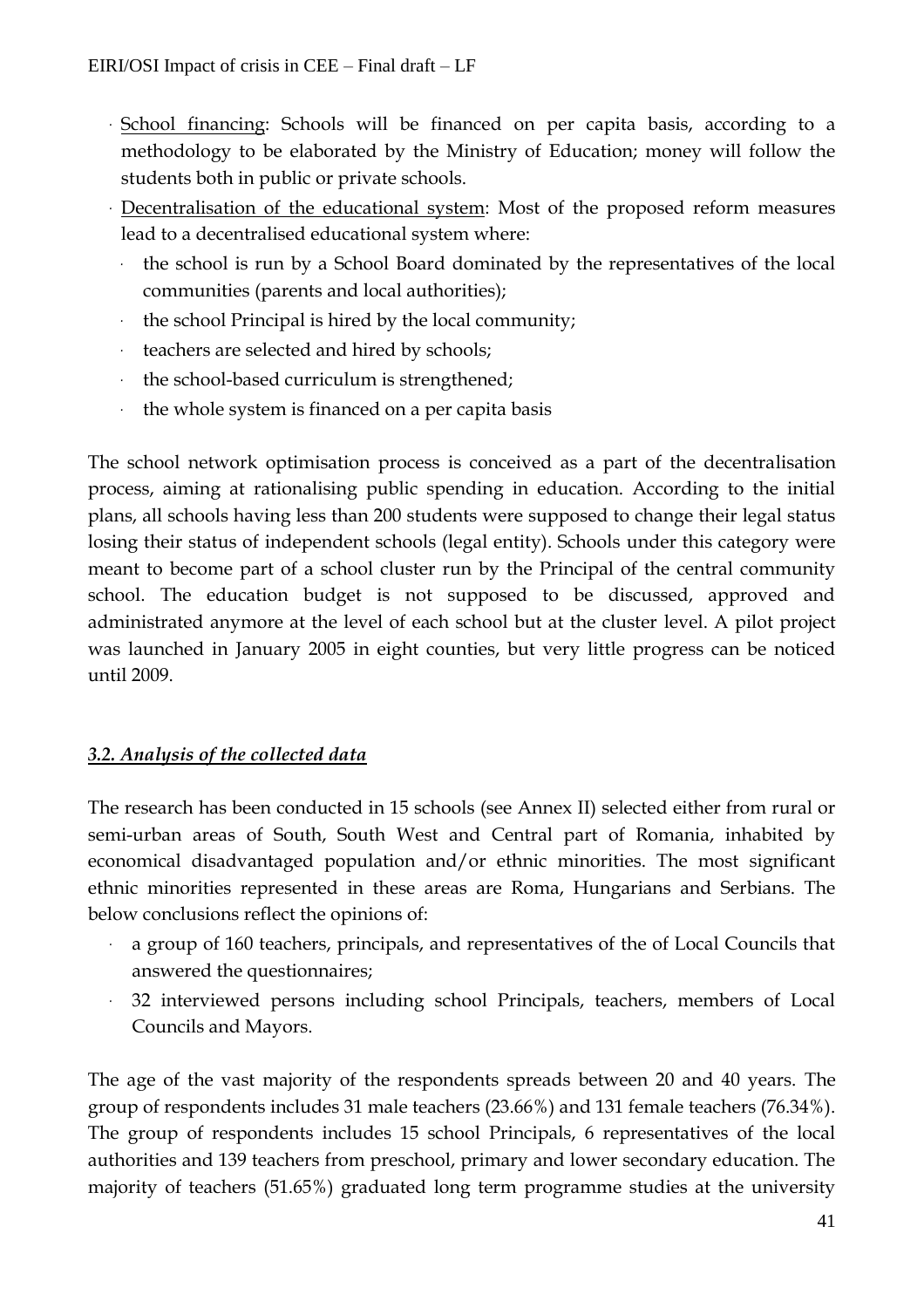level. The respondents group is dominated by teachers having between 11 and 20 years of experience (41.25%), followed by young teachers (27.50%).

The average number of students in the selected schools is 315.5, with a minimum in Comandau (87 students) and a maximum in Curcani (682 students). 10 schools are located in rural areas and 5 schools in semi-urban area. Most teachers are members of a tradeunion (85.48%). According to the law, the school Principals cannot be members of a Trade Union.

# *3.2.1. Financial issues<sup>22</sup>*

# *Income*

 $\overline{a}$ 

The calculation of teachers' salary in Romania starts from a fixed amount (299,933 Lei) that is multiplied with a coefficient reflecting single teachers' level of qualification (last school graduated) and experience in education (number of teaching years). To this basic salary, some incentives are added, such as the management bonus (for Principals) representing 35% of the basic salary, or "gradatia de merit" (a performance-related amount of 20% of the basic teacher salary), bonus for scientific titles (as PhD in education), bonus for working with children with special needs (15% of the basic salary), bonus for school counselling activities (10% of the basic salary), bonus for working in remote areas (from 5% to 80% of the basic salary), etc. Until 2009, teachers' salaries were calculated according to the abovementioned algorithm; in October 2009, a part of the bonuses was cut, while others were included in the basic salary; on the 1st of January, 2010, all salaries were recalculated according to a new algorithm (not decreasing, in principle); on the 1st of July 2010, the basic salary has been cut by 25%. According to respondents, the average salary in the education system before the crisis was: gross – 1958.39 Lei (453.33 Euro); net – 1411.26 Lei (326.68 Euro). After the crisis, the average salary decreased as follows: gross – 1366.15 Lei (316.23 Euro); net – 1040.68 Lei (240.90 Euro). Until 2008, teachers used to receive a 13th salary and a bonus of 2% of the total salary. The annual total net income before the crisis was 17141.42 Lei (3967.92 Euros) and it has decreased after the crisis to 12248.94 Lei (2835.40 Euros). Because of salary and additional payments cuts, such decrease has been quite substantial, as follows:

<sup>&</sup>lt;sup>22</sup> The exchange rate at date of report submission is 4.32 Lei for 1 Euro.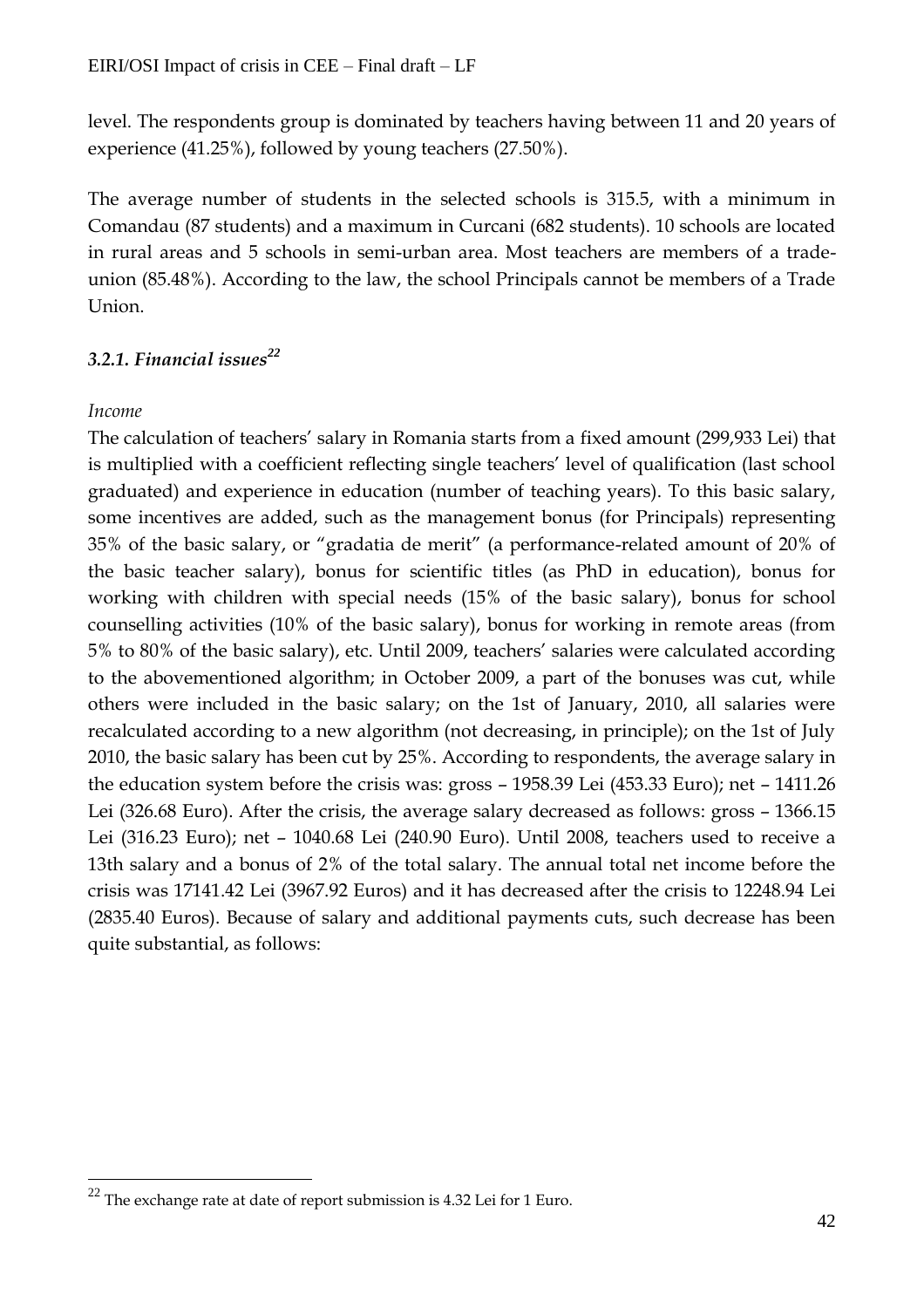

Fig. 9 Evolution of annual net income

Until the last school year, there were two kinds of incentives to reward the performance in education: (i) an amount of 2% out of the school teachers' salary fund that used to be distributed by the School Board to those teachers with special achievements at the school level; (ii) the 'merit salary' ('*salariul de merit'*) representing 15% of the basic teacher salary added to the regular salary for a period of 12 months following a recommendation of the Teachers Board and the decision of the School Board; (iii) a performance related amount of 20% of the basic teacher salary ('*gradatia de merit'*) given by the County School Inspectorates for a period of 4 years. On the ground of a 2009 decision of the Ministry of Education, the first two incentives have been cut. Just a few respondents mention the existence of a performance-related payment, although such incentives were in place till 2009.

The level of other family average incomes than the respondent's salary decreased after the crisis from 1040.82 Lei (240.93 Euros) per month to 901.24 Lei (208.62 Euros) per month.



Fig. 10 Evolution of family income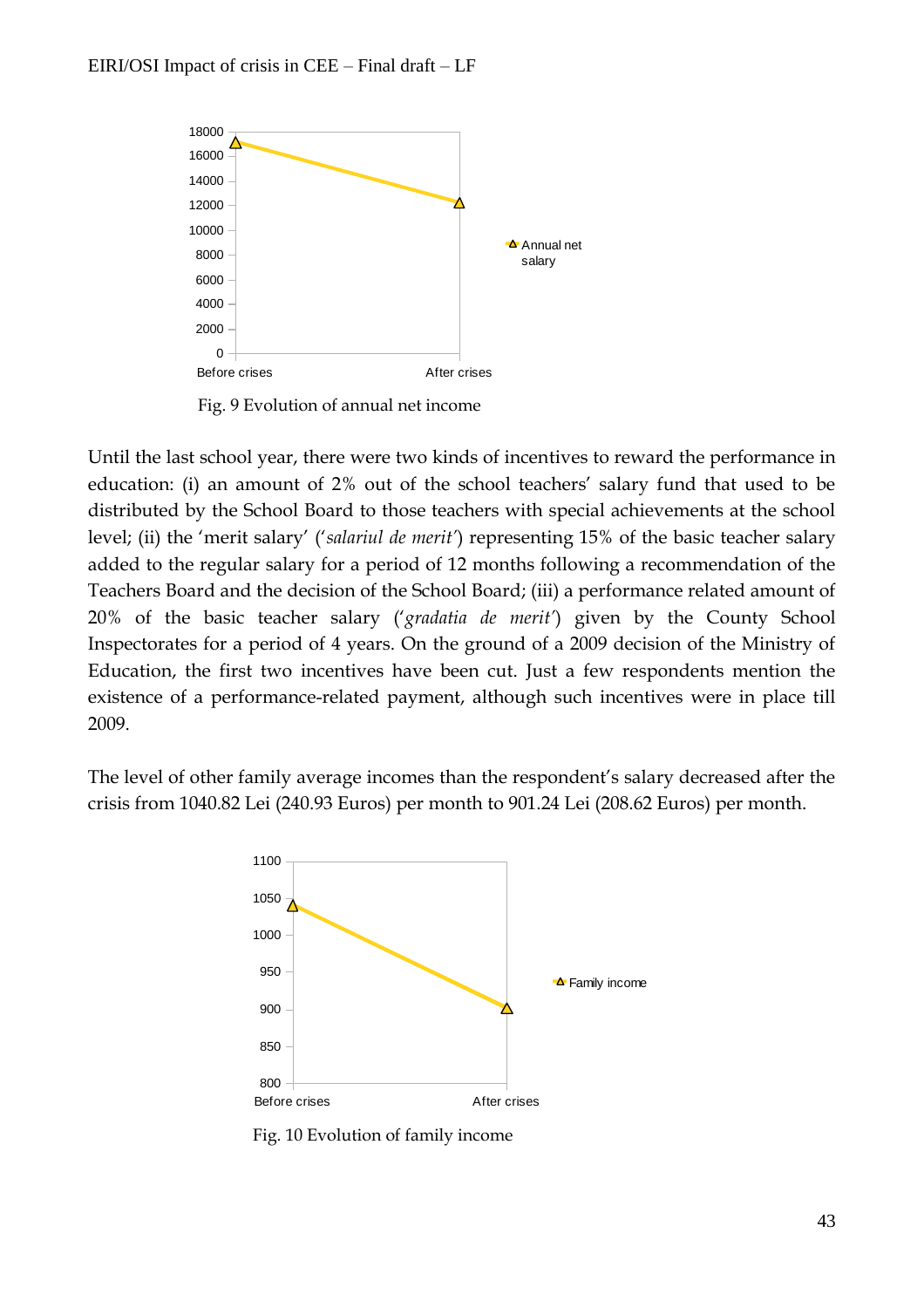# *Cost of living*

The average size of the respondent's families is 3.15 persons (including the respondent), with a minimum of 1 person (11) and a maximum of 6 persons (2). Only 24 respondents declare that they have to pay a rent/mortgage for their apartment/house with an average value of 647.10 Lei (149.79 Euros)/month, slightly more than before the crisis – 638.00 Lei (147.68 Euros)/ month. A significant majority of the respondents own the houses/apartments in which they live and one car. Respondents from the rural area own land. Less than  $10\%$  of respondents have more than one property. The average<sup>23</sup> annual tax per property after the crisis is 374.18 Lei (84.54 Euros), having almost the same level as before the crisis – 365.25 Lei (86.61 Euros). In terms of credits to be paid back, 73 respondents declare that they have contracted credits for which they are paying an average amount of 645.25 Lei (149.36 Euros) per month (before the crisis). After the crisis, this paid amount has decreased to 626.01 Lei (144.90 Euros).

As far as costs are concerned, the average monthly charges for gas, electricity, etc. have slightly increased from 328.63 Lei (76.07 Euros)/month before the crisis to 356.27 Lei (82.55 Euros)/month after the crisis. The average monthly charges for Internet and telephone is relatively constant, 151.38 Lei (35.04 Euros)/month after the crisis against 143,35 Lei (33.18 Euros)/month before the crisis. The estimated average figure for the alimentation cost has increased, too, from 634.13 Lei (144.78 Euros)/month to 681.45 Lei (157.74 Euros)/month after the crisis. The average figure for transportation cost (excluding holidays and entertainment related costs) as well has increased by 7.59% after the crisis: 143.59 Lei (33.23 Euros) before the crisis against 154.49 (35.76 Euros) after the crisis.

# *Existence of social benefits*

 $\overline{a}$ 

Opposite to rising costs, funds for social benefits are decreasing. The Health care charge decreased from 6.5% of the basic salary before the crisis to 5.5% after the crisis. The charge for unemployment compensation decreased from 1% of the basic salary to 0.5%. Finally, employees' contribution on retirement programmes decreased from 11.5% of the basic salary to 10.5% after the crisis.

Maternity benefits include a two years maternity leave (equally available for mother or father) with an indemnity of 85% of the basic salary paid one time. In addition, each mother is entitled to receive a bonus that represented the value of two gross salaries (before the crisis), but has decreased after the crisis to only one gross salary.

Pension schemes are available, but teachers do not know what to expect for the future. According to the current legislation, the retirement age is 60 for women and 62 for men.

 $^{23}$  31 respondents declare that they have properties, not mentioning though their annual charge.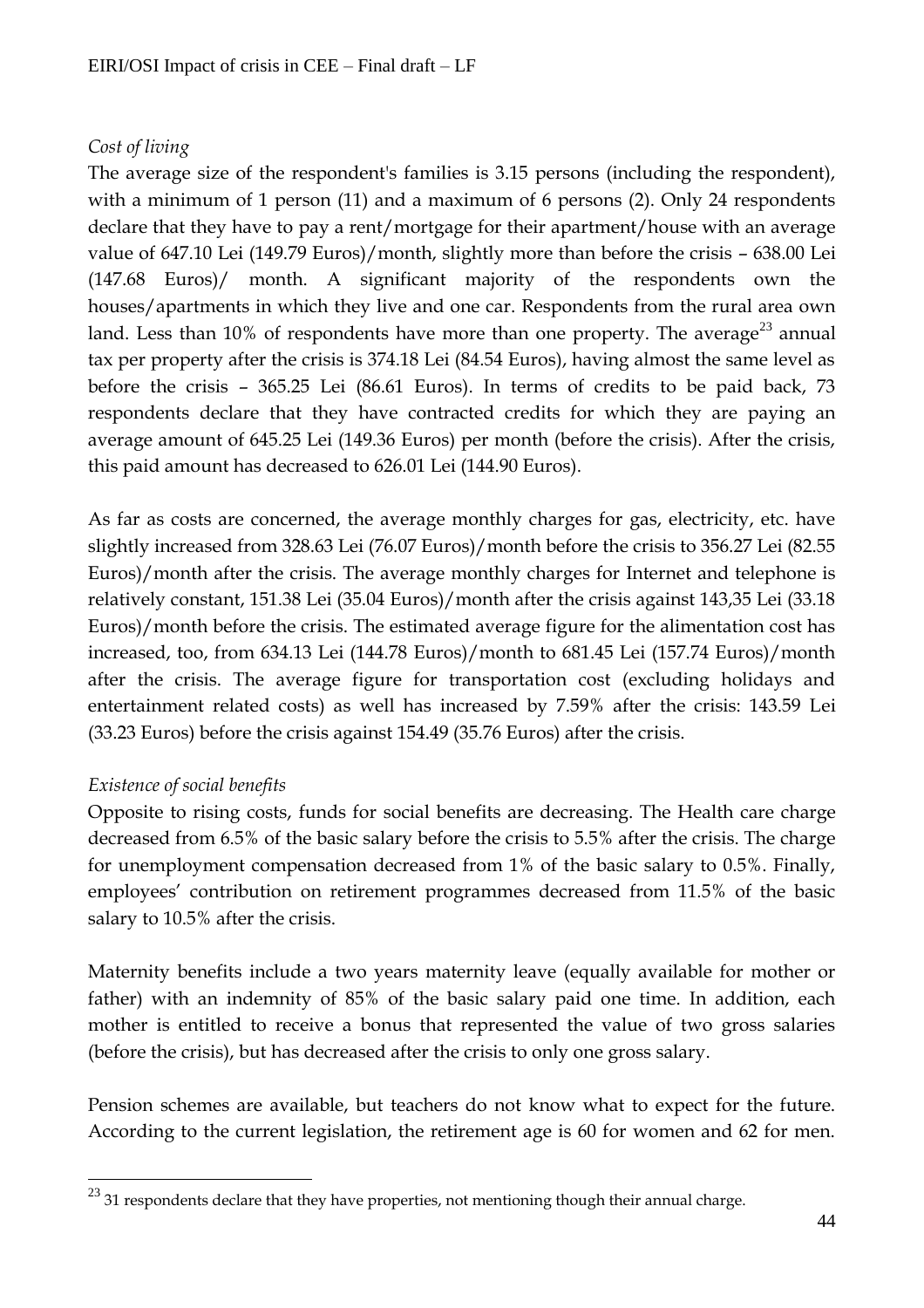The new pension law that has been submitted to the Parliament opts for an increase of the retirement age to 63 for women and 65 for men.

# *Working conditions*

According to the Education Law, teachers in Romania have a workload of 40 hours per week, out of which 18 hours are classroom teaching time. The economic crisis has not impacted teachers' workload. Extra working hours are paid on a per hour basis. The value of extra teaching hours is calculated according to an algorithm, i.e. the basic salary divided by 72 (number of teaching hours per month) and multiplied by the number of extra teaching hours (over 18 per week). Teachers allocate on average 12.50 hours per week to prepare teaching activities and this is included in the paid working time of 40 hours.

According to respondents, the average class size before the crisis was of 20.89 children, almost the same number as after the crisis, i.e. 20.43 children. All respondents confirm their access to teaching materials. As for the quality of the available equipment and materials, 112 respondents say it is good; 30 respondents decent; 7 respondents describe it as poor. The quality of school infrastructures is assessed as follows: 82 respondents say it is good; 53 respondents decent; 8 respondents describe it as poor. However, all principals stress the fact that funds received from local authorities for school maintenance and repairs have decreased this year by 25%, as a consequence of the crisis.

# *3.2.2. Status of teachers*

# *Type of employment status/contract*

The vast majority of teachers in the target group schools have the same status, i.e. full time type of contract for 79.31% of teachers before and after the crisis. The economic crisis had no impact on their type of employment contracts.

# *Opportunities for CPD/ training*

After the crisis, teachers have access to the same kind of professional development opportunities as before, i.e. training courses accredited by the Ministry of Education to cumulate 90 professional credits each five years and any other courses meeting individual needs and requirements. Training fees are covered by each individual teacher, except for the courses organised by the Ministry of Education or other training institutions as part of teacher's development programmes and projects, as those that are funded through EU PHARE projects or Structural Funds. The decision to attend training courses is taken by each individual teacher, sometimes following the school inspector's advice.

*Overall job satisfaction and work-related psychological problems*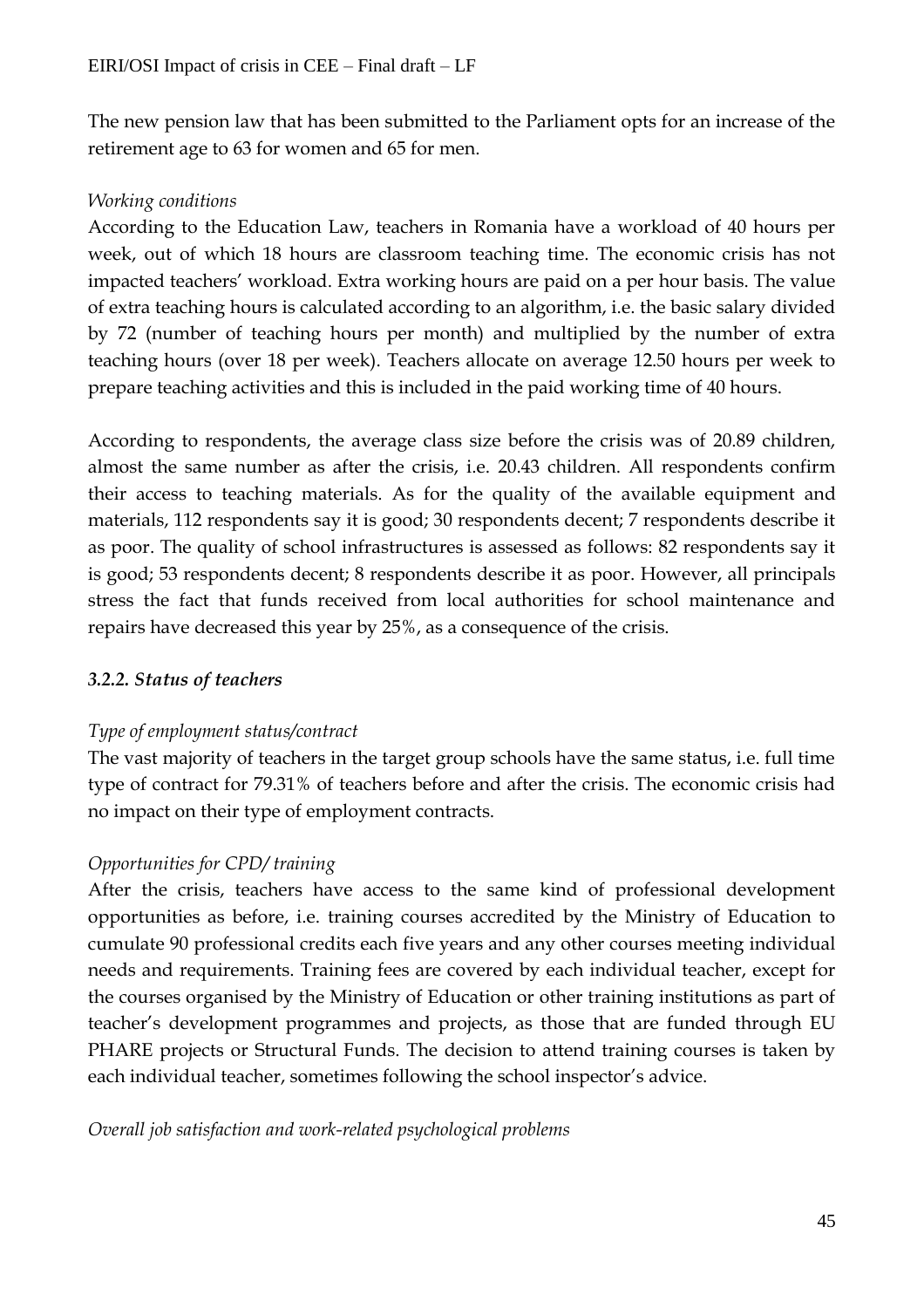As an effect of the crisis and, especially, of the dramatic salary cuts, there is a general decrease in job satisfaction, even if not impressive – after the crisis, 40.29% of the respondents are very ('much') satisfied and only 14.92% are not satisfied ('little').

The most frequently mentioned psychological problem related to teaching activity before the crisis was the stress. After the crisis, the picture looks more diverse, 'the stress' being mentioned 71 times, followed by 'uncertainty' (45 times) and 'burnout' (24 times). Only 6 respondents mention 'pressure from peer competition' as a problem.

It is not surprising hence, that 35% percent of respondents indicate that they intend to leave their position under the current conditions, against 13% that would say the same before the crisis.

#### *3.2.3. School restructuring*

#### *Restructuring schools – similar trends in the near future*

When responding the questionnaire, teachers referred to their own school and in this context the number of schools restructured is not significant. More relevant are the findings of the interviews with Principals and Local Authorities and this confirms that the school restructuring process is starting to produce its effects. In Romania, the official discourse does not talk about closing schools, but, rather, about a school network optimisation process aiming at rationalising public spending in education. This optimisation process has started as early as 2005 and currently is being implemented. It includes the closing of small schools in remote areas with less than 10 students and the changing of the status of those schools having less than 200 students. Such clusters can include up to 10 small schools. The process has been sped up in 2009, and it is still under implementation all over the country, but the exact number of schools with changed status is not yet known. School network optimisation process does not equally affect the whole country, and we can easily identify two distinct situations. Those communities where the Roma minority is significantly represented (as in Calarasi County or in semi-urban areas of Bucharest) do not have problems with the school population, due to a constant high level of birth in Roma communities. Therefore, most of the schools with a dominant Roma population have a constant or an increasing number of students. The most significant consequence is that in this area there are no cases of closed or merged schools. On the contrary, there are examples of local authorities struggling for an extended school infrastructure, as in Curcani village, Calarasi County. In other regions, as in remote areas, both majority population and some minorities (Hungarian and Serbian) are decreasing and schools are closing down. In this case, students are transported with school buses to the central community schools.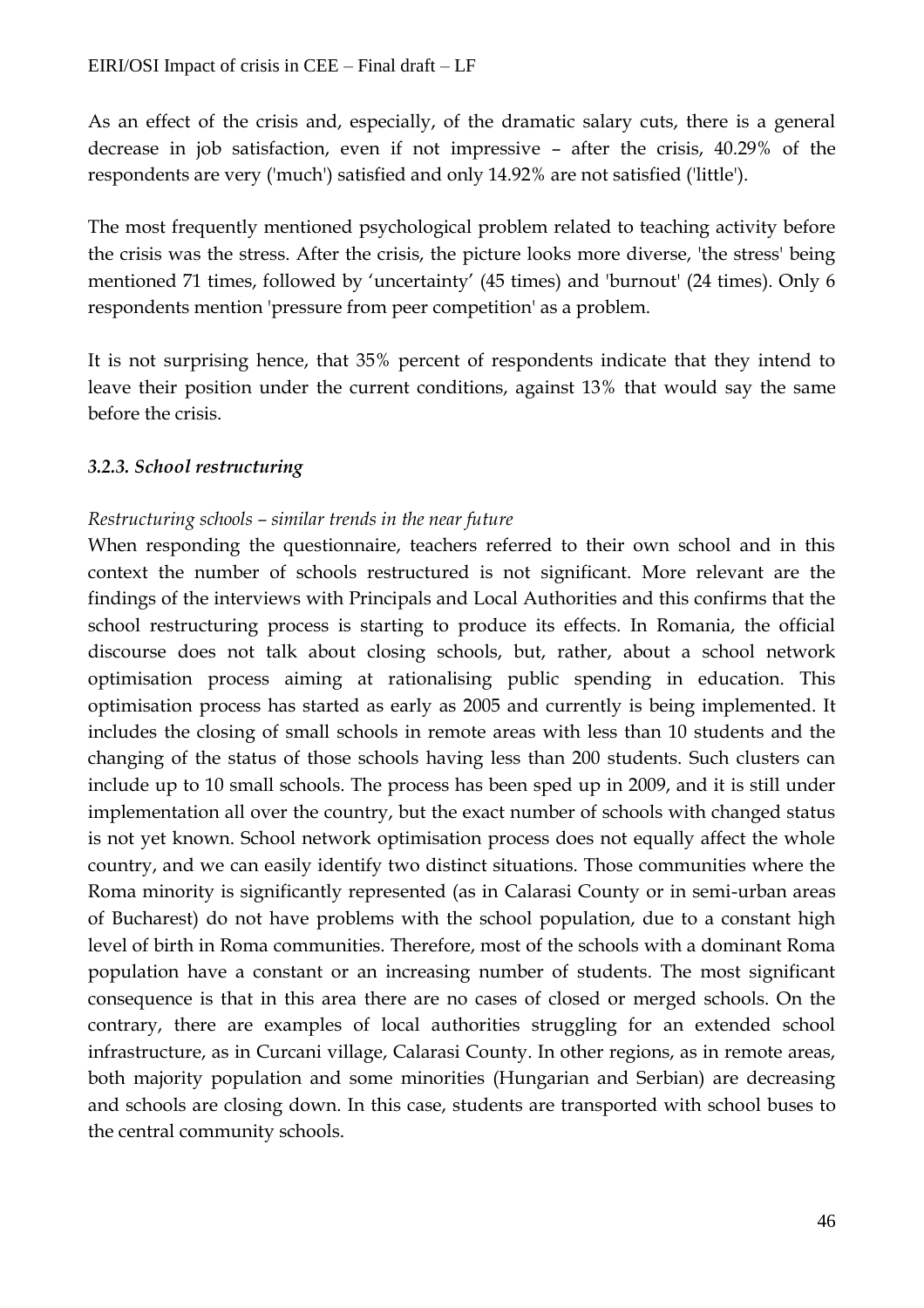As far as the length of the school year is concerned, there are no plans to shorten it. On the contrary, the current school year will have 36 weeks, one more than the previous one, but this is not at all related to the economic crisis.

# *Number of teachers that have been laid off*

In the targeted schools, no teachers have been laid off; just two cases of teachers being laid off have been mentioned in the last school year, and no cases of administrative/support staff being laid off. There are two main reasons. First, there are regions where the number of students is not decreasing, therefore the number of classes and teachers do not decrease either. Second, in 2009, a decision of the Ministry of Education asked for a reduction of 15,000 teaching positions in the primary and secondary education system. The difference between the number of teachers and the number of posts is covered either by hiring part time teachers, or by sharing the extra number of hours between the full time teachers (these additional working hours are paid on the top of the regular salary, as a percentage of the basic salary). Under these circumstances, almost no qualified, full time teachers lost their job. What has been cut is either the supplementary number of hours shared among full time teachers (with a decrease of the monthly income), or those working loads covered by part time (sometimes unqualified) teachers. However, it is important to mention that no compensation schemes are in place for educational staff that has been laid off. Moreover, there are no re-training programmes specially designed for education staff in place, but teachers have access to the general re-qualification programmes organised by the Ministry of Labour.

# *3.2.4. Non-discrimination*

# *Gender aspects*

Figures show a clear dominance of women teachers (74.64%) in Romanian education. They are proportionally represented in School Boards, but the majority of the school Principals in the selected schools are men (8 out of 15). There is no mention, in our survey, of cases of violence or harassment against women in schools.

Women receive social benefits to conciliate their family- with their work-life. They have access to a maternity leave of two years, and receive 80% of the salary. Some of them can also opt for part-time or flexi-time measures.

# *Minorities*

All students (also minorities') have access to mother tongue language education. However, in very many Roma communities, parents and students do not ask for learning in Romani Language, although the opportunity exists.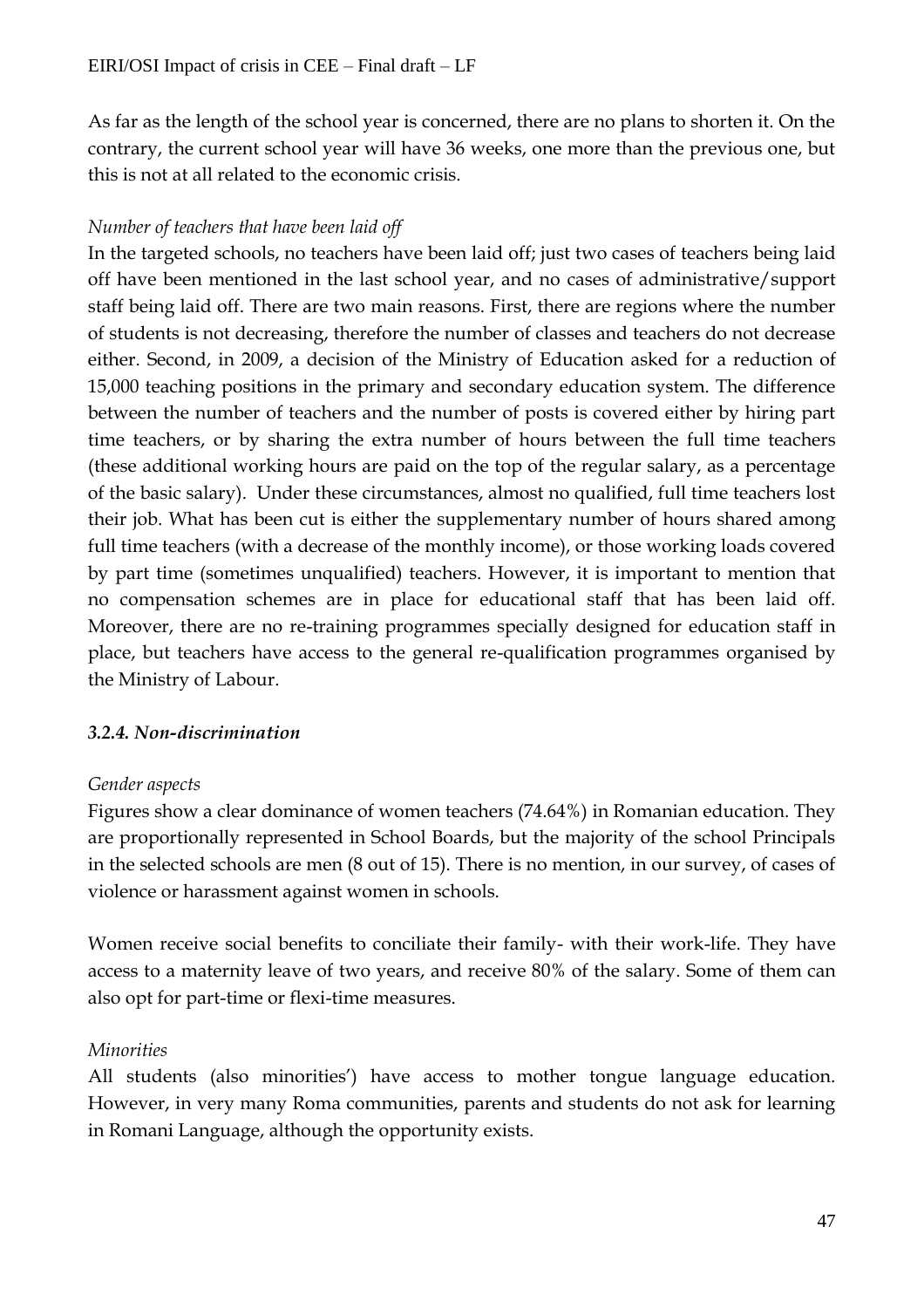Both questionnaires and interviews show that the risk of school drop-out is more significant for Roma pupils, mainly because of their poverty (and, to a minor extent, traditions of early marriage). There are cases when they do not attend school because they do not have shoes or clothes, or when different members of the family share the same pair of shoes. On the other hand, it is obvious that school drop-out is not a mass phenomenon, even in Roma communities. Different Governmental social programmes (as "Snack and milk" implemented for primary school all over the country), or social support initiatives of local authorities represent strong incentives for Roma families to send their children to school. Another valuable reason for Roma children to attend school is the monthly allocation of 42 Lei received by all children in Romania. There are families where this is the only income, and it becomes particularly significant considering the usual size of Roma families. According to the interviewed Principals in Covasna Country, instead, Hungarian children are stimulated to attend schools in Hungarian Language by receiving an annual stipend in a value of 300 Lei (approx. 80 Euro) provided by Hungarian Government through an  $NGO<sup>24</sup>$ . Apparently, this is one of the reasons for which an important part of Roma children in Covasna County identify themselves as Hungarians.

Things are different when talking about students' chance to enter high school: poor children (mostly Roma) do not have enough resources to cover the transport expenditures and/or school boarding. This happens in spite of the Law setting the compulsory education for ten years.

The majority of teachers notice a significant difference between school achievements of students belonging to the majority population and those reached by students belonging to Roma population. All interviews reveal that the main causes of this difference are poverty and lack of parents' education. There are numerous examples of Roma children obliged to work together with their parents, mostly in agriculture.

# *Access to education for students with special needs*

Students with special needs have access to special schools and special classes where they receive help by specially trained teachers. These schools include mostly students with severe mental and/or physical disabilities. As for the rest of the children with minor physical or mental problems, behavioural problems, slower rhythms of learning, they are integrated in mainstream schools. Due to budget shortages, according to all respondents, these children however do not have access to any kind of support.

# *3.3. Perspective of the author on national results*

 $\overline{a}$ 

 $^{24}$  The information has been provided by the school Principals in Covasna County.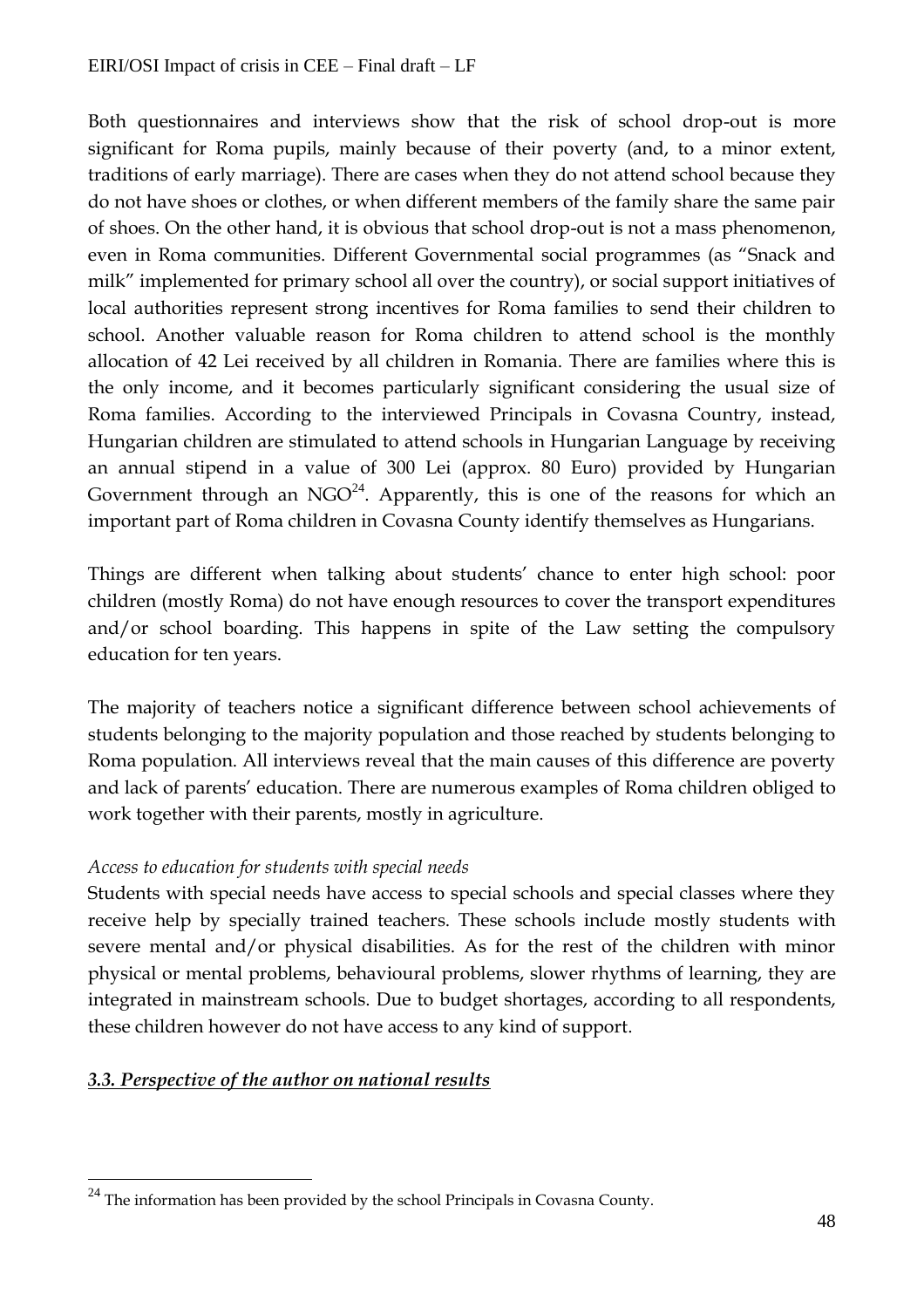After conducting the questionnaires, some weaknesses have been identified. First, for the respondents it was not clear what 'before the crisis' and 'after the crisis' means. Most of them refer to the school year 2008-2009 as a point of reference, but some of them are confused and not able to identify what 'after the crisis' means. Teachers appear very uncomfortable in filling in questions related to financial issues and ask for a few days for collecting data (a supplementary burden for the researcher). It is not usual for teachers in Romania to operate with concepts like 'gross salary' and, especially, 'annual income', an indicator which is not regularly used in Romania (working contracts in Romania in public sector just mention the monthly rate, not the annual income). In addition, for teachers in Romania the monthly salary is not the same as the monthly income, on the top of the salary a teacher receives in fact variable amounts of money, as the payment for additional teaching hours. This is why the question related to the 'annual income' has been skipped by a substantial number of respondents, and the way in which it has been calculated by those that answer is questionable. Also, the most part of teachers face huge difficulties in answering questions related to 'other social benefits' because of the lack of knowledge in this field. There is a lot of confusion on the age of retirement 'after the crisis' and their expectations related to the value of the pension. Under these circumstances, the accuracy of the figures within the 'financial issues' section is slightly questionable. However, even if not fully relevant as absolute figures, they tell something about the general trends.

# The finding of our research shows that **some areas of school life have not been affected by the economic crisis**:

- the academic year has not been shortened, but extended with one week (school year 2010-2011 against the previous school year);
- there are no cuts in curriculum;
- the number of teaching hours for foreign-languages and guidance counselling has not been reduced;
- the class size has not significantly increased;
- special education classes have not been cut;
- no tuition fees have been introduced

 $\overline{a}$ 

# **Other areas of the school live have been clearly affected**, and these are:

- Teachers' incomes have been severely diminished with the cut of most salary-related payments and the reduction of all salaries by 25%;
- A school network consolidation process is in place<sup>25</sup> with the aim of increasing the efficiency of public spending in education, by closing small, remote schools having a very limited number of students (less than 10), by using multi-grade education without though training teachers;

<sup>&</sup>lt;sup>25</sup> There are no available official data showing the magnitude of the process.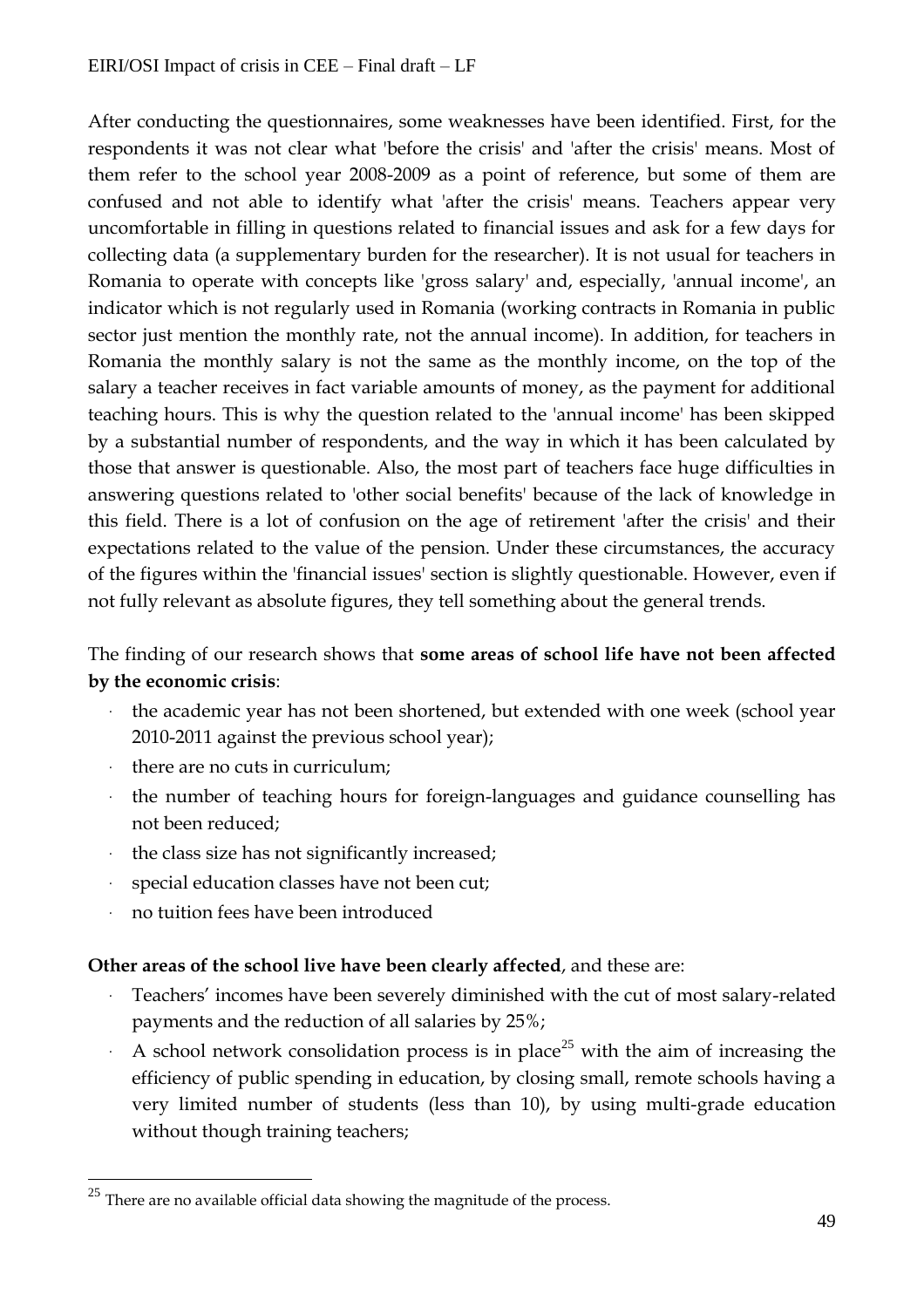- Funds allocated by the local authorities for school maintenance and other non-salary related activities have been decreased by 20%.

We also have to consider a set of side effects of the economic crisis on education, such as the increasing unemployment and poverty affecting the educational environment at home, the time parents spend supporting/helping their children, parents' investment in their children education, and so on, and the fact that diminished salaries for teachers mean less enthusiasm, less interest for professional development and for extracurricular activities.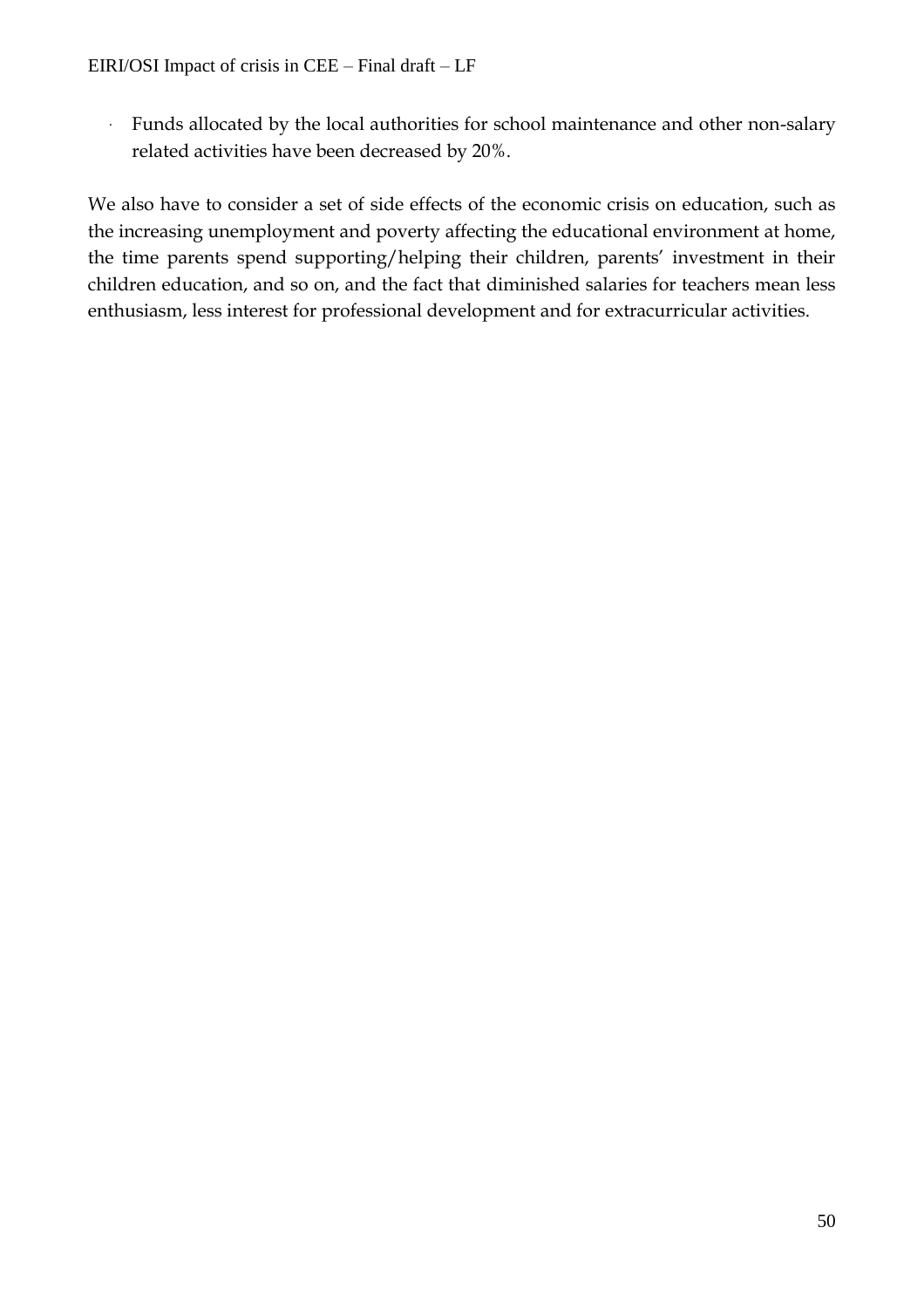# *4. Serbia<sup>26</sup>*

# *3.1. The National context*

 $\overline{a}$ 

In Serbia, primary (compulsory) education lasts for eight years, starting at 7 years of age, and is divided into two cycles, each one lasting four years. Prior to these cycles, a preparatory educational period of one year is mandatory. Secondary education is provided in high schools. The certificate awarded at the end of secondary school is the Diploma (*Završenoj Srednjoj Školi*). Secondary vocational schools offer both general and vocational (practical and theoretical) education for direct entry in the world of work and further education. The language of education is Serbian.

Higher education in Serbia includes university education (faculties and art academies) and non-university education (post-secondary schools) where courses last no less than two years and no more than three years. Universities organize art and educational work, as well as other activities, in compliance with the law and its statutes. The faculty is an educational and art institution inside universities that includes basic studies, specialized studies, magisterial studies and doctoral studies. The basic studies last between four and six academic years. Specialized studies last between one and two academic years and magisterial studies last for two academic years. Doctoral studies last for three years. Faculties carry out independently, or in cooperation with another organization, their basic, applied and development research in function of educational activity development.

Pre-school teachers are trained for two years in specialized post-secondary schools or in universities for two years. Primary school teachers of Arts and Music are trained in postsecondary art schools (for arts and music). Primary school teachers (grades 1-4) are trained at a teacher training colleges (Više Škole) for four years. Grades 5-8 teachers must complete a four-year programme in Faculties of Philology, Philosophy and Sciences and Mathematics in the relevant study groups. Secondary-school teachers are trained in arts or science faculties. Courses last for four years. Starting from the second year, candidates follow classes in education and teaching methodology in addition to classes in their majors. During the first semester of the last year they may teach in a classroom. Further specialization for all teachers is required by law.

There are about 50 special schools in Serbia, including special primary schools (SPS), special primary and secondary education schools (SPSES) and special secondary schools (SSS). There are also mainstream primary schools (MPS) with special classes. Of these, 90% are for children with intellectual disabilities. In special classes in mainstream primary

 $^{26}$  The background country case study has been prepared by Borka Visnic, Teacher Union of Serbia.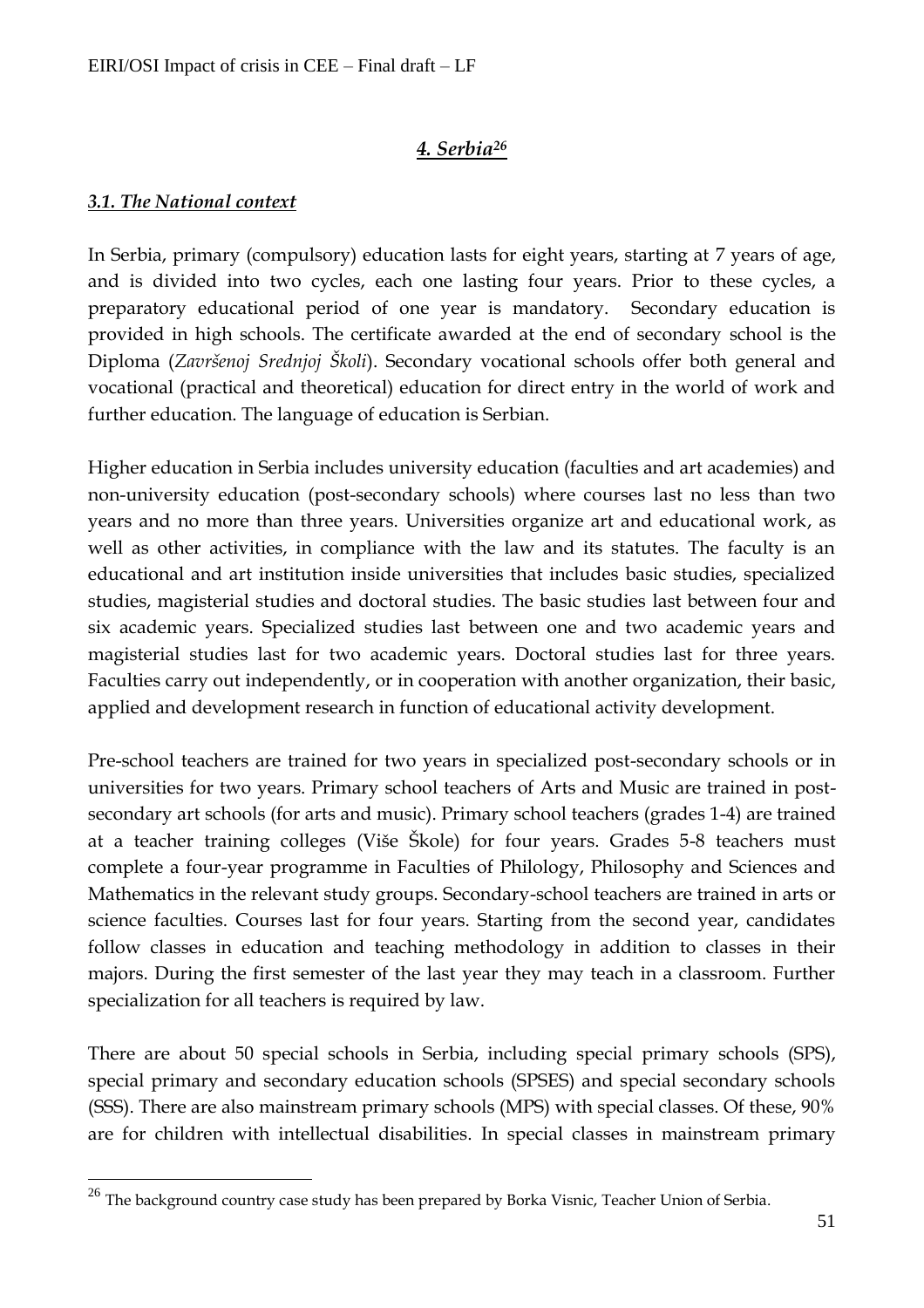schools, multi-grade special classes predominate (64% in the 2007–2008 school year, 61% in 2008–2009, with lower quality of special education. In special schools on the primary level, multi-grade classes make up 14% of classes, and on the secondary level only one percent of classes for both school years. There is an overrepresentation of Roma students in special education: in the 2007–2008 academic year, the total number of students stood at 5,639, of whom nearly 30% (1,683) were Roma; in the 2008–2009 academic year, a total of 5,579 students, of whom 1,775 (or 32%) were Roma.

Enrolment in 2009 in primary education was 282,395 pupils, according to UNESCO Institute of Statistics (UIS). Enrolment rate in primary education (2008/2009) was 98.53% (attainment rate 94.91%), while the dropout rate 0.29%. For rural areas, the enrolment rate is 82% (while only 74% are graduating). For Roma children, the attainment rate drops to 21 - 37%. The Pupil/teacher ratio in primary school was 16.5 in 2000, 15.4 in 2005 and has dropped to 14.3 in 2008.

Public spending on education as a percentage of GDP was 3.35% in 2010. As a percentage of the national budget, public spending on education was 13.41% in 2010 and 12.73% in the plan for 2011. 48% of education budget goes to preschool and primary education.

Salaries of all employees in education (except for preschool education) are financed from the national budget. Preschool education is financed at the level of local communities, while programmes and standards are regulated at national level, and class preparation before elementary school is financed on the national level. The key obligation of local authorities is to finance schools' expenses on teaching materials, costs for maintaining buildings and in-service training of teachers. They also have the obligation to pay for travel expenses for employees, as well as for their jubilee and their Christmas awards. Local communities are also responsible for taking the final decision concerning the creation of school networks.

95% of the budget for education at national level is going to the salaries of employees in the education sector. There is, hence, no money for reform processes. So, reforms under way are financed by loans from the World Bank under its conditions and directions (the basis for reform is the World Bank analysis of the Serbian case in 2009, i.e. "To do more with less", when the Bank declared that 11.000 classes had to be cancelled). Under the IMF arrangements, conditionality imposes a 10% cut of employees in education (as well as other public sectors). At the same time, World Bank's loans impose effectiveness in education as main goal for the reform processes, introducing per capita financing of education, and programmes for the improvement of services at local level, education included. The reform plan announced by Government involves reform of curricula, reform of the class size (in its second year of implementation), and the reform of school network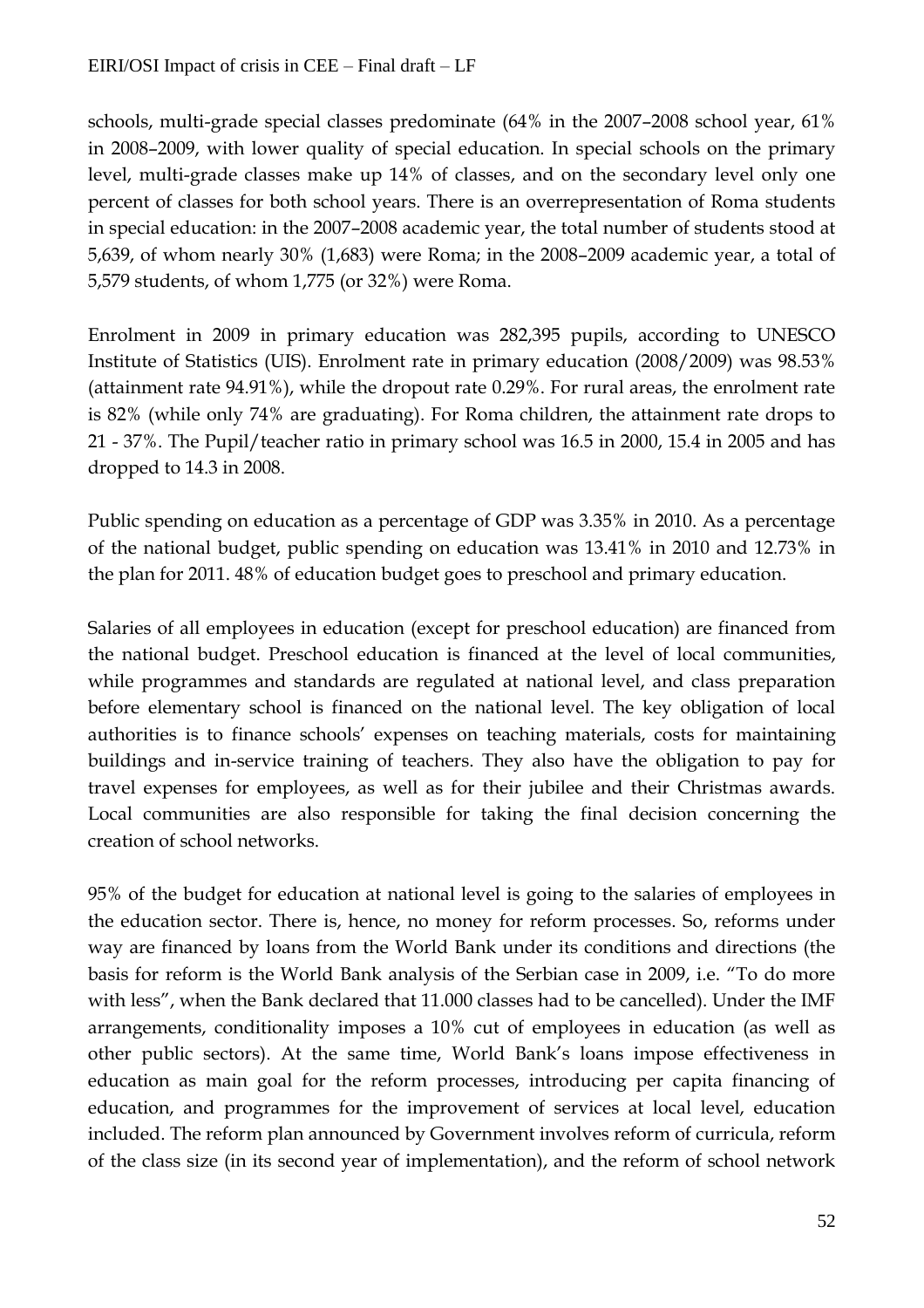and changes in the system of financing education (i.e. the introduction of the per capita system).

As far as rural school network is concerned, in 70% of the settlements with more than 100 inhabitants there is a 4-grade school (the so-called "small schools"), i.e. 2067 of 4-grade schools, with 3611 classes (3068 combined classes with an average number of students per class of 9,8). The equipment of these schools, as well as their facilities, is worse than those in "big" schools.

# *4.2. Analysis of the collected data*

The survey has been conducted in 15 schools in Serbia, on 15 school masters, 174 teachers and 11 officials from local communities. In geographical terms, 2 schools are located in the province of Voivodina, 3 schools in the urban periphery of Belgrade, 7 in Central Serbia and 3 in South Serbia. In socio-economic terms, 6 schools are in rural communities, 8 in Belgrade's periphery and 1 in a small town. The majority of schools visited are small schools, with 160 to 500 students, and only two have 1400 and 1500 students respectively.

# *4.2.1. School restructuring*

In general, the number of students has decreased this year compared to the last one in 8 schools out of 15; however the number of classes has been reduced more dramatically. The average number of students per class has then passed from 12,9 to 26,6 in most schools. School restructuring has not overall concerned the country so far, even if some schools expect possible merging or closing, and their inclusion in school networks. Most of school masters believe that the rationalization of classes and the creation of school networks will have negative consequences on the position of employees and quality of education.

Broadly speaking, many teachers have not been able to achieve full time teaching. The problem has been solved by redistributing hours among teachers. Among the survey's respondents, in fact, only 4 teachers and 3 supportive staff are left without job. Fired personnel can apply to the national employment service in order to obtain a compensation that lasts up to 6 months, depending on the years of experience (for example, people who miss only 2 years before their retirement can have longer compensation). The amount of this compensation has decreased in the last years and it is not enough for living. The employment service also offers some training for a small number of unemployed people.

# *State of infrastructures*

School buildings are old, built in the years comprised from 1948 to 1986. The technical quality level of infrastructure, as observed by school masters, appears to be bad in 3 schools, decent in 8 schools and good in 4 (in one of them even excellent). Investments in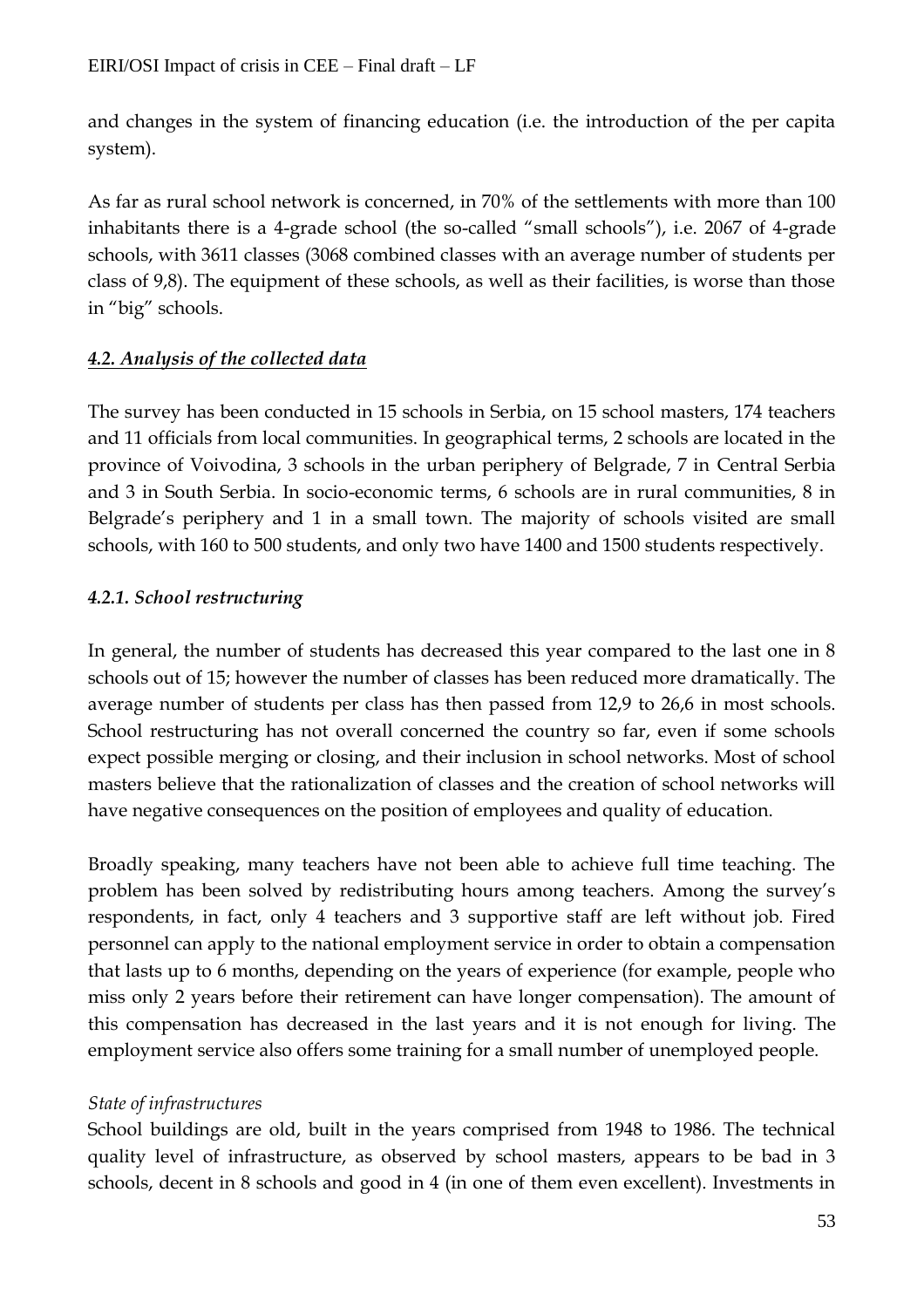infrastructure have anyway been made in 10 schools in the last two years: works as recovering of roofs, repairing of installations and central heating, and so on. The main problems are water supply, the lack of space for sports, kitchens, sanitary installations, and in 11 schools, the planned projects have been postponed due to the economic crisis. In 5 schools school principals are satisfied with funding by local communities, but other stated rather bad situation that worsened in the last two years (expenses for schools are reduced, in service training is cancelled, only travel expenses are paid).

#### *4.2.2. Non-discrimination*

#### *Gender issues*

As women represent the great part of employees in the education sector, the implementation of women protection tools is very important. Women have the right to maternity leave for 12 months and receive 65% of their salary. The Belgrade region is an exception, as the compensation for maternity leave is 100% of women salary (thanks to an additional payment by the city administration). School masters declare that there is no difference between men and women in terms of full working time or part time, redundancy, employment and any other discrimination, sexual harassment or violation. Women are numerous in all schools among employees (one school is exception, with the same number of women and men) and they are well represented in administrative positions, too, even if still in minority (out of 15 school masters, 11 of them are men and 4 women).

#### *Minority and refugee groups in schools*

Roma children are present in all schools (more than 120 in two interviewed schools) and they are included in the school system with additional support of Roma assistants as the connection between family and school, i.e. assistants help students to achieve better results.

In Serbian schools, Roma children are the most important minority group. There are, however, many children from refugee families and internal displaced persons (from Kosovo). As Serbia is, in fact, the country with a high number of refugees, it has been very important in the last 15 years to find ways to integrate their children in the school system. As a result, now schools have a very high percentage of refugees, especially from families from Kosovo. As the location of these schools is mostly in rural areas, these children mainly come from villages nearby.

#### *Students with special needs*

Only few children with special needs are included in schools, with *ad hoc* support measures and support staff. They unfortunately have not received enough training to work with these children. Children from minority groups appear to be more likely to drop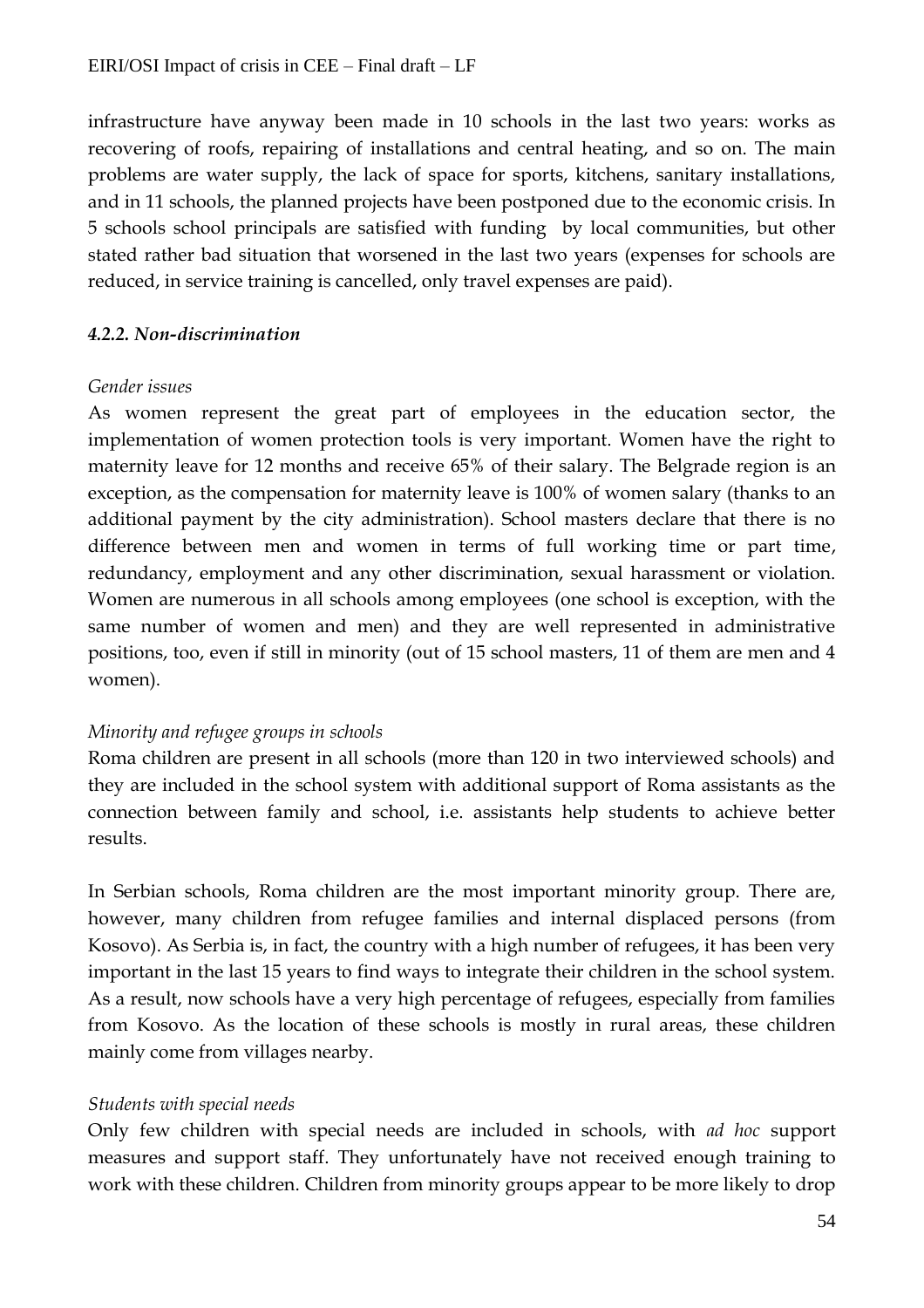out in three schools out of all schools surveyed, and in four schools they obtain poorer achievements. Only two schools declare they have the problem of transportation of students, but in general, discrimination in terms of school access has not been reported.

# *4.2.3. Financial situation of teachers*

#### *Salaries*

Among teachers who have taken part to the survey, 123 are women and 51 men; 61 have a college or a higher education degree and 112 have achieved a master level. The average salary of teachers ranges from 360 to 420 Euros<sup>27</sup>, depending on the level of education and the years of experience. An increase of 0,4% for each year of additional experience is foreseen, which means only 16% of increase in salary from the start of the career to the age of retirement. The impact of the crisis on the education in Serbia is visible in teachers' salaries. Two years ago, the average salary in education was 428 Euros, while now it is 339 Euros. This is the consequence of high inflation in the country (for this year, the official announced inflation rate is 10%). The amount in local currency is the same, as the salaries in education (as well as in other parts of public sector) are frozen. This was the request of IMF, as Serbia is under stand-by arrangement with this organization. The amount has hence remained the same in the last two years in local currency, but has decreased of 21% in Euros. Nobody declares any additional income connected to work or other income in money; as most of surveyed teachers live in rural areas, many of them have land and some income in kind.

# *Expenses*

The average size of teacher family in 60% of cases is three and four family members, which is the average number of family members in the country. But 25% live in larger families with more than five members in the same household, including different generations. This is the characteristic of rural families, not urban. Besides parents, grandparents with pensions, dependent children, there are many unemployed active members of family. If they have some land, even if they do not declare any income from it, it is obvious that expenses for food are less for them than for those without land.

Most of rural teachers live in owned houses, and therefore commonly have no loan expenses in relation to their own housing – they often live in their parents' house. Only teachers in urban areas need to rent an apartment.

Living expenses are very different in the various regions – for example, in the North families need to be connected to gas pipes and have higher expenses, while in Southern regions households use woods or electricity, which are cheaper. Besides heating costs,

 $\overline{a}$ 

 $27$  This amount is net.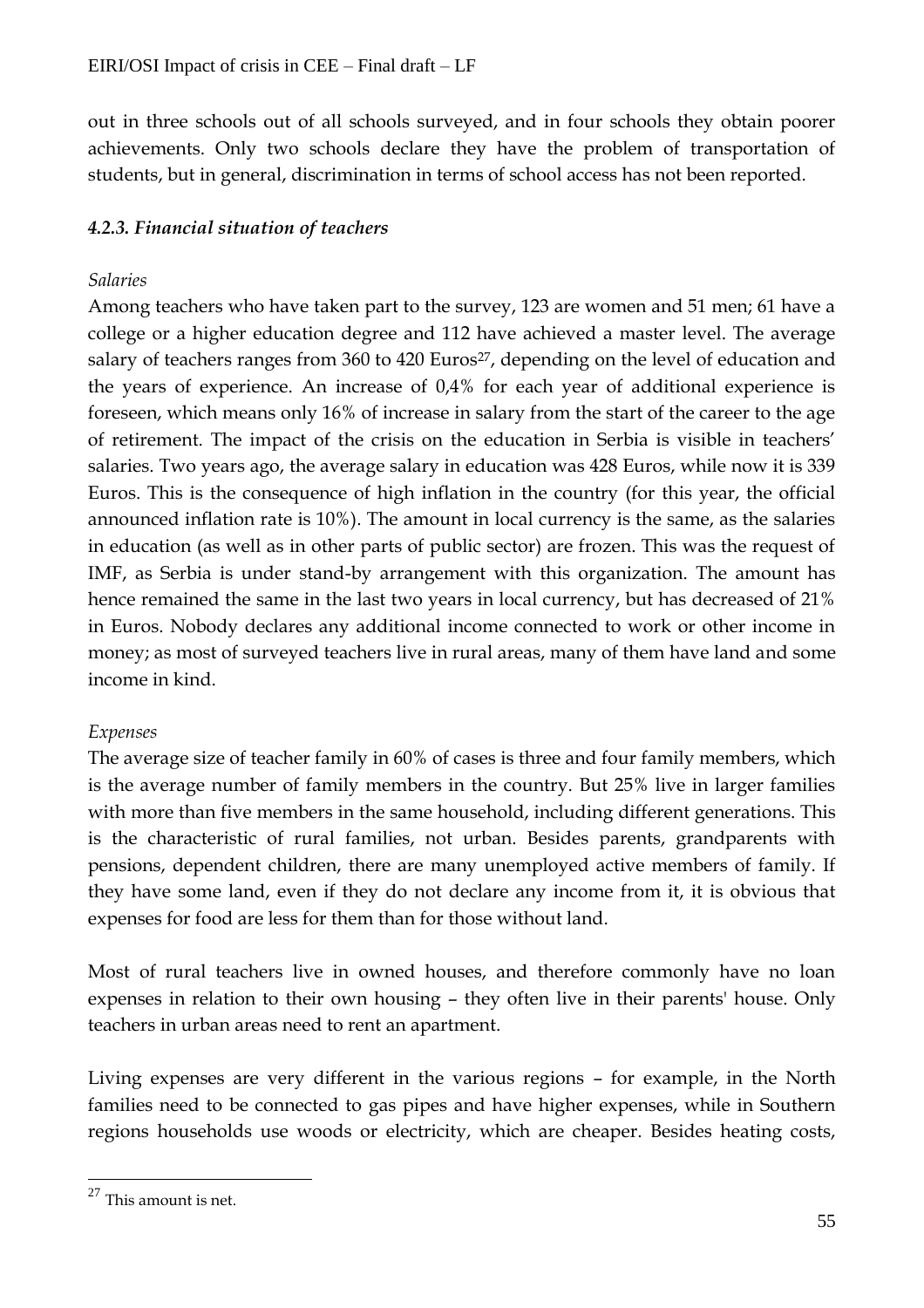most of respondents report an overall increase in living expenses, especially for nutrition, telephone and credit rates. Those who go to work by car observe an augmentation of costs for transportation (not the same for people using public means of transportation, as public transport is paid by the local community). A very high percentage of teachers have bank credits with rates that amount up to a third of their salary and the amount has increased as a consequence of the augmentation of the value in Euros. Many people undertook their credits a few years ago, expecting an improvement in their income and quality of life, and are now in troubles paying credit rates.

There is a remarkable difference between North and South of the country in the indication of the amount of monthly income considered as necessary for decent life: for Northern regions, this amount is 2.000 Euros per family, for the South is 1.000 Euros. But, lot of them go to work by car (what is considered as luxury compared with income), as long as they can afford it, because they consider themselves as the middle class representatives, in spite of their real declining situation.

# *4.2.4. Working conditions of teachers*

# *Working time*

Working time of teachers is 40 hours a week, 20 of which are teaching hours. Additional teaching hours are paid before, but the latest explanation of regulations introduced this year declares that there should be no additional payment, in spite of the labour law regulation. So, if someone has additional hours, these shall not be paid. Administrative obligations are part of paid working hours, but many teachers consider these obligations as additional burden. Time for class preparation is also paid (half hour for one class), and it is usually done at home.

# *Teaching material*

Teaching material is an issue. Teachers say they have plenty of material in schools - TV, video projectors, PCs, and so on – but most of this is in bad or hardly usable conditions (for example, PCs without internet connection).

# *Evaluation of students and teachers*

Students undergo regular general testing in school at least twice a year, and additional evaluations prepared by teachers. Teachers' work is, on the contrary, not evaluated – some schools have self-evaluation methods and a few others undergo regular inspections.

# *Students' attendance and behaviour*

Teachers do not report decreasing school attendance. The issue is more the diminishing number of children connected to a problem of general low birth rates throughout the country.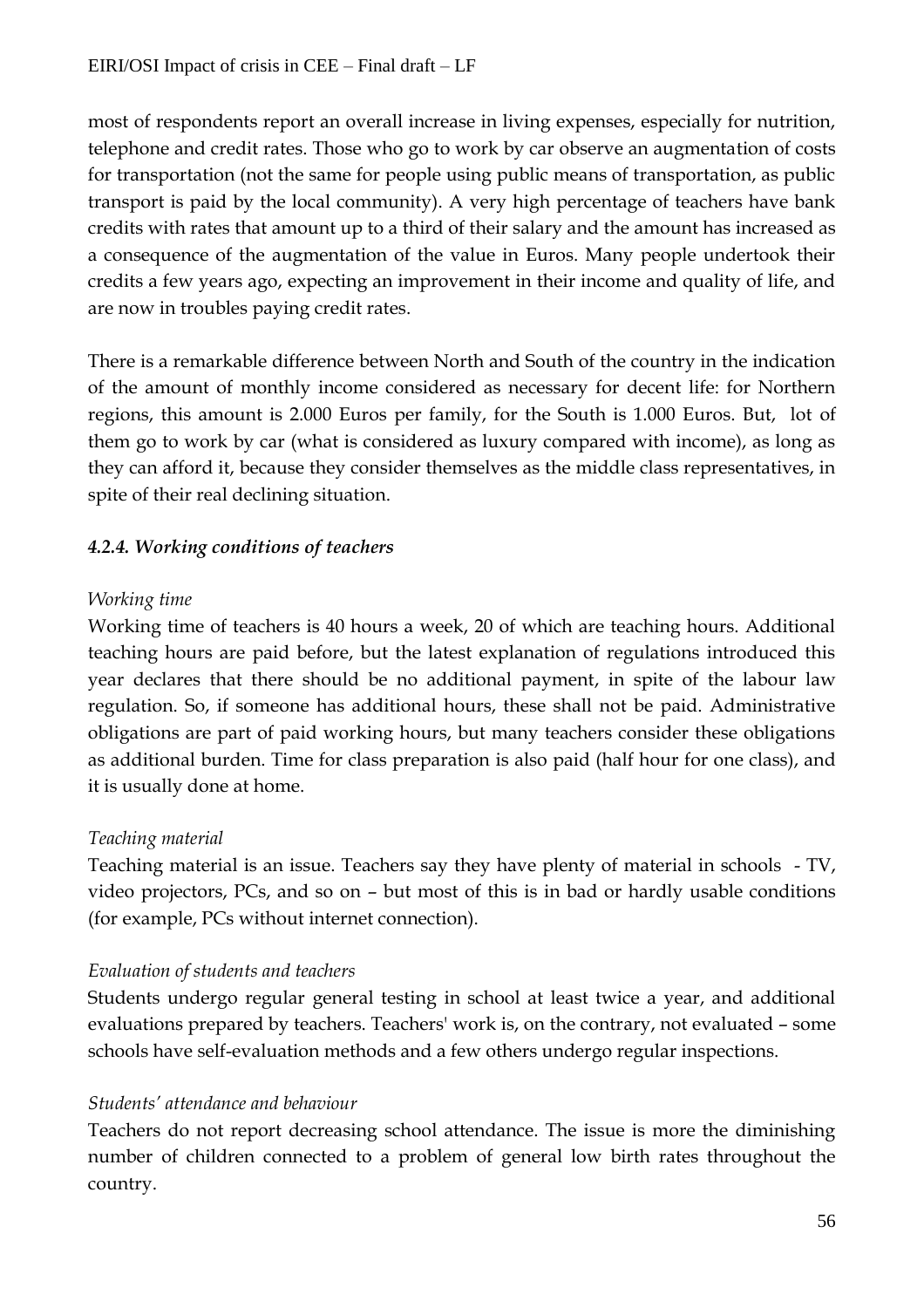Many teachers report behavioural issues: mostly, aggressive behaviour, violence between children, students not respecting teachers. Many teachers link these attitudes to a poor level of upbringing by families.

# *4.2.5. Status of teachers*

#### *Contracts*

Most of teachers participating to the survey are fully employed. For a small number the situation has changed in the last two years: they have less work hours, or only have short time contracts.

# *Training*

Almost all teachers report that opportunities for in service training have remarkably diminished in the last couple of years. Local communities do not have enough funding, and, as a consequence, teachers can participate to training only if they can afford to pay it by themselves. For some teachers, the membership to professional associations is an opportunity to take part to seminars with lower prices. However, prices for seminars and training are in general quite high; meanwhile teachers have the obligation to attend a given amount of hours of training per year.

# *Job satisfaction and job-related psychological issues*

In spite of the overall difficult situation, teacher satisfaction with their job is moderate or even high, but a number of them report that it is actually decreasing in these last years (mostly because of the low salary). Among reported psychological problems, teachers feel uncertainty connected with job insecurity, and generally feel over-burdened with tasks and obligations.

# *Future plans*

Future professional plans depend on age. If older teachers are waiting for their retirement (even if they still need to work 5 years or more), some younger teachers are looking for alternative jobs, but the greatest majority of surveyed teachers do not have professional plans outside of education. Only few of them are enrolled in further training to obtain a higher degree of education.

When asked if they would choose the teaching profession again, and why they did choose it, most teachers confirm their choice, even despite the bad position of education in the society, the poor position of the profession and low status of teachers. Love towards children and love of the profession generally linger.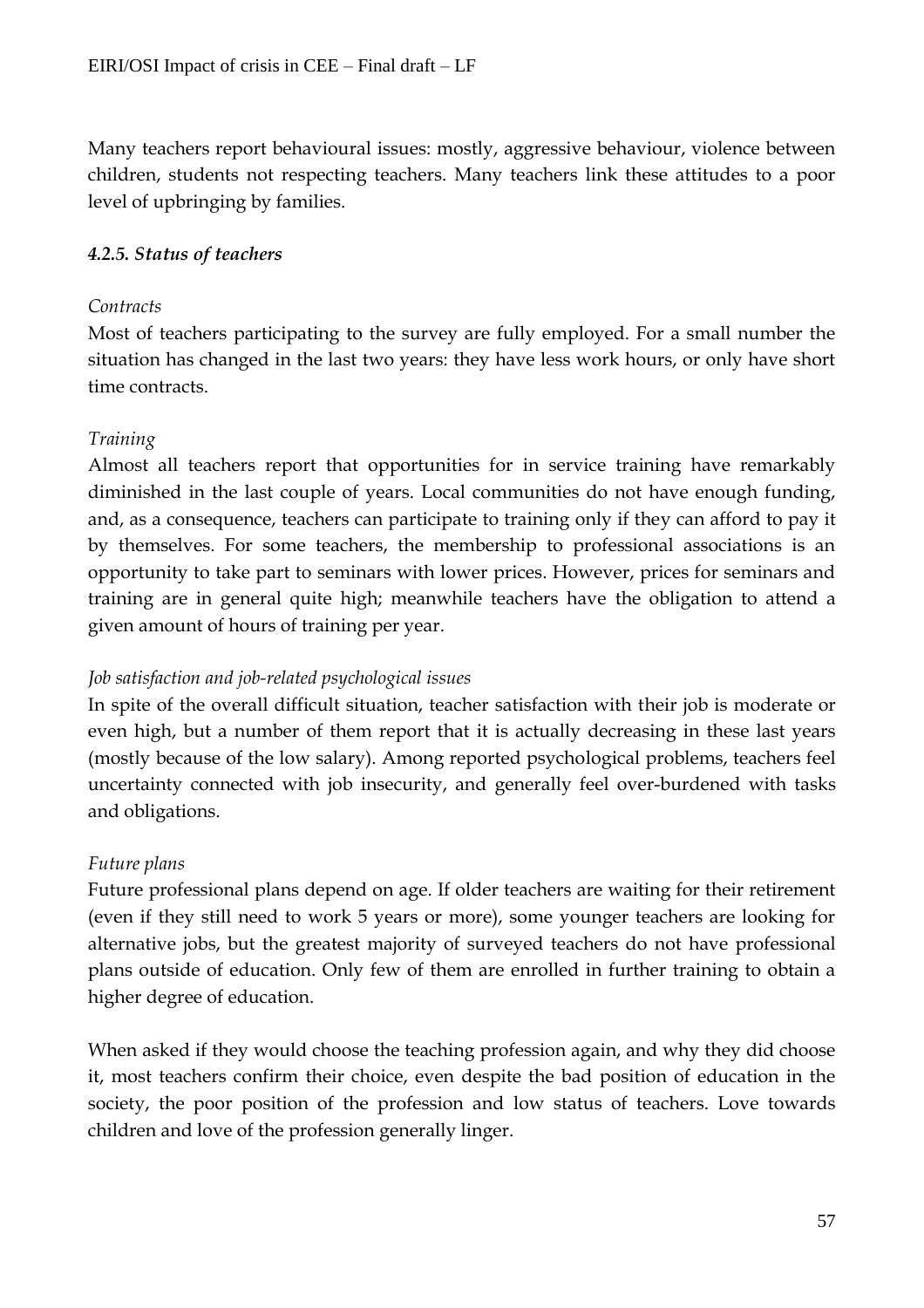#### *4.3. The Author's Perspective on National Results*

The amount of teacher salaries in Serbia (about 340 Euros) is just a little bit more than the average salary in Serbia (33.955 dinars, i.e. about 320 Euros). With frozen salaries and high inflation rate, **it seems that employees in education** (and of the public sector as a whole) **are paying the price of the economic crisis**. Last summer, all employees in education received an amount of about 50 Euros as a help to survive, but it was something they considered as a charity, not as a reward for their work.

The last negotiations with IMF announced the permission to increase salaries in the public sector as from January, April and October 2011. It is, though, not clear of what amount, as the Government representative has given different figures; it is possible that salaries will be increased of 2% (half of the GDP increase plus the inflation rate of the last six month). In any case, salaries in the future should be harmonized with the real inflation rate. This will be an issue for further negotiations between unions and the Government, although Government representatives tend to avoid discussions about issues under the Collective Agreement with the excuse that there is no space for negotiation with unions after negotiations with the IMF. As a consequence of the crisis, the Law on the Budget for 2009 and 2010 decided to abolish jubilee awards and Christmas awards for employees in education, as well as other payments regulated in other Collective agreements, while these are nonetheless very important amounts for employees in education.

The second request of the IMF was to **cut the number of employees in the public sector by 10%**. The process is in the course in all areas of the public sector. In education, the government has adopted the regulation on the class size in primary and secondary education (plus gymnasiums and VET schools), defining the minimum and maximum of students for class. As the consequence of this regulation, many teachers remained without classes, which means without jobs. The action was led by Governmental officials in regional school administration with the participation of teachers unions to solve the problem of redundancy between schools in the region in order to 'rationalize' resources in education. In any case, the first results for this school year show that about 100 teachers have been left without classes, and more than 4200 have lost full employment (the number of part time jobs has increased, as well as the number of fixed term contracts). For example, all those schools that had introduced additional teachers for arts and other subjects had to go back to "one teacher classes" (for first 4 grades). As a result of the abovementioned processes, the quality of education is under threat in primary education.

#### *Financing of education*

The budget for education in 2010 remained what it was in 2009 in local currency, 103 billions of dinars (about 1 billion of Euros), which actually means a decrease of the GDP for education from 3.45% in 2009 to 3,35% in 2010. The level of **local administrations**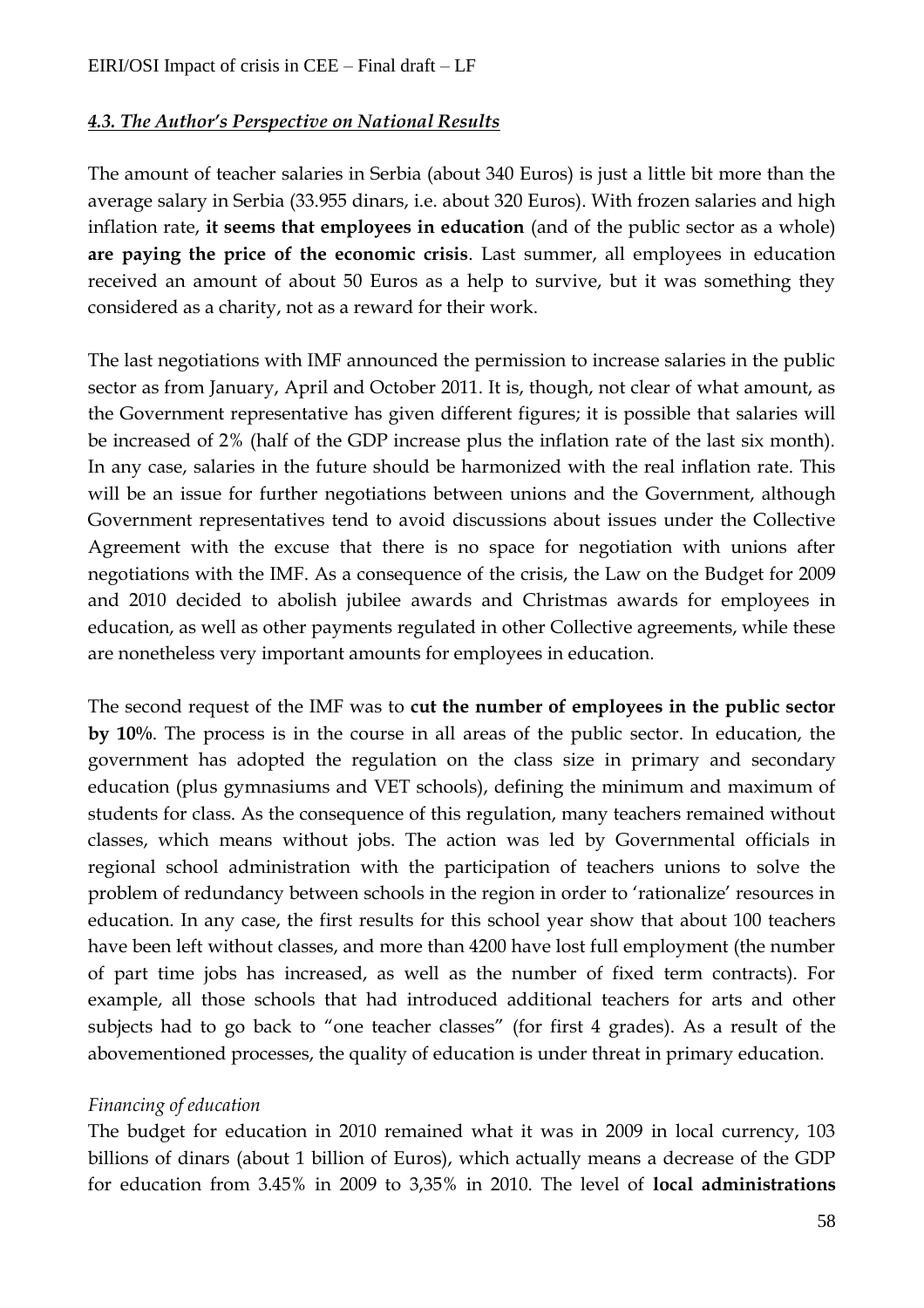**remains the big problem, as they lack funding capabilities to live up to their obligations**. Some local communities found the money to pay jubilee awards or Christmas awards in spite of budget regulations, but most did not. For most of them even solving the basic maintenance of school buildings and pay other material costs for schools is nowadays a problem. The possible explanation is the cut of money transfers from the national level to local communities (in 2009 and 2010) due to the crisis. Some money is anyway transferred to the poorest communities mainly for social care.

The greatest concern for school masters is the number of students and classes compared to the number of employees and, consequently, how to solve the issue of full time job for teachers. Officials from local communities in charge for social sector (and education) confirm their commitment to the education in all aspects, but with different possibilities to finance all what school masters consider as important. Some officials have special funds to help students and teachers, but most of them consider these funds too poor to contribute to improvement to the quality of school institutions. Common projects with international organizations have good results, but they need permanent solutions for financing schools in local community, as these would need to be prepared for the future, i.e. there is need to re-establish school networks and change the system of financing education.

# *Education reforms in the course*

Educational reforms started several years ago – in higher education in the framework of the Bologna process, in VET by introducing new professional profiles in pilot schools, in primary schools with new curricula, new standards for both students and teachers. One of the new obligations for elementary schools is the introduction of inclusive education in regular schools from the beginning of this school year. The Ministry of education has organized short training courses to prepare teachers for individual programmes of work with children with special needs and the network of support for teachers. But, many of teachers, confronted for the first time to such additional sensitive obligations, report to be under stress in front of this challenge, and to feel the lack of proper education and training.

The future key developments announced by the Ministry of Education concern the reestablishment of **school networks** at the beginning of next year and the introduction of the per capita financing of education. This later task will be postponed to the 2014/2015 school year and, up to that time, pilot programmes will be introduced to define the model and formula for changing the system of financing.

# *What is expected from teachers?*

Teachers, without being consulted, are expected to undertake new tasks without proper preparation and training, to have additional obligations and burden with more students in class and to live up to more expectations from parents, officials and students, in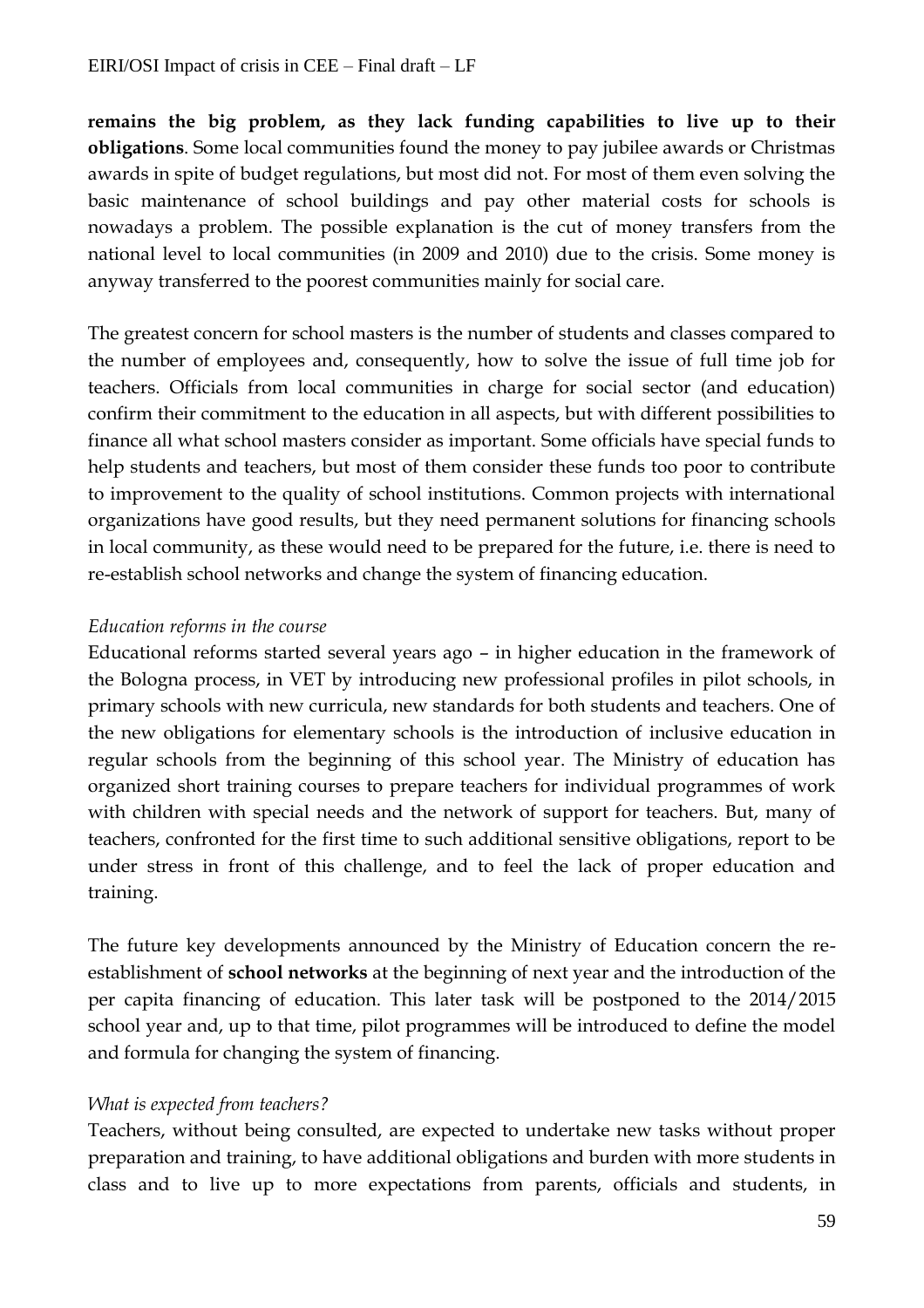combination with low salaries and uncertainty of job and security. **They do not consider the global economic crisis as the cause of their bad position, but the crisis due to education reforms in country and the bad position of education in society for a longer period, as well as the terrible economic situation in the country in the long period**. On the other hand, in a society with very high unemployment rate (almost one million of unemployed) and with very high rate of the poverty (more than 700.000 people), being employed in education is a certainty that many people would like to have. For most of them, **education is a «secure house» in very insecure times**.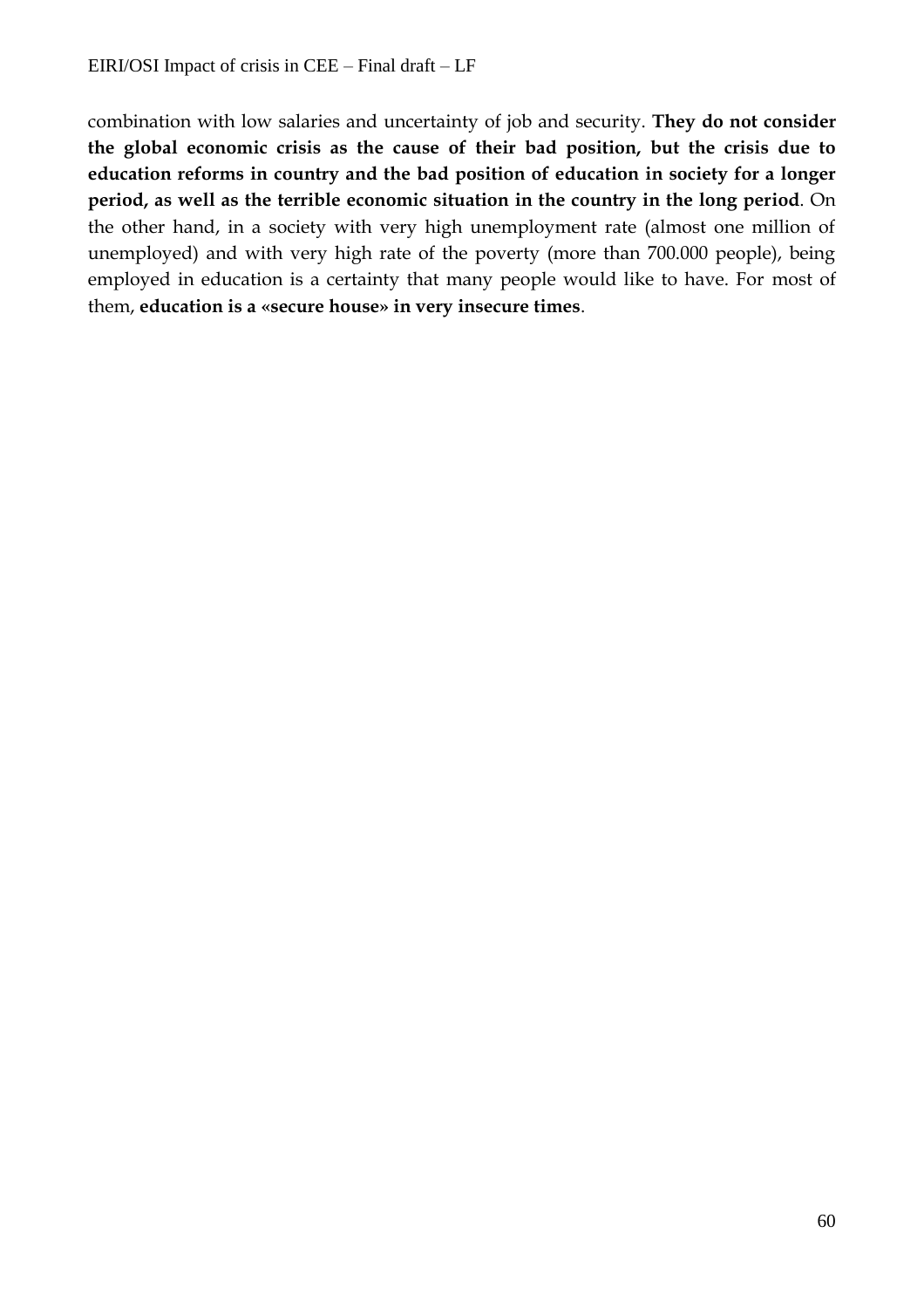# *C. Conclusions and recommendations for further actions to react to the impact of crisis*

# *Summary conclusions*

The global economic crisis has certainly not improved an already critical situation, even if it cannot be blamed *per se* for being the only cause of the negative trends affecting national education systems in the surveyed countries. The crisis is generally worsening harmful effects linked to ongoing social and economic reforms of Central and Eastern Europe countries in the long period, and to the declining prestige of education in society for protracted time. Its impact, however, seems to be particularly relevant at local, rather than at national, level. If, in fact, at country level the crisis has accelerated processes of reform that were already ongoing, harshening in some cases their negative effects on the sector as a whole, **consequences at local level have proved exceptionally intense**.

On the one side, local financial resources have seen a drastic reduction in the last couple of years, as a result both of a (negative) trickledown effect of diminishing government's budgets and of a general drop of municipal/provincial revenues. As a consequence, **municipalities struggle to live up to their obligations to sustain schools and teachers** – teachers' incomes have been severely diminished due to the cut of most salary-related payments and extra-salary bonuses, normally funded locally, while resources allocated by local authorities for school maintenance and other non-salary related activities (such as training) have been decreased everywhere. On the other side, the lack of funding has caused or accelerated **processes of consolidation of school networks aimed at increasing the efficiency of public spending in education**. Small, remote schools with a very limited number of students (even less than 10, in some cases) have been shut down, and students have been channelled into bigger schools with multi-grade education classes. Needless to say, bigger classes (with increasing student-teacher ratios), multi-grade teaching, lack of appropriate teaching material and, often, inadequate preparation of teachers have very negative effects on education quality. Access to continuous professional development has also been curtailed down as it depends on teachers' ability to pay for it.

Furthermore, rural areas and small towns in surveyed countries are often economically and socially depressed compared to cities and have already been facing a resource crisis for many years. The further worsening of their financial situation frequently impacts the already critical situation of economically disadvantaged groups – children coming from disadvantaged families, from minorities, and Roma people, in particular. Foreign language teachers as well as support staff have been frequently dismissed, while afterschool activities have been reduced if not slated down at all. The study presents an important finding about the particularly **alarming situation of schools with high shares**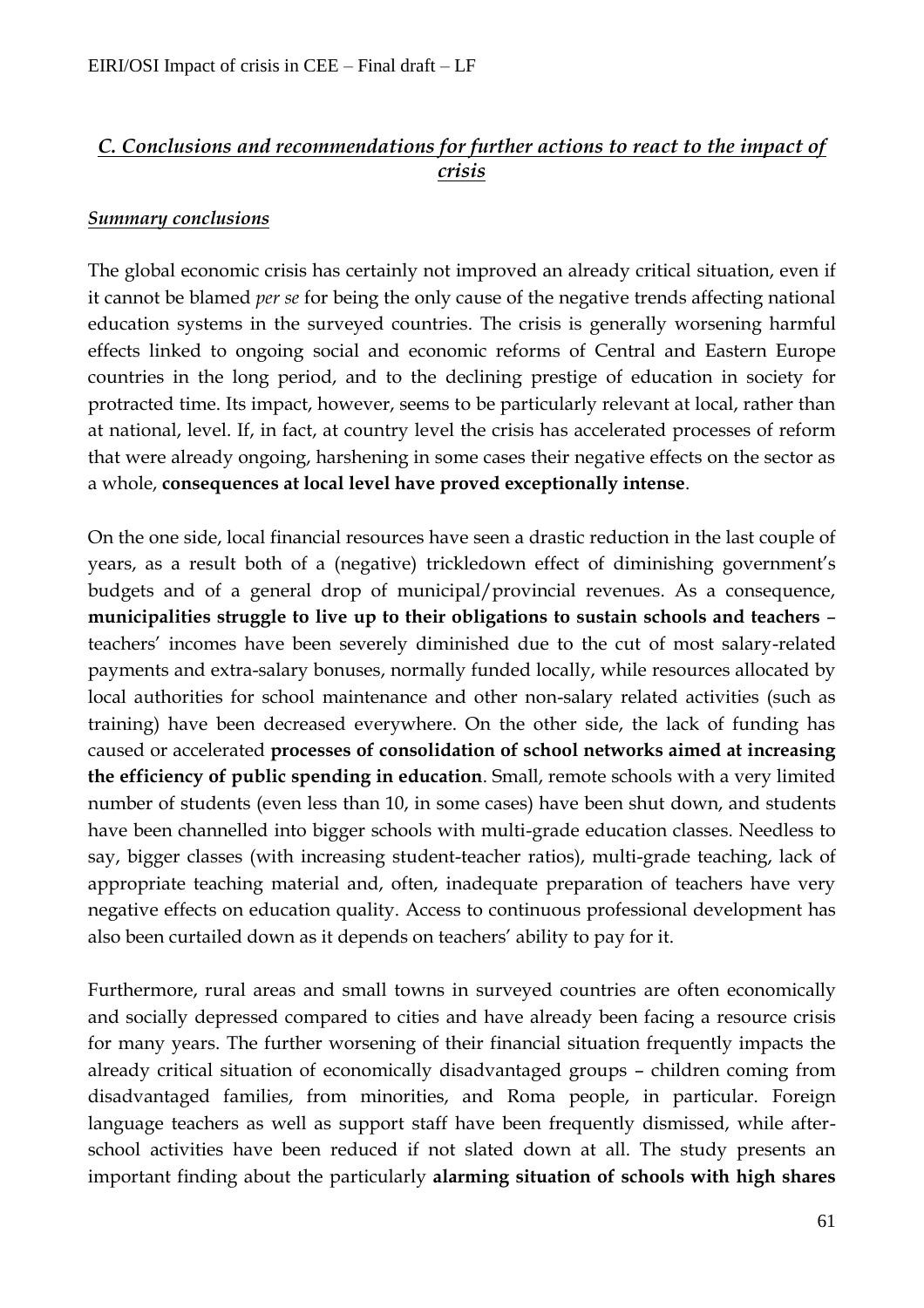**of disadvantaged pupils, mostly pupils from socially disadvantaged background or minorities**: teachers report, in fact, worsening trends in attendance and in school results.

As **teachers are rarely involved in reform proposals and decision-making processes**, they appear to be squeezed between low salaries and uncertainty of job and security, on the one side, and, on the other side, demands to realize new tasks, to have additional obligations and burden with more students in class and to live up to more expectations from parents, officials and students, all without proper preparation and training. In addition, we also have to consider the side effects of the economic crisis on education, such as the increasing unemployment and poverty affecting the environment at home, the time parents spend supporting/helping their children, a weakening investment by parents in their children education, high inflation rates affecting the purchasing power of households, and so on, and the fact that diminished salaries for teachers mean less enthusiasm and less opportunities for professional development and for extracurricular activities.

However, another alarming finding of the study is that teachers, at least in the surveyed areas, have very limited knowledge and awareness of the overall situation in their countries and of the political factors affecting policy decisions at regional, national and international levels. Respondents, in general, tend not to link the current global economic crisis to governments' policies in education. Even if it is true that employees in education (and in the public sector as a whole) are paying a considerable economic, social and psychological price in relation to the crisis, nonetheless work in education is still perceived as a 'secure house' in very insecure times. Belonging to the profession and commitment to education remains strong, even in spite of the objective situation.

With declining local income and budget allocations from central governments (for teacher salaries and other costs), local governments are pushed into very difficult compromises on the access to education, on its quality, or both of them. This is likely to increase inequalities across regions. In addition, when combined with effects of new funding strategies based on the principle 'money-follows-student', schools may find themselves in direct competition for students and public money in the same municipality or with schools in other localities. Policy trends of decentralization lead to an increasing role of municipalities/local authorities in planning and maintaining education provisions, thus giving opportunity to address these issues directly with well-targeted interventions – know-how, training, tutoring on how to re-organize existing resources to keep and develop education services. If schools are established and maintained by local governments, technically it is their decision to close them down or reorganize, depending of course from the overall economic situation in these localities. In the emerging system of decentralized policies of education provision, two trends are possible. Some local governments may try to develop larger and competitive schools to attract students from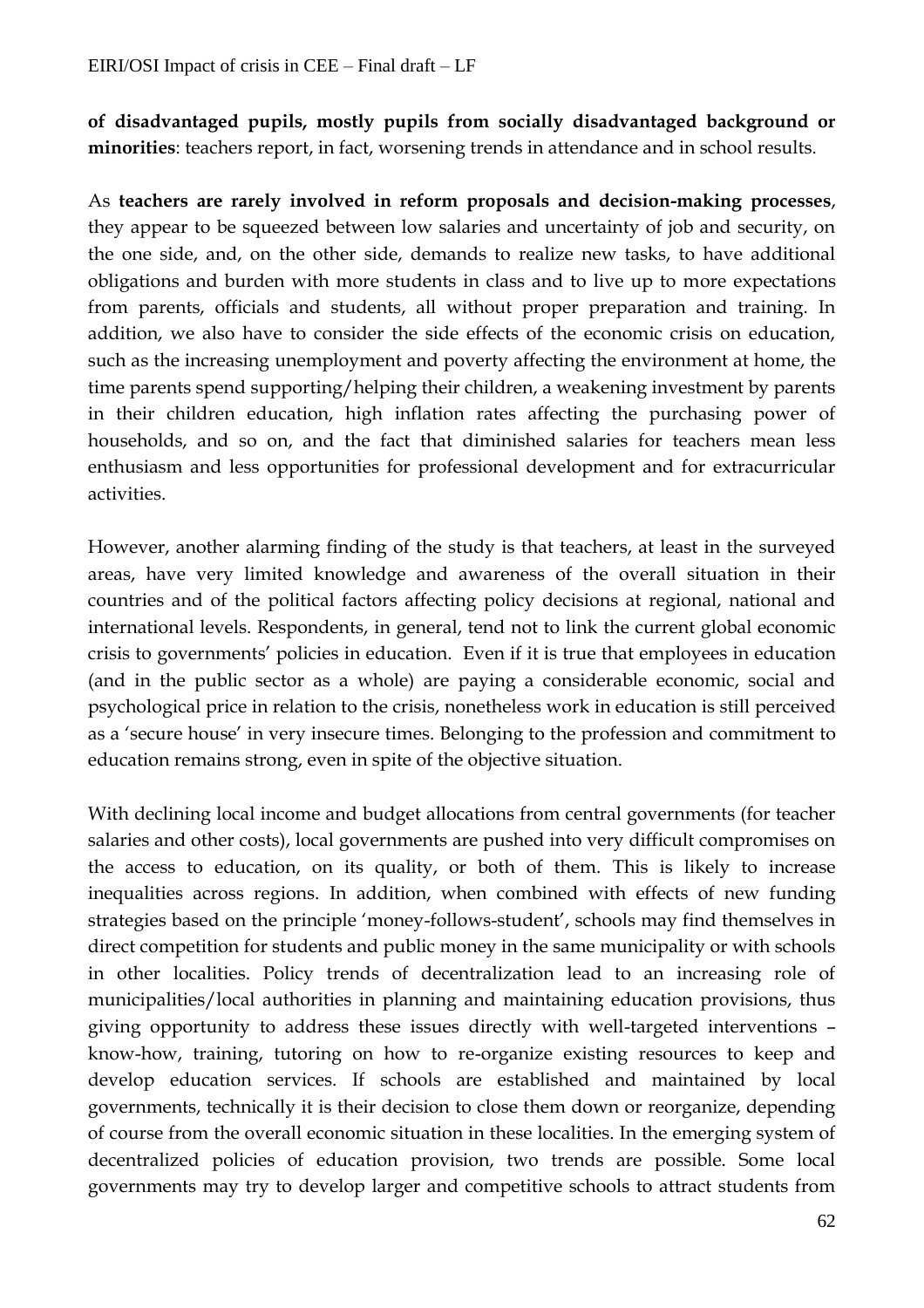broader catchments' areas, in order to receive more funding *per capita*. Some municipalities may instead seek by any means to maintain small rural schools, in order to receive at least some money and to preserve survival of marginal communities. In any of these cases, however, the quality of education may be seriously compromised. Together, in fact, the abovementioned trends may likely lead to the creation of a segregated school system, with large, competitive 'magnet schools' in richer areas and left-alone, small schools in remote or disadvantaged areas, struggling to get the necessary resources. The ultimate results of this process may be the diminishing quality of education in certain local schools and, hence, the deterioration of equity in access to 'good' education at national level.

# *Recommendations*

The EI High Level Seminar on the *Impact of the economic crisis on education in Central and Eastern Europe*, held in Warsaw in September 2009, concluded that "in the context of financial and economic crises, governmental intervention characteristically has the nature of response to a situation of 'force majeure', as policy-makers and economists desperately reach out for solutions. However, […], there is always a space for manoeuvre in which unions can work to exert their influence" (EI, 2009a). If we take a closer look to such space of manoeuvre, we can identify specific recommendations to a set of key issues that have emerged in relation to the crisis and in the framework of this study, too:

- Balancing Public Budgets: as we have seen, immediately after the crisis, government responses have been focused on rapid interventions in monetary and fiscal policy. However, in the medium and long-term, government policy have to be developed to provide a strategy for long-term economic growth in order to avoid next years' budget unbalances and, particularly, effects on teachers' salaries, as these constitute a big share of education budgets;
- Making Education Part of the Recovery and Growth Strategy: investment in education is not only good for economic recovery, but also for economic growth in the long term. This means defending education investments in the context of increases in other governmental costs (e.g. for social security), or directing fiscal stimulus resources to the education sector, and in some cases specifically at local level;
- Maintaining or increasing teacher salaries: discussions on teachers' salaries need to be seen in a context that takes into account wider issues affecting teachers, such as teachers' motivation, expectations and respect, or the working environment, school leadership, possibilities for professional development, and so on. Imbalances between different regions in a country, between men and women, between mainstream and minority groups, or between contract teachers and teachers with tenure are other factors. Unions can play a critical role in bringing a social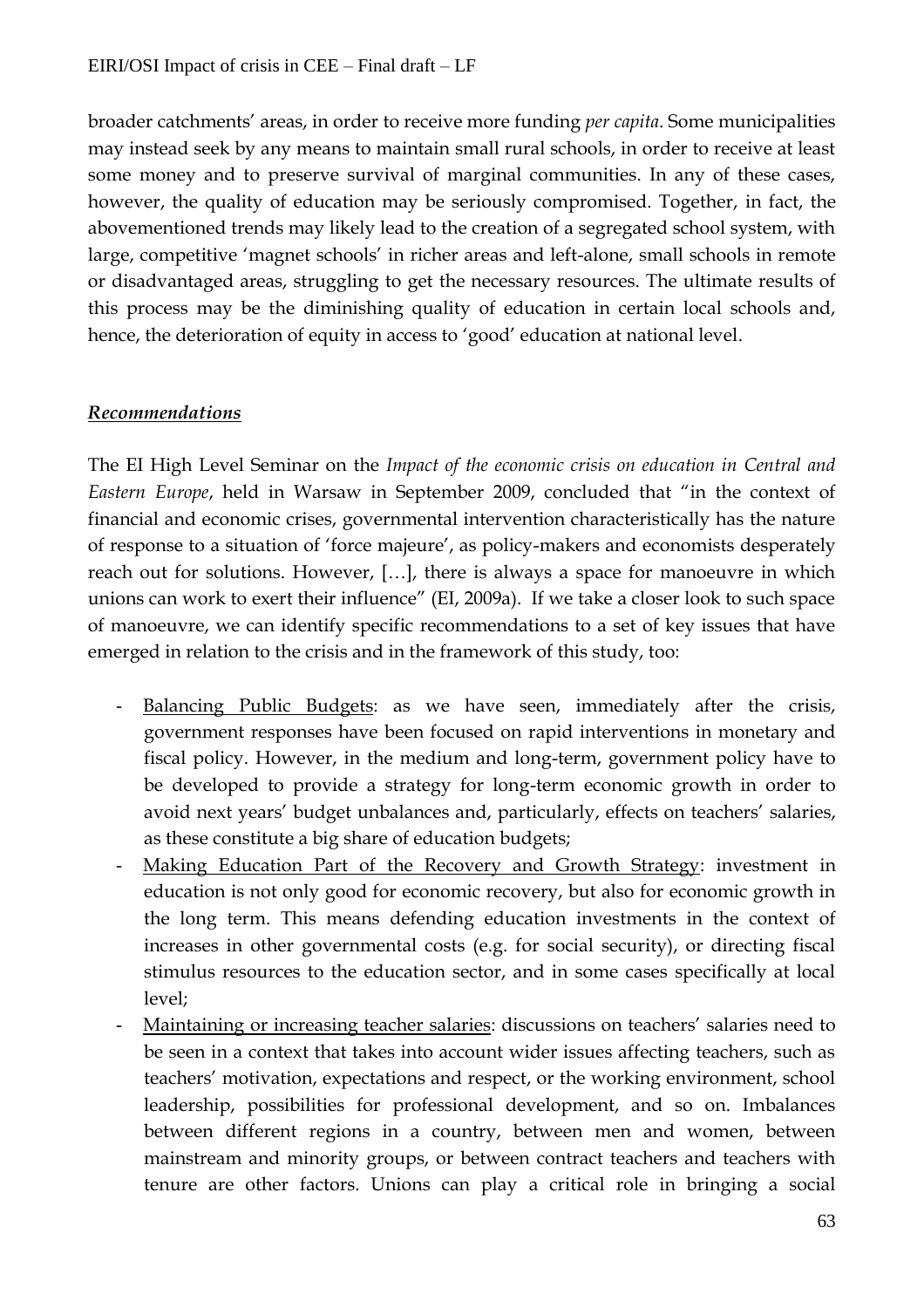dimension to discussions on salary and career progressions. Moreover, speaking in purely economic terms, by investing in secure jobs in the education sector, governments can stimulate consumption, i.e. in turn, such a fiscal stimulus will give a boost to the economy (the US has recently been an example);

- Making teaching more attractive: the teaching profession needs to be made more attractive in order to maintain and increase capacity and quality in education. Part of this attractiveness depends on the salary levels available to teachers, as their levels of remuneration should be (favourably) comparable to those received by professionals in other sectors having similar qualifications. This can be particularly relevant for remote and disadvantaged areas where it can be remarkably difficult to attract (quality) teachers, with negative consequences on education equity at country level;
- Enrolment in Education: the rise of unemployment at national level may lead to a situation where the 'hidden' costs of education (i.e. school fees or the opportunity cost of having children not generate 'income') cannot be sustained by families anymore, or where children are forced to work – and this concerns, above all, children coming from a disadvantaged socio-economic background. Thus, maintaining unemployment benefits and activist labour market policies are of key relevance;
- The Right to Education: education unions should continuously reaffirm the fundamental responsibility of governments to ensure the right to education of all children, and, especially, in the framework of this study, as far as disadvantaged groups (including minorities, immigrant communities and people with disabilities) are concerned;
- Addressing demographic trends and rural/urban inequalities: small rural schools should not be simply closed on the formal grounds of missing student number targets and efficiency arguments. Whenever possible schools should be maintained as close to communities as possible, even with increased per-capita funding. When schools are reorganized in clusters, teachers' professionalism should not be undermined at any cost.
- Awareness raising among education sector employees, teachers, principals and parents: professionals working in education as well as local communities must acquire broader perspective of the ongoing policy trends in order to become proactive in defence of quality education for all.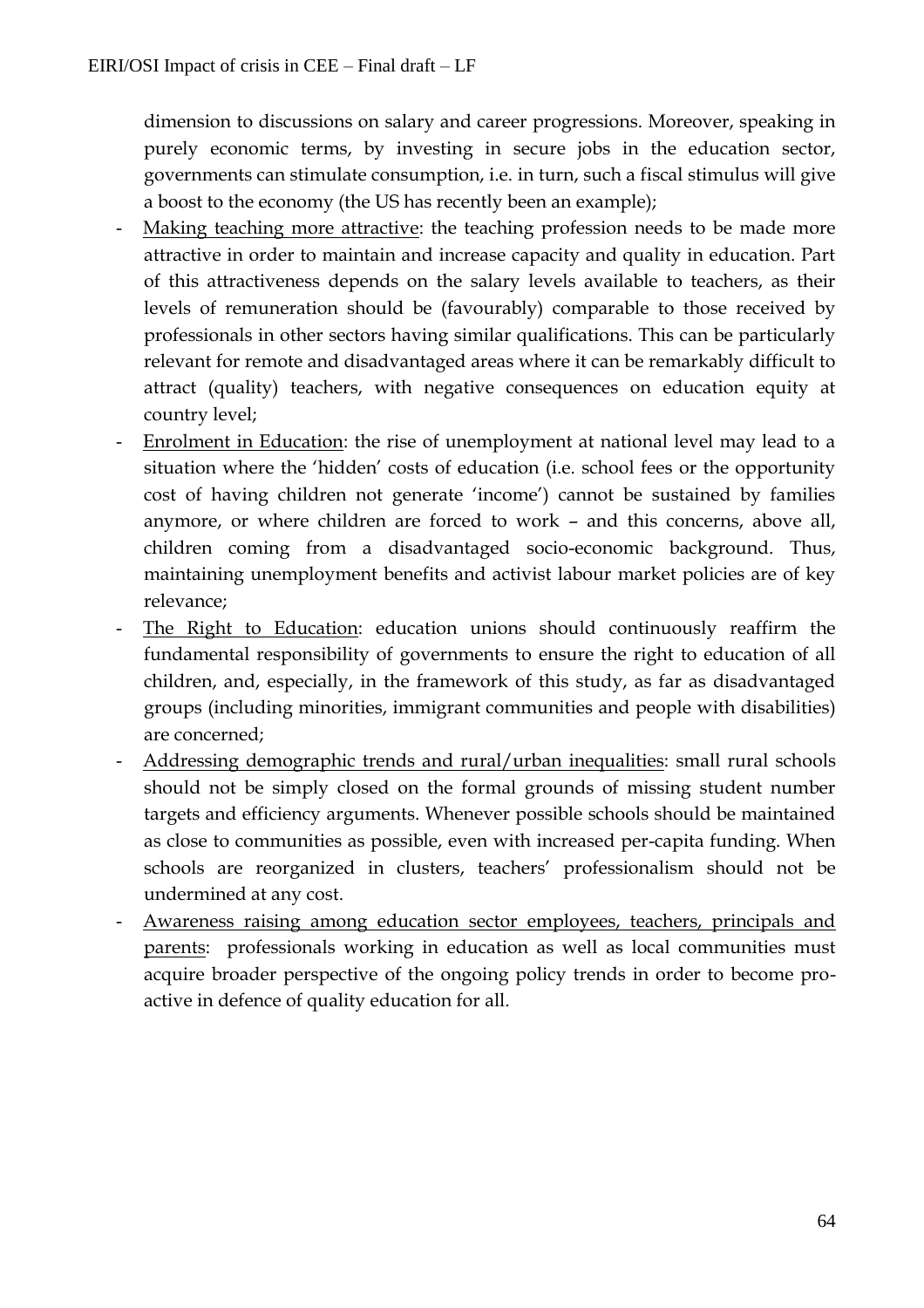# *List of references*

- EI, 2009, *The Global Economic Crisis and its Impact on Education*, Education International, [www.ei-ie.org/handsup](http://www.ei-ie.org/handsup)
- EI, 2009a, *EI HIGH LEVEL SEMINAR on THE IMPACT OF THE ECONOMIC CRISIS ON EDUCATION IN CENTRAL AND EASTERN EUROPE*, Warsaw, 2 - 4 September 2009
- Eurydice, 2010 *National summary sheets on education systems in Europe and ongoing reforms*, 2010 edition [www.eurydice.org](http://www.eurydice.org/)
- Eurydice, 2010 *The System of Education in Poland (2010)* and *The System of Education in Poland in Brief (2010)* [www.eurydice.org](http://www.eurydice.org/)
- Law 118/2010 regarding some measures needed for rebalancing the State Budget on [http://www.dreptonline.ro/legislatie/legea\\_118\\_2010\\_unele\\_masuri\\_necesare\\_vedere](http://www.dreptonline.ro/legislatie/legea_118_2010_unele_masuri_necesare_vederea_restabilirii_echilibrului_bugetar.php) [a\\_restabilirii\\_echilibrului\\_bugetar.php](http://www.dreptonline.ro/legislatie/legea_118_2010_unele_masuri_necesare_vederea_restabilirii_echilibrului_bugetar.php)
- Letter of Intentions, Bucharest, September 08, 2009, on [http://discutii.mfinante.ro/static/10/Mfp/pachet\\_acorduri/Letter\\_intent\\_sept2009.pd](http://discutii.mfinante.ro/static/10/Mfp/pachet_acorduri/Letter_intent_sept2009.pdf) [f](http://discutii.mfinante.ro/static/10/Mfp/pachet_acorduri/Letter_intent_sept2009.pdf)
- *Needs and priorities in educational changes in Romania*, The National School of Political Studies and Public Administration, 2007; A Romania of education, a Romania of Research, a study of the Presidential Commission for Education, 2007
- *Report on Phase 1 of two-phase evaluation of the Soros Foundation-Latvia initiative "Development of small schools into community learning and culture centres"*, Maria Golubeva, Policy Centre Providus, forthcoming
- *Report on the status of national education system* 2008. Ministry of Education and Research, Bucharest, 2008
- *Romanian Statistical Yearbook – 2009* National Institute of Statistics, Bucharest, 2010
- UNESCO Institute for Statistics [www.uis.org](http://www.uis.org/)
- Urgency Ordinance of the Romanian Government to approve the Stand-by Arrangement has been signed with the International Monetary Fund and the World Bank, on [http://discutii.mfinante.ro/static/10/Mfp/pachet\\_acorduri/OUG\\_99\\_2009\\_ratificare\\_](http://discutii.mfinante.ro/static/10/Mfp/pachet_acorduri/OUG_99_2009_ratificare_Aranjament_standby_RO_FMI_092009.pdf) [Aranjament\\_standby\\_RO\\_FMI\\_092009.pdf](http://discutii.mfinante.ro/static/10/Mfp/pachet_acorduri/OUG_99_2009_ratificare_Aranjament_standby_RO_FMI_092009.pdf)
- Urgency Ordinance 82/2009 for the approval of the Memorandum of Understanding and the Loan Agreement signed with the European Community on [http://discutii.mfinante.ro/static/10/Mfp/pachet\\_acorduri/oug%2082p2009.pdf](http://discutii.mfinante.ro/static/10/Mfp/pachet_acorduri/oug%2082p2009.pdf)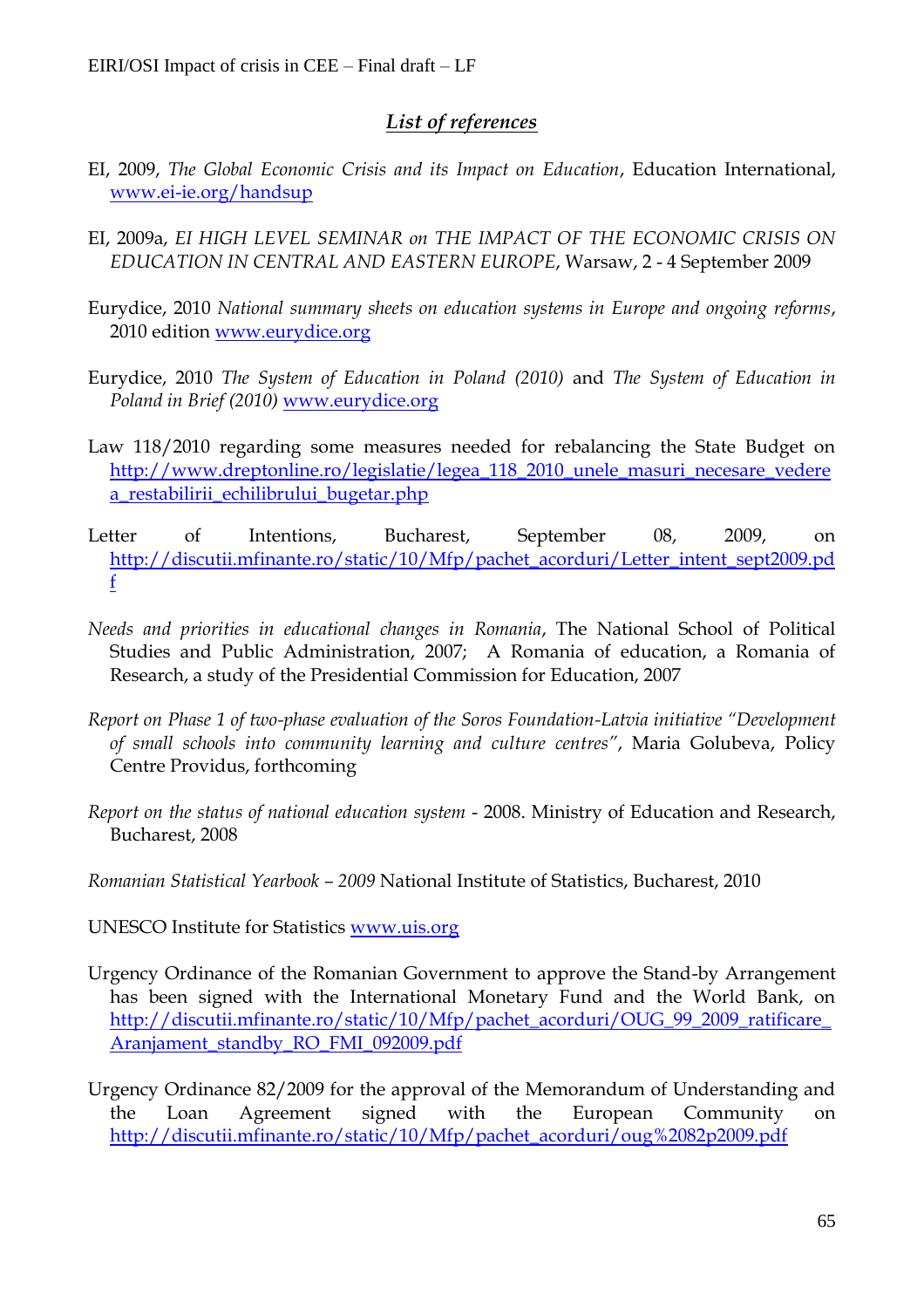# *Annex I – Statistical data on Slovakia*

# **Table 1: Macroeconomic data and local schools funding during 2007-2009 (billion EUR or %)**

|      | <b>GDP</b><br>(billio)<br>$\mathbf n$<br>EUR,<br>nomi<br>nal<br>prices | <b>Inflatio</b><br>$\mathbf n$<br>(HICP,<br>YoY) | <b>General</b><br>governm<br>ent<br>expendite<br>re<br>(billion<br>EUR) | <b>Total</b><br>disposabl<br>e funds<br>for local<br>schools<br>(billion<br>EUR) | YoY<br>chang<br>e in $\%$ | <b>Total funds</b><br>from the<br>state<br>budget<br>(incl.<br>unspent<br>funds<br>transferred<br>from the<br>previous<br>year<br>budget)<br>(billion<br>EUR) | YoY<br>chang<br>e in $\%$ | Other than<br>state budget<br>sources<br>(contributions<br>from<br>municipalities,<br>parental fees,<br>profit, rent<br>revenues, gifts<br>and grants,<br>etc.)<br>(billion EUR) |
|------|------------------------------------------------------------------------|--------------------------------------------------|-------------------------------------------------------------------------|----------------------------------------------------------------------------------|---------------------------|---------------------------------------------------------------------------------------------------------------------------------------------------------------|---------------------------|----------------------------------------------------------------------------------------------------------------------------------------------------------------------------------|
| 2009 | 63,3                                                                   | 0,9%                                             |                                                                         | 1,333                                                                            | 7,3%                      | 1,260                                                                                                                                                         | 8,3%                      | 0,073                                                                                                                                                                            |
| 2008 | 64,7                                                                   | 3,9%                                             | 22,542                                                                  | 1,242                                                                            | 6,7%                      | 1,163                                                                                                                                                         | 1,0%                      | 0,079                                                                                                                                                                            |
| 2007 | 54,9                                                                   | 1,9%                                             | 18,871                                                                  | 1,164                                                                            |                           | 1,151                                                                                                                                                         |                           | 0,012                                                                                                                                                                            |

*Source: Statistical Office of Slovak Republic (GDP), Eurostat (HICP, general government expenditure), Ministry of Education Reports on School Financing 2007 - 2009, http://www.minedu.sk/index.php?lang=sk&rootId=834*

|                    | 2008  | 2009  | 2010           |
|--------------------|-------|-------|----------------|
| Municipalities -   | 3,606 | 3,758 | 3,700          |
| revenues total     |       |       |                |
| Municipalities -   | 3,343 | 3,543 | 3,642          |
| expenditures total |       |       |                |
| in that: education | 1,050 | 1,249 | 1,143          |
| expenditures       |       |       |                |
| Self-governing     | 1,195 | 1,179 | 1,183          |
| regions - revenues |       |       |                |
| total              |       |       |                |
| Self-governing     | 1,122 | 1,135 | 1,174          |
| regions -          |       |       |                |
| expenditures total |       |       |                |
| in that: education | 0,464 | 0,511 | $0,505 \times$ |
| expenditures       |       |       |                |

#### **Table 2: Municipal revenues and expenditures (in billions EUR)**

x – actual data not available yet, instead of them budgeted expenditure is presented *Source: Ministry of Finance Draft Public Administration Budget for Period 2011-2013, Annex 1, http://www.finance.gov.sk/Default.aspx?CatID=7716*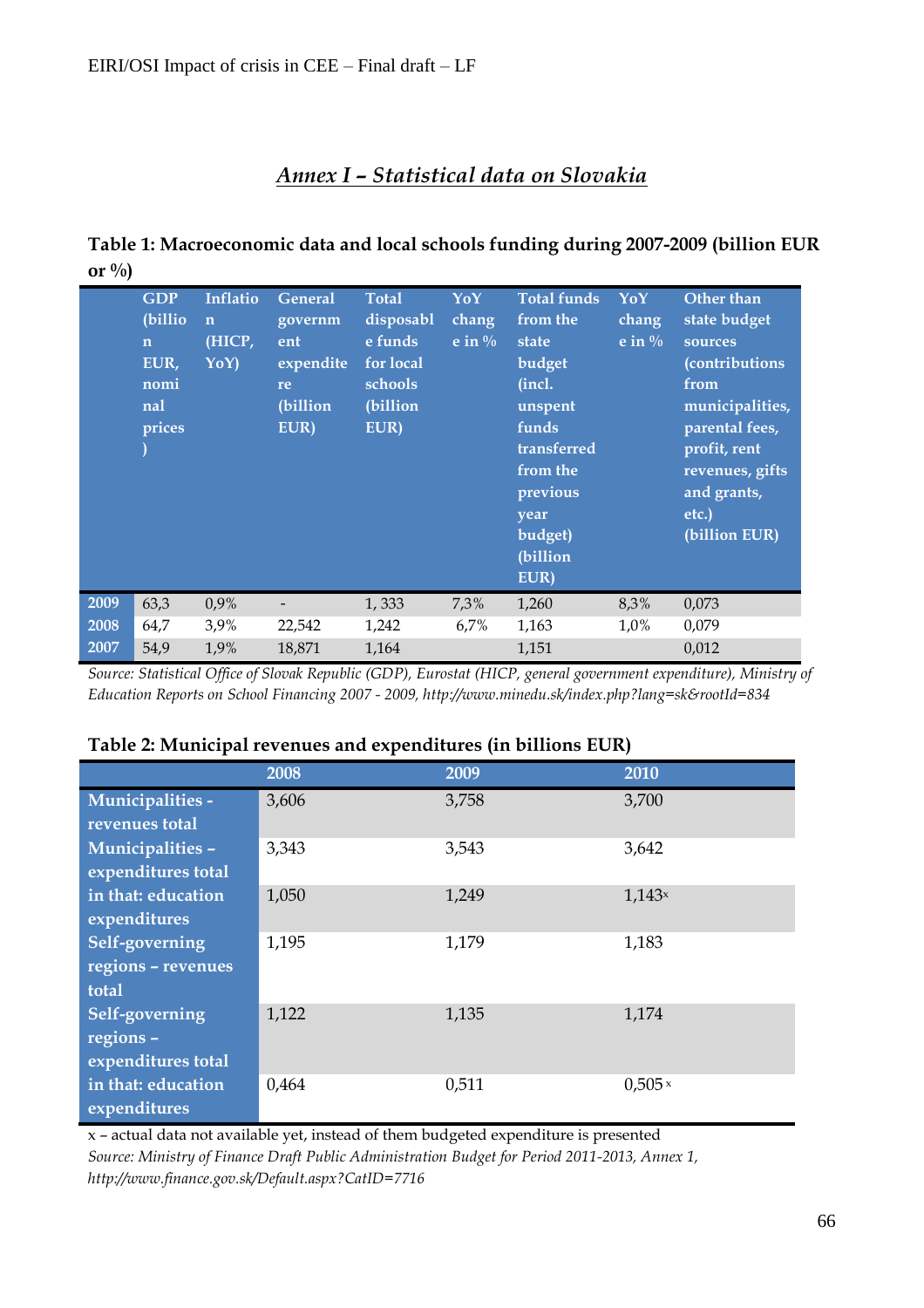|                    | 2005   | 2006   | 2007   | 2008   | 2009   |
|--------------------|--------|--------|--------|--------|--------|
| <b>Overall</b>     | 573,39 | 622,75 | 668,72 | 723,03 | 744,50 |
| economy            |        |        |        |        |        |
| <b>Education</b>   | 468,73 | 512,41 | 551,95 | 599,42 | 643,18 |
| sector             |        |        |        |        |        |
| <b>Employees</b>   |        | 569,2  | 612,7  | 661,1  | 711,2  |
| in local           |        |        |        |        |        |
| schools            |        |        |        |        |        |
| <b>Teachers in</b> |        | 630,65 | 676,76 | 729,3  | 782,8  |
| local schools      |        |        |        |        |        |

**Table 3: Average nominal monthly wages in the Slovak economy and education sector (EUR)**

*Source: Statistical Office of the Slovak Republic, [http://www.statistics.sk](http://www.statistics.sk/) (overall economy, education sector), Reports on School Financing 2007 - 2009, http://www.minedu.sk/index.php?lang=sk&rootId=834*

# **Table 4: Number of school founders, local schools, pupils, employees and teachers at local schools during 2006/07 – 2009/10**

|         | number<br>of school<br>founders | number<br>of local<br>schools | $\frac{0}{0}$<br>change | number<br><sub>of</sub><br>pupils<br>in local<br>schools | $\frac{0}{0}$<br>change | employees<br>in local<br>schools | $\frac{0}{0}$<br>change | in that:<br>teachers | $\sqrt{0}$<br>change | pupil-<br>teacher<br>ratio for<br>primary<br>and<br>secondary<br>education<br>combined |
|---------|---------------------------------|-------------------------------|-------------------------|----------------------------------------------------------|-------------------------|----------------------------------|-------------------------|----------------------|----------------------|----------------------------------------------------------------------------------------|
| 2009/10 | 1801                            | 3239                          | $-0.6%$                 | 785570                                                   | $-2,8%$                 | 81 142                           | $-0.4%$                 | 62 30 6              | $-0.6\%$             | 12,61                                                                                  |
| 2008/09 | 1806                            | 3259                          | $-11,6%$                | 807585                                                   | $-6,3%$                 | 81 492                           | $-2.0%$                 | 62 680               | $-2.0%$              | 12,88                                                                                  |
| 2007/08 | 1821                            | 3638                          | 3,2%                    | 858166                                                   | $-3.4%$                 | 83 155                           | $-2,0\%$                | 63 943               | $-1,9%$              | 13,42                                                                                  |
| 2006/07 | 2006                            | 3521                          |                         | 887221                                                   |                         | 84 840                           |                         | 65 1 78              |                      | 13,61                                                                                  |

*Source: Ministry of Education Reports on School Financing 2007 - 2009, http://www.minedu.sk/index.php?lang=sk&rootId=834*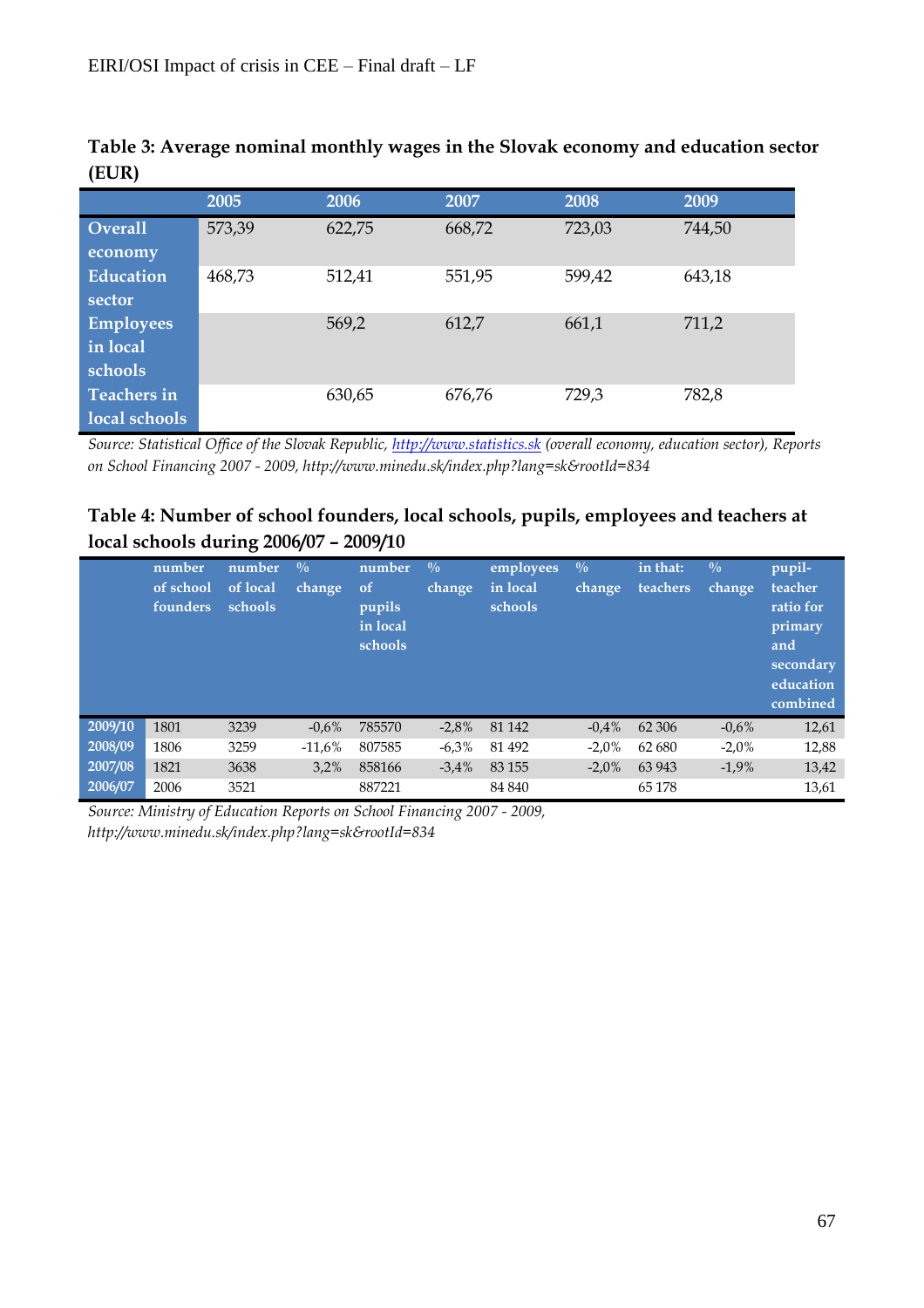# *Annex II – Data on education and on the surveyed sample – Romania*

#### **Table 1. Structure of the education system**

| Level of education                                    | Grade          | Age group |                              |
|-------------------------------------------------------|----------------|-----------|------------------------------|
| Pre-primary education                                 |                | $3-4$     |                              |
|                                                       |                | $4-5$     |                              |
|                                                       |                | $5-6$     |                              |
| Primary education                                     | $\mathbf{1}$   | $6 - 7$   | $\mathbf C$                  |
|                                                       | $\overline{2}$ | $7 - 8$   | $\mathbf{o}$<br>m            |
|                                                       | $\mathfrak{Z}$ | $8-9$     | $\mathbf{p}$<br>$\mathbf{u}$ |
|                                                       | $\overline{4}$ | $9 - 10$  | ${\bf S}$<br>$\mathbf{O}$    |
| First phase lower secondary education                 | 5              | $10 - 11$ | $\mathbf r$<br>y             |
|                                                       | 6              | $11 - 12$ | e<br>d                       |
|                                                       | 7              | $12-13$   | u<br>$\mathbf{C}$            |
|                                                       | $\,8\,$        | 13-14     | a<br>t                       |
| Second phase of lower secondary education/ vocational | 9              | 14-15     | $\mathbf{i}$<br>$\mathbf{O}$ |
| education                                             | 10             | $15 - 16$ | $\mathbf n$                  |
| Upper secondary education                             | 11             | 16-17     |                              |
|                                                       | 12             | 17-18     |                              |

# **Table 2. Pupil/teacher ratio**

|    | Year                                   | 2002/2003 | 2006/2007 | % variation<br>(2002/2006) | 2008/2009 |
|----|----------------------------------------|-----------|-----------|----------------------------|-----------|
| α. | <b>Pupil/teacher ratio</b><br>primary  | 17        | 17        | $\theta$                   | 16        |
| В. | Pupil/teacher ratio lower<br>secondary | 12        | 11        | $-8.33$                    | 11        |
| χ. | Pupil/teacher ratio upper<br>secondary | 15        | 16        | $+6,66$                    | 15        |

# **Research methodology**

The research has been conducted in 15 schools selected either from rural or periurban areas of South, South West and Central part of Romania, inhabited by economical disadvantaged population and/ or ethnic minorities. The most significant ethnic minorities represented in these areas are Roma, Hungarians and Serbians.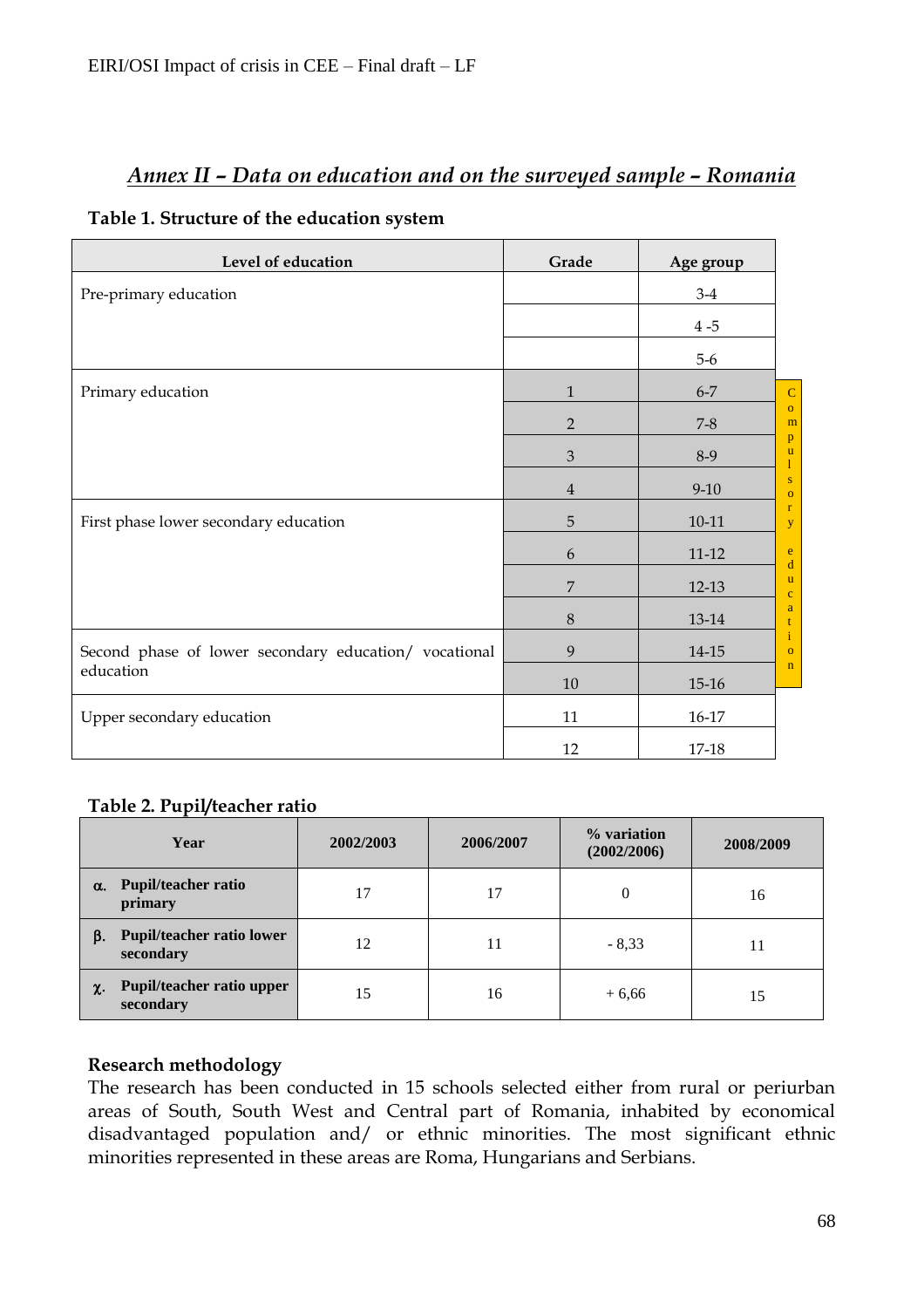# **List of selected schools**

| No. | <b>School</b>                                          | <b>Address</b>                                | <b>Type</b> | Number<br>of<br>students | Level                                   | Pupils belonging to<br>minority groups <sup>28</sup><br>(0/0) |
|-----|--------------------------------------------------------|-----------------------------------------------|-------------|--------------------------|-----------------------------------------|---------------------------------------------------------------|
| 1   | School 161                                             | Calea Giulesti 486A,<br>Bucharest, 6          | Periurban   | 165                      | Preschool<br>Primary<br>Lower Secondary | 30 Roma                                                       |
| 2   | School 153                                             | Drumul Sabarani 21,<br>Bucharest, 6           | Periurban   | 348                      | Preschool<br>Primary<br>Lower Secondary | 90 Roma                                                       |
| 3   | School<br>"Tatrangi<br>Sandor"                         | Ozun, Covasna County                          | Rural       | 378                      | Preschool<br>Primary<br>Lower Secondary | 90 Hungarians <sup>29</sup>                                   |
| 4   | School<br>"Comenius"                                   | Bretcu, Covasna County                        | Rural       | 235                      | Preschool<br>Primary<br>Lower Secondary | 74 Hungarians <sup>30</sup>                                   |
| 5   | School "Gaal<br>Mozes"                                 | Kossuth Lajos 172,<br>Baraolt, Covasna County | Periurban   | 565                      | Preschool<br>Primary<br>Lower Secondary | 95 Hungarians                                                 |
| 6   | School<br>Comandau                                     | Scolii 4, Comandau,<br>Covasna County         | Rural       | 87                       | Preschool<br>Primary<br>Lower Secondary | 99 Hungarians                                                 |
| 7   | Scool<br>"Frumuseni"                                   | Frumuseni, Calarasi<br>County                 | Rural       | 290                      | Preschool<br>Primary<br>Lower Secondary | 48 Roma                                                       |
| 8   | School<br>"Curcani"                                    | Curcani, Calarasi County                      | Rural       | 682                      | Primary<br>Lower Secondary              | 60 Roma                                                       |
| 9   | School<br>"Chirnogi"                                   | Chirnogi, Calarasi<br>County                  | Rural       | 385                      | Preschool<br>Primary<br>Lower Secondary | 55 Roma                                                       |
| 10  | School<br>"Stancea"                                    | Stancea, Calarasi County                      | Rural       | 251                      | Preschool<br>Primary<br>Lower Secondary | 70 Roma                                                       |
| 11  | School 181                                             | Nazarcea Street, No. 20,<br>Bucharest, 1      | Periurban   | 400                      | Preschool<br>Primary<br>Lower Secondary | 15 Roma                                                       |
| 12  | School<br>"Belobresca"                                 | Belobresca, Caras Severin   Rural<br>County   |             | 131                      | Preschool<br>Primary<br>Lower Secondary | 100 Serbian                                                   |
| 13  | School<br>"Sintesti"                                   | Sintesti, Ilfov County                        | Rural       | 222                      | Primary<br>Lower Secondary              | 67 Roma                                                       |
| 14  | School<br>"Sindrilita"                                 | Sindrilita, Ilfov County                      | Rural       | 144                      | Primary<br>Lower Secondary              | 100 Roma                                                      |
| 15  | School<br>$^{\prime\prime}$ Cretesti $^{\prime\prime}$ | Cretesti, Ilfov County                        | Rural       | 114                      | Primary<br>Lower Secondary              | 10 Roma                                                       |

 $\overline{a}$ 

 $28$  The percentages are estimated by the school Principals, not part of official statistics.

<sup>&</sup>lt;sup>29</sup> Out of which 5% are Roma children identifying themselves as Hungarians.

 $30$  Out of which 29% are Roma children identifying themselves as Hungarians.